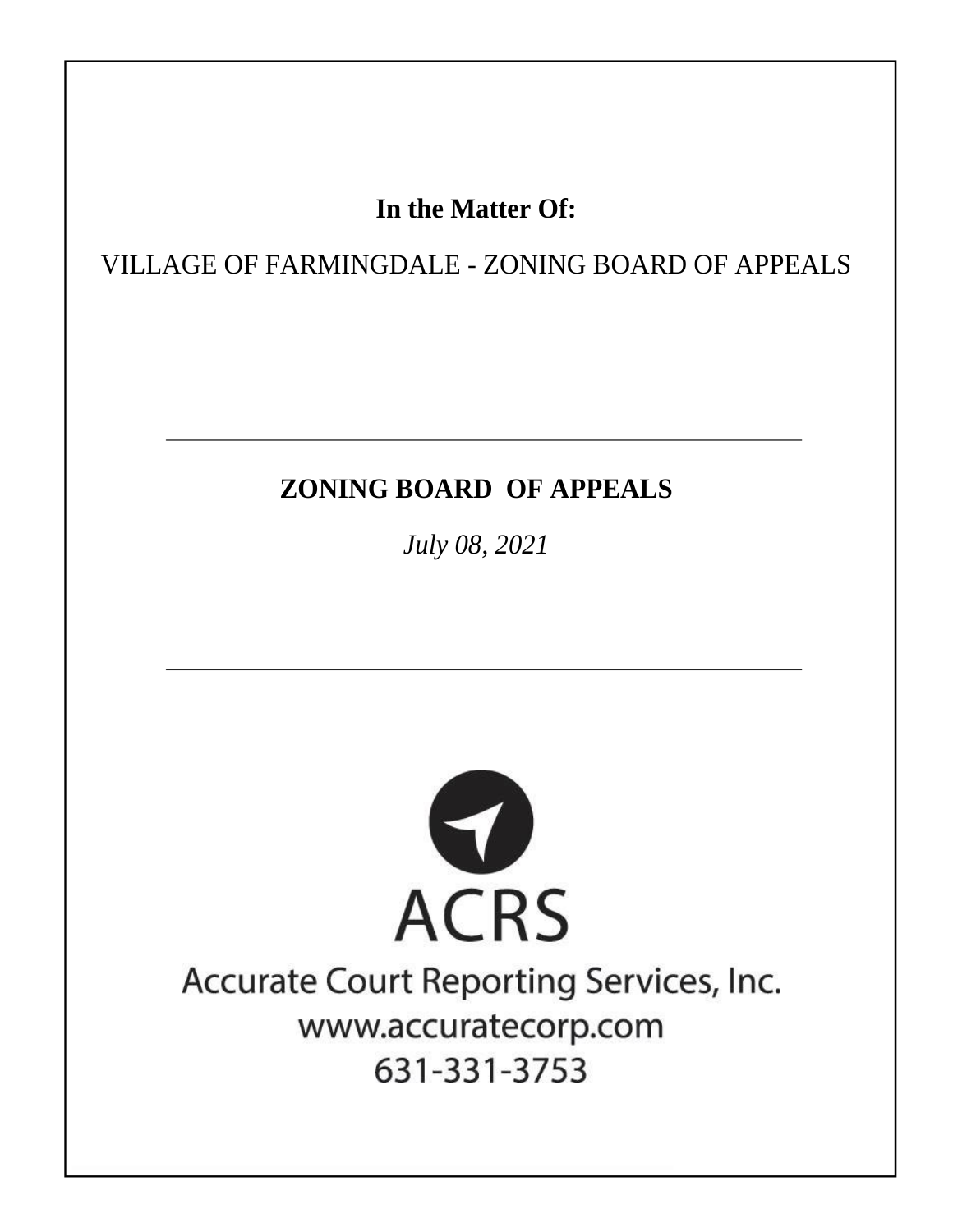| $\mathbf{2}$ |                                                                                                 |
|--------------|-------------------------------------------------------------------------------------------------|
| 3            |                                                                                                 |
| 4            | INCORPORATED VILLAGE OF FARMINGDALE                                                             |
| 5            |                                                                                                 |
| 6            | ZONING BOARD OF APPEALS                                                                         |
| 7            |                                                                                                 |
| 8            | July 8, 2021                                                                                    |
| 9            | 8:00 p.m.                                                                                       |
| 10           |                                                                                                 |
| 11           | Due to the Novel Coronavirus Pandemic, Emergency                                                |
| 12           | State bans on large meetings or gathers, and                                                    |
| 13           | pursuant to Governor Cuomo's Executive Orders                                                   |
| 14           | suspending the Open Meetings Law, this meeting will                                             |
| 15           | be held electronically via live stream instead of an                                            |
| 16           | in-person public meeting.                                                                       |
| 17           |                                                                                                 |
| 18           |                                                                                                 |
| 19           |                                                                                                 |
| 20           |                                                                                                 |
| 21           |                                                                                                 |
| 22           |                                                                                                 |
| 23           |                                                                                                 |
| 24           | ACCURATE COURT REPORTING SERVICE, INC.<br>866-388-2277<br>631-331-3753<br>info@accuratecorp.com |
| 25           |                                                                                                 |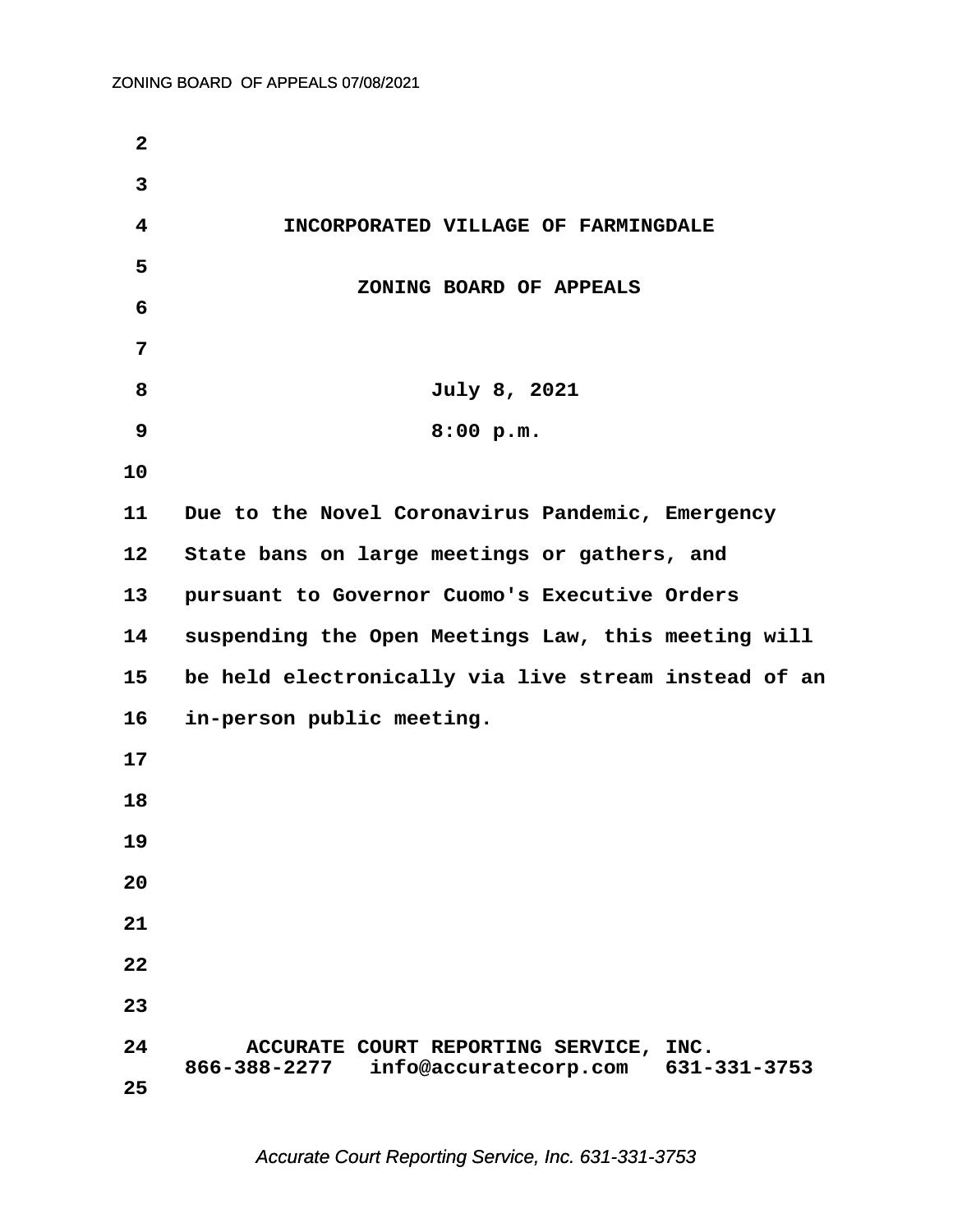| $\mathbf{2}$ | APPEARANCES:                          |
|--------------|---------------------------------------|
| $\mathbf{3}$ | DAVID NOSTRAND, Chairman              |
| 4            | MARISA TULLY, Board Member            |
| 5            | CHRISTOPHER MARO, MEMBER              |
| 6            | CLAUDIO DEBELLIS, ESQ., Town Attorney |
| 7            | STEVE FELLMAN, Building Inspector     |
| 8            | ANDREW AND LISA POPEIL, #7-1          |
| 9            | PAUL DE SILVA, Architect #7-2         |
|              | 10 MILIND PATEL, #7-2                 |
| 11           |                                       |
| 12           |                                       |
| 13           |                                       |
| 14           |                                       |
| 15           |                                       |
| 16           |                                       |
| 17           |                                       |
| 18           |                                       |
| 19           |                                       |
| 20           |                                       |
| 21           |                                       |
| 22           |                                       |
| 23           |                                       |
| 24           |                                       |
| 25           |                                       |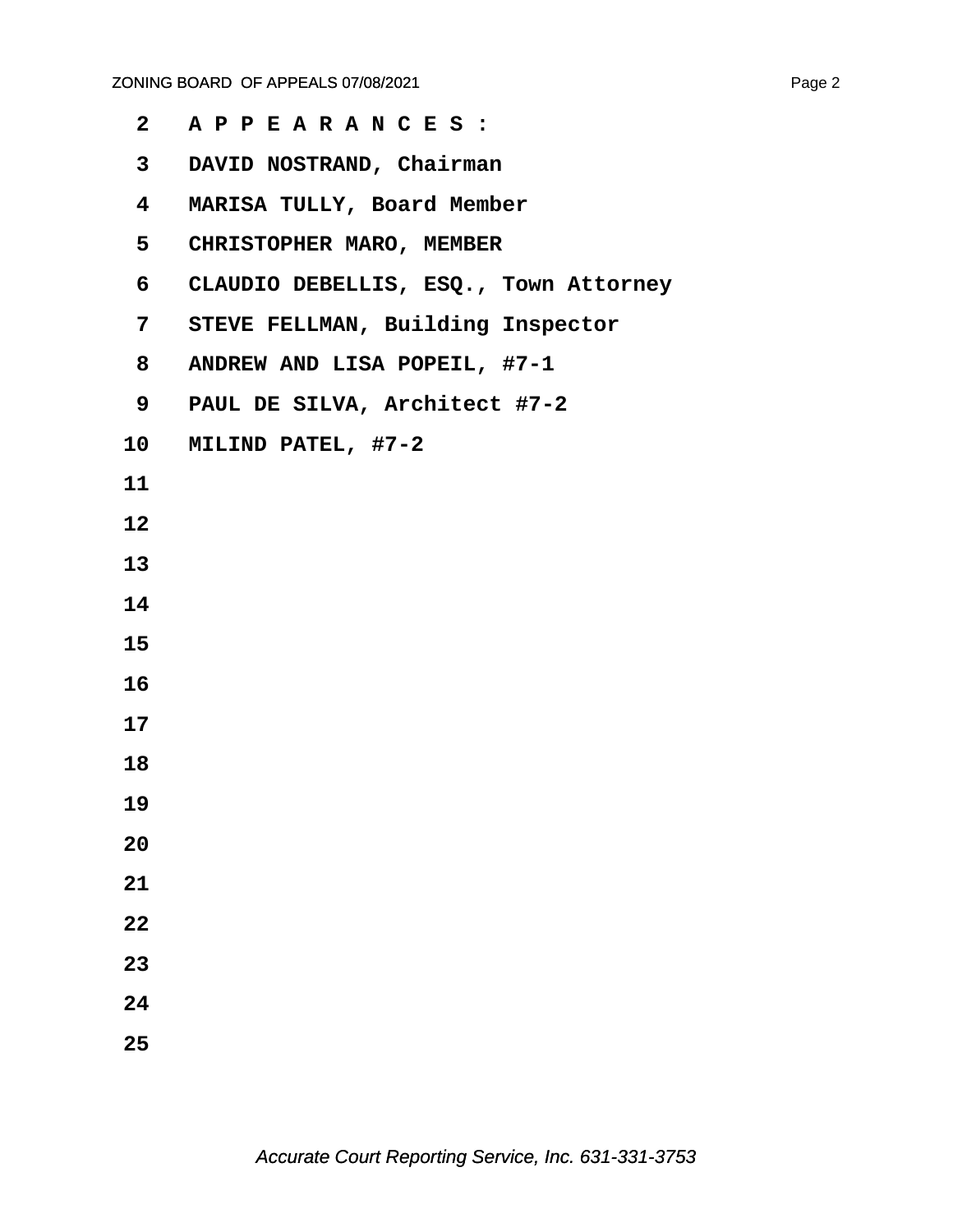<span id="page-3-0"></span>**·1· ·ZONING BOARD OF APPEALS - JULY 8, 2021 ·2· · · · · · ·CHAIRMAN NOSTRAND:· Okay, are any ·3· · · of the cases up in front of us yet on the ·4· · · screen or we're waiting for that? ·5· · · · · · ·I guess I'll call the meeting up. ·6· · · · · · ·ZOOM MODERATOR:· We have attendees. ·7· · · · · · ·CHAIRMAN NOSTRAND:· Okay, I don't ·8· · · see them, am I supposed to see them? ·9· · · · · · ·ZOOM MODERATOR:· You can see them** 10 on the right-hand side under the word 11 **b attendees, yes.** There's seven attendees. **12· · · · · · ·CHAIRMAN NOSTRAND:· I don't see** 13 **· · them, what do I do? 14· · · · · · ·ZOOM MODERATOR:· Go to the word 15· · · participants down on the bottom.** 16 **· · CHAIRMAN NOSTRAND:** Yup. 17 **17 200M MODERATOR:** And when you hit 18 **· · participants, you'll see panelists. 19· · · You're a panelist.· The attendees are** 20 **black**, but I can manage it. I'll manage 21 **it for us. 22· · · · · · ·CHAIRMAN NOSTRAND:· Okay.** 23 **200M MODERATOR:** All right. **24· · · · · · ·CHAIRMAN NOSTRAND:· I see seven 25· · · · · · ·attendees, yeah.**

Accurate Court Reporting Service, Inc. 631-331-3753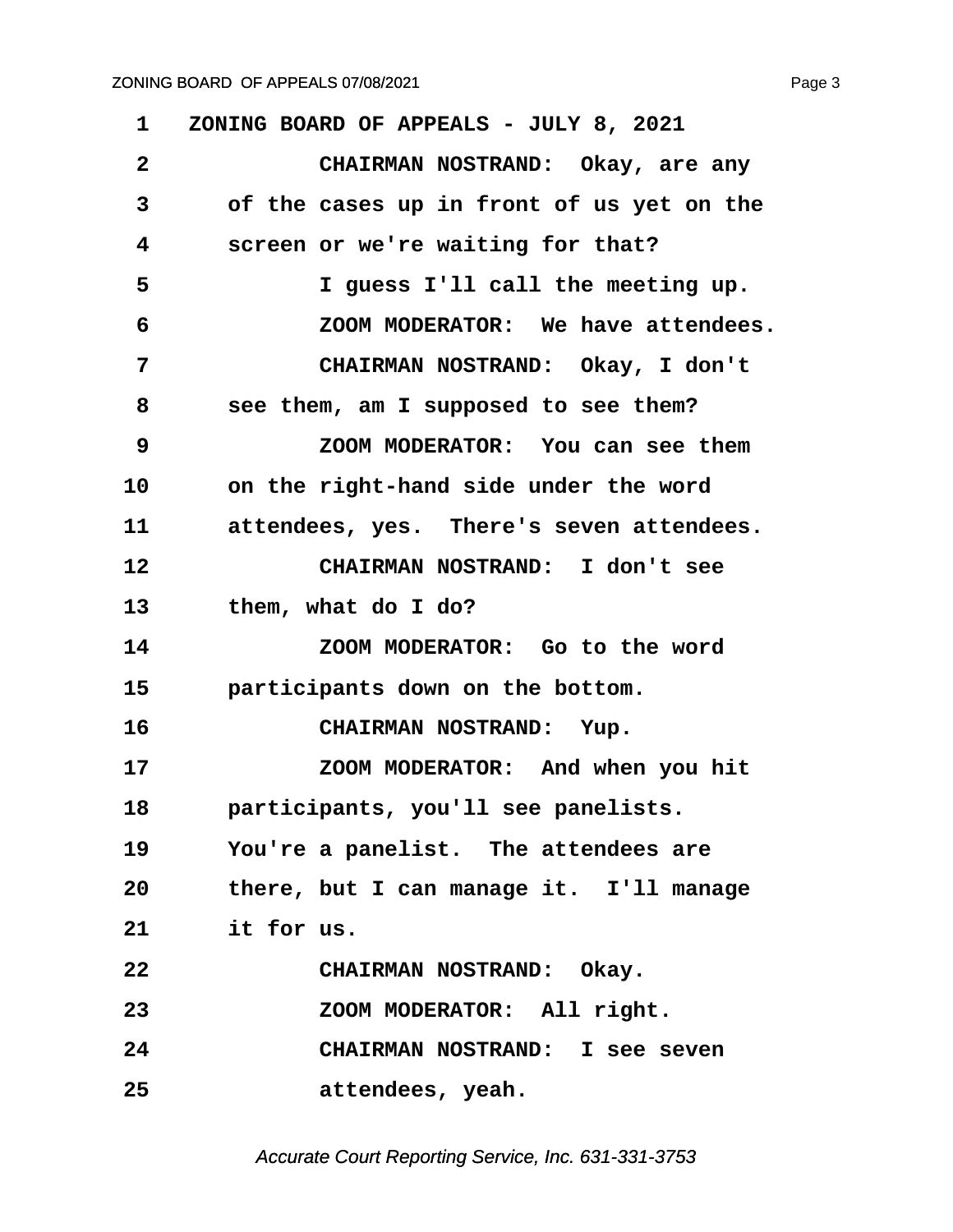<span id="page-4-0"></span>**·1· ·ZONING BOARD OF APPEALS - JULY 8, 2021 ·2· · · · · · ·ZOOM MODERATOR:· Good, perfect. ·3· · · · · · ·CHAIRMAN NOSTRAND:· When do I -- do ·4· · · I see them on the screen eventually? ·5· · · · · · ·ZOOM MODERATOR:· When I let them ·6· · · in, when their case comes up. ·7· · · · · · ·CHAIRMAN NOSTRAND:· Oh, okay, all** 8 right. **·9· · · · · · ·All right, so we call the meeting 10· · · to order for July 8th, 2021, the Zoning** 11 **· · Board of Appeals, Incorporated Village of** 12 Farmingdale. 13 **1'll go right to case number 7-1,** 14 application of Andrew Popeil, to install a 15 6-foot PVC fence in the front yard. **16· · · · · · ·Are the Popeils available? 17· · · · · · ·ZOOM MODERATOR:· They certainly** 18 are. I'm going to let them in. 19 **CHAIRMAN NOSTRAND:** Okay. **20· · · · · · ·ZOOM MODERATOR:· Okay, standby.** 21 **CHAIRMAN NOSTRAND:** All right. **22· · · Andrew and Lisa, okay. 23· · · · · · ·ZOOM MODERATOR:· Fantastic. 24· · · · · · ·CHAIRMAN NOSTRAND:· There they 25· · · · · · ·are.**

Accurate Court Reporting Service, Inc. 631-331-3753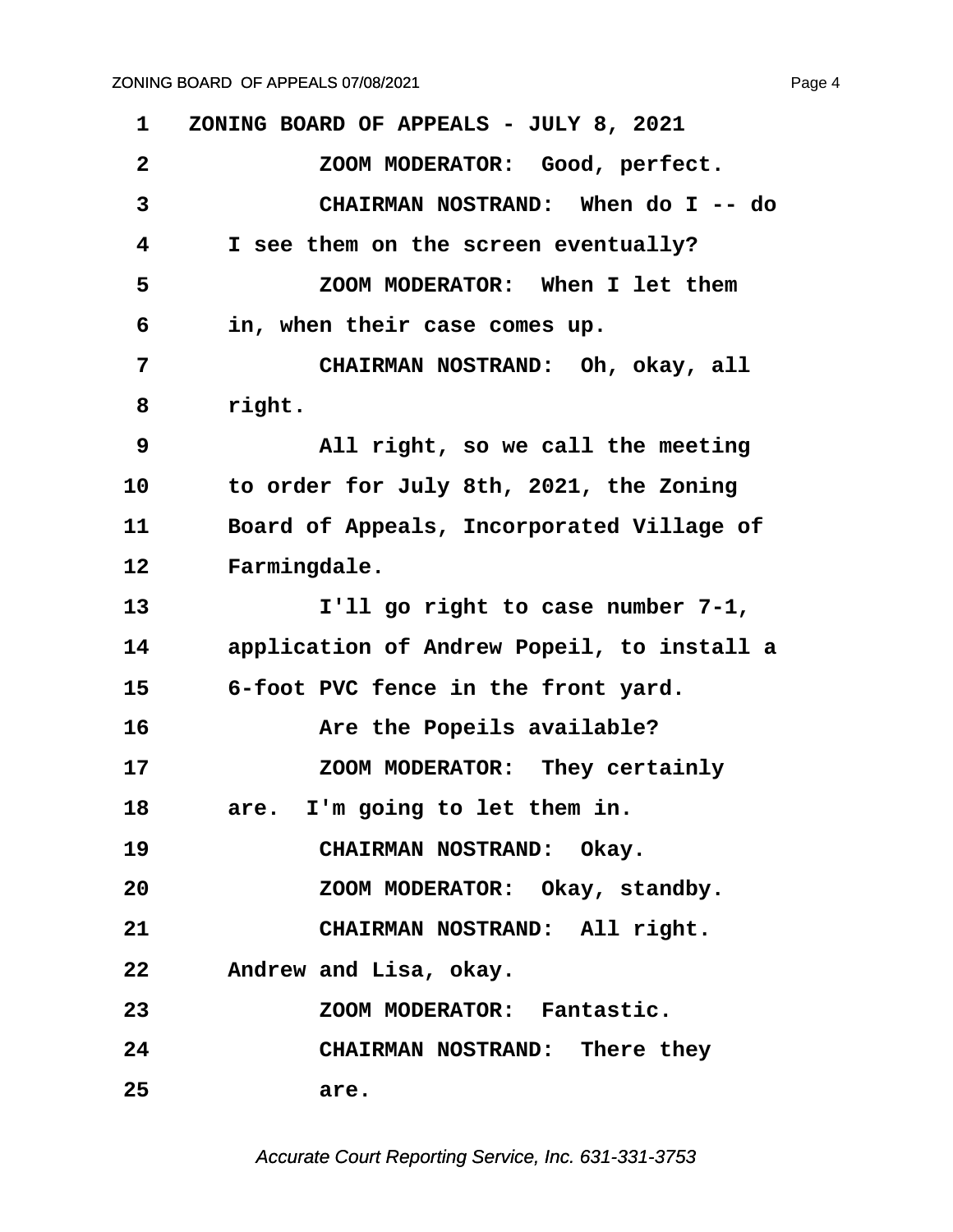<span id="page-5-0"></span>**·1· ·ZONING BOARD OF APPEALS - JULY 8, 2021 ·2· · · · · · ·ZOOM MODERATOR:· And they're going ·3· · · to unmute right now, please, and we'll be ·4· · · on our way.· Here we go. ·5· · · · · · ·MR. POPEIL:· Hello. ·6· · · · · · ·MS. POPEIL:· Hello. ·7· · · · · · ·CHAIRMAN NOSTRAND:· Good evening, ·8· · · how are you? ·9· · · · · · ·MS. POPEIL:· Good, how are you?** 10 **CHAIRMAN NOSTRAND:** Sorry, we got a 11 **late start.** 12 **8 · 12 MS. POPEIL:** That's okay. I **13· · · apologize in advance if our dog 14· · · · · · ·makes a little noise.** 15 **• CHAIRMAN NOSTRAND:** That's quite 16 all right. 17 **MS. POPEIL:** Thank you. 18 **CHAIRMAN NOSTRAND:** I'm just going **19· · · to pull -- everybody's going to pull out 20· · · their -- this looks like the other -- my** 21 **· package got left in the rain, so if I'm** 22 **· · struggling with it... 23· · · · · · ·You're putting a fence in the front 24· · · yard? 25· · · · · · ·MS. POPEIL:· Well, it's really --**

Accurate Court Reporting Service, Inc. 631-331-3753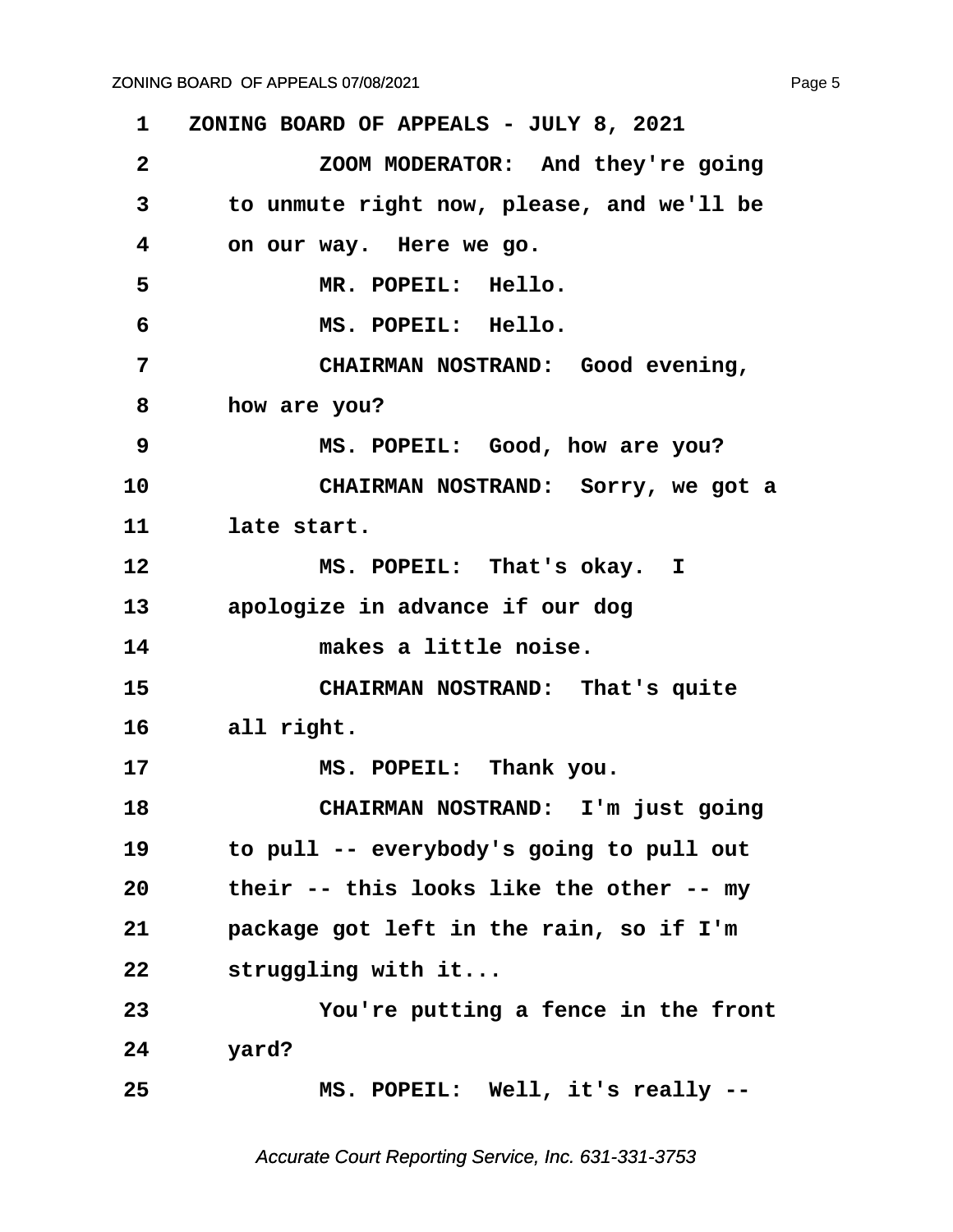<span id="page-6-0"></span>**·1· ·ZONING BOARD OF APPEALS - JULY 8, 2021 ·2· · · we're a corner lot, so while it's ·3· · · technically the front yard, it's to the ·4· · · side of our house. ·5· · · · · · ·CHAIRMAN NOSTRAND:· All right. ·6· · · · · · ·MS. POPEIL:· It's to expand our** 7 · · side yard. **·8· · · · · · ·CHAIRMAN NOSTRAND:· So I think I'm ·9· · · looking at the wrong one.· It won't go** 10 apart because it got soaking wet. **11· · · · · · ·ZOOM MODERATOR:· I can bring it up 12· · · as well.** 13 **• CHAIRMAN NOSTRAND:** William and 14 Grant, got that. **15· · · · · · ·MR. FELLMAN:· I would just question 16· · · the need to -- we're showing on the site** 17 **· · · plan that you would bring it like all the** 18 **way to the sidewalk. 19· · · · · · ·That, you know, that would be 20· · · really out of character in the Village. I** 21 **· · understand your neighbor's fence comes 22· · · past you a little bit, you know.· Would 23· · · you need to go past your neighbor's fence? 24· · · · · · ·MS. POPEIL:· You know, I guess we 25· · · · · · ·were just looking to maximize the**

Accurate Court Reporting Service, Inc. 631-331-3753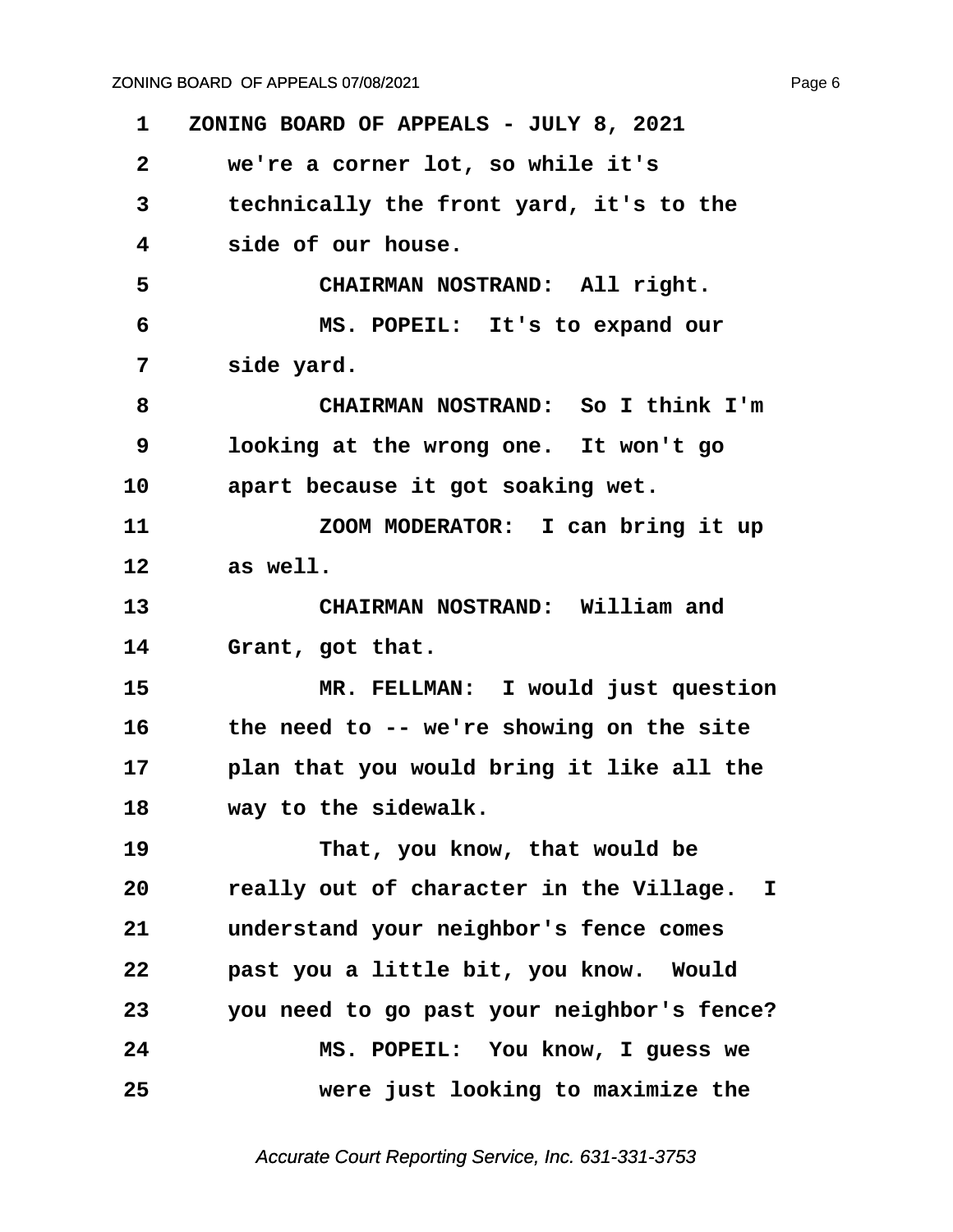<span id="page-7-0"></span>

| 1            | ZONING BOARD OF APPEALS - JULY 8, 2021     |
|--------------|--------------------------------------------|
| $\mathbf{2}$ | space while maintaining the privacy, you   |
| 3            | know, and I guess looking at what we saw,  |
| 4            | like other corner lots did in the          |
| 5            | neighborhood, they seemed to all, you      |
| 6            | know, to maximize their side yard. They    |
| 7            | did go up to the sidewalk, but, you know,  |
| 8            | certainly, you know, anything we'll take.  |
| 9            | MR. POPEIL: Like the corner lot            |
| 10           | directly across from us, they have their   |
| 11           | fence. It's like maybe a foot back from    |
| 12           | the sidewalk.                              |
| 13           | MR. FELLMAN: And doesn't it look           |
| 14           | awful?                                     |
| 15           | (Screen sharing presentation)              |
| 16           | MR. POPEIL: No, it looks like              |
| 17           | they've got a little bit more room and     |
| 18           | everything. Like we have, you know --      |
| 19           | we're looking to have kids, and we want to |
| 20           | be able to have all the room for them to   |
| 21           | run around.                                |
| 22           | MS. POPEIL: And privacy.                   |
| 23           | MR. POPEIL: And privacy. It's not          |
| 24           | a lot of room back there once you have     |
| 25           | kids running around.                       |

Accurate Court Reporting Service, Inc. 631-331-3753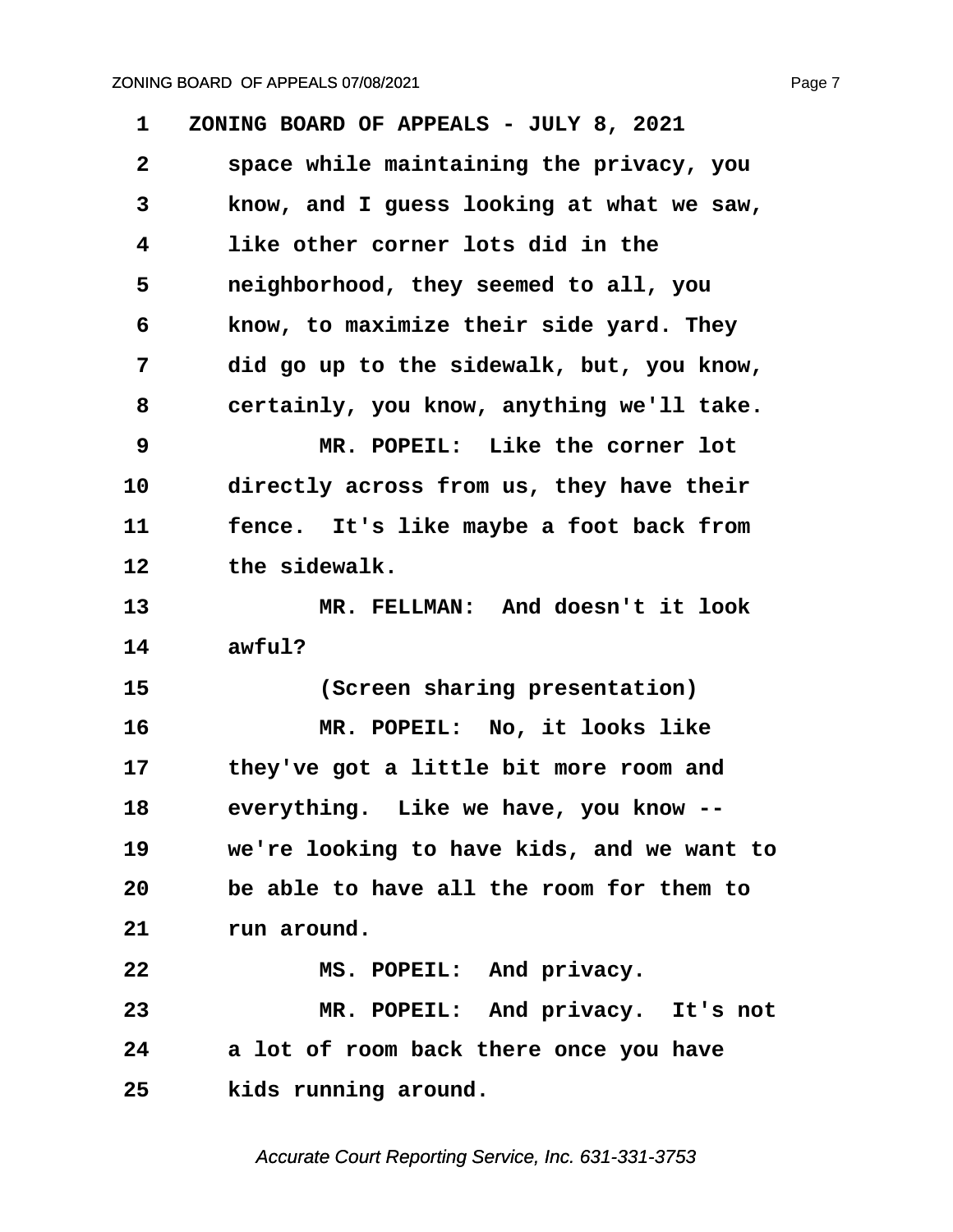<span id="page-8-0"></span>**·1· ·ZONING BOARD OF APPEALS - JULY 8, 2021 ·2· · · · · · ·CHAIRMAN NOSTRAND:· All right. ·3· · · · · · ·Where's the garage -- oh, in the ·4· · · middle. ·5· · · · · · ·MR. POPEIL:· Yeah. ·6· · · · · · ·MS. POPEIL:· Yeah. ·7· · · · · · ·CHAIRMAN NOSTRAND:· So where's the ·8· · · new fence -- oh, I see, to the other side ·9· · · of the garage.** 10 MR. POPEIL: Yeah, if you see where 11 **it says Lot 2 and Lot 1, the old fence is** 12 **· · separating them. 13· · · · · · ·CHAIRMAN NOSTRAND:· Okay, so you 14· · · just want to move -- so there is a lot --** 15 **budget there is a fence in the front yard now.** 16 **MR. POPEIL:** Yes. 17 MS. POPEIL: It's just a little --**18· · · · · · ·CHAIRMAN NOSTRAND:· But it's --** 19 **it's that, sort of -- it ends about where 20· · · the garage is; a little further out from** 21 **the garage. 22· · · · · · ·MR. POPEIL:· Yes. 23· · · · · · ·MS. POPEIL:· Yeah. 24· · · · · · ·CHAIRMAN NOSTRAND:· Okay. 25· · · · · · ·MS. POPEIL:· So it's kind of like**

Accurate Court Reporting Service, Inc. 631-331-3753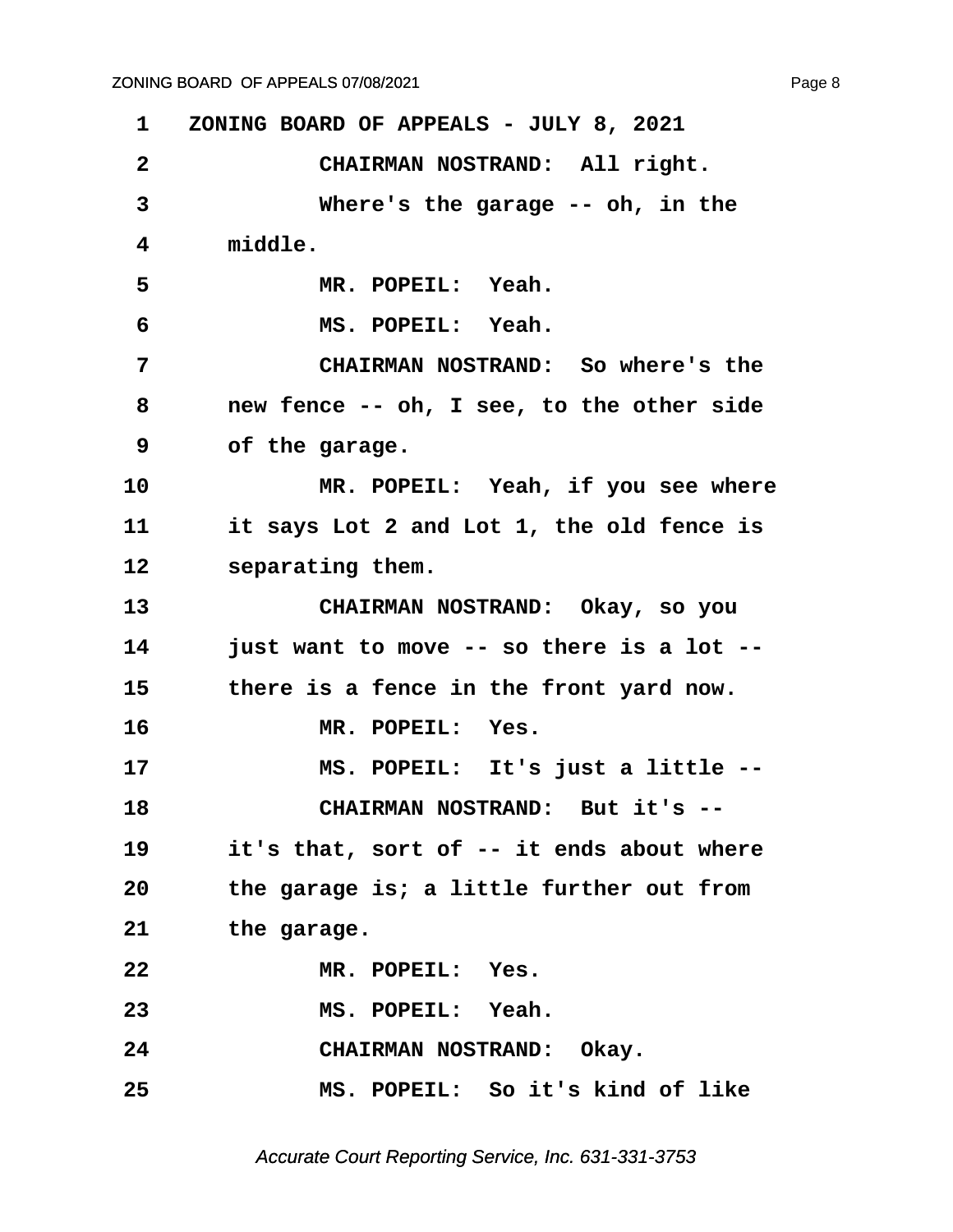<span id="page-9-0"></span>**·1· ·ZONING BOARD OF APPEALS - JULY 8, 2021 ·2· · · there's this -- ·3 ·4· · · · · · ·CHAIRMAN NOSTRAND:· Is the rest of** 5 **· · · the yard fenced? ·6· · · · · · ·MS. POPEIL:· No. ·7· · · · · · ·MR. POPEIL:· There's no fencing on ·8· · · the Grant side or in the front of the ·9· · · house, just that side lot.** 10 **CHAIRMAN NOSTRAND:** Okay. **11· · · · · · ·MR. POPEIL:· There is a small fence** 12 between the house and the garage, there's 13 a four-footer. 14 MS. POPEIL: Yeah, it's short. 15 **· · CHAIRMAN NOSTRAND:** So, basically, 16 **· · Lot 2 is fenced now?** 17 **MS. POPEIL: Mm-hmm.** 18 **MR. POPEIL: Yes.** 19 **CHAIRMAN NOSTRAND:** Okay, and then **20· · · -- who are the neighbors up the street?** 21 Not on the Grant side, on the other side, **22· · · on the William side.** 23 MR. POPEIL: Right across. **24· · · · · · ·CHAIRMAN NOSTRAND:· Is that -- 25· · · where's their fence?**

Accurate Court Reporting Service, Inc. 631-331-3753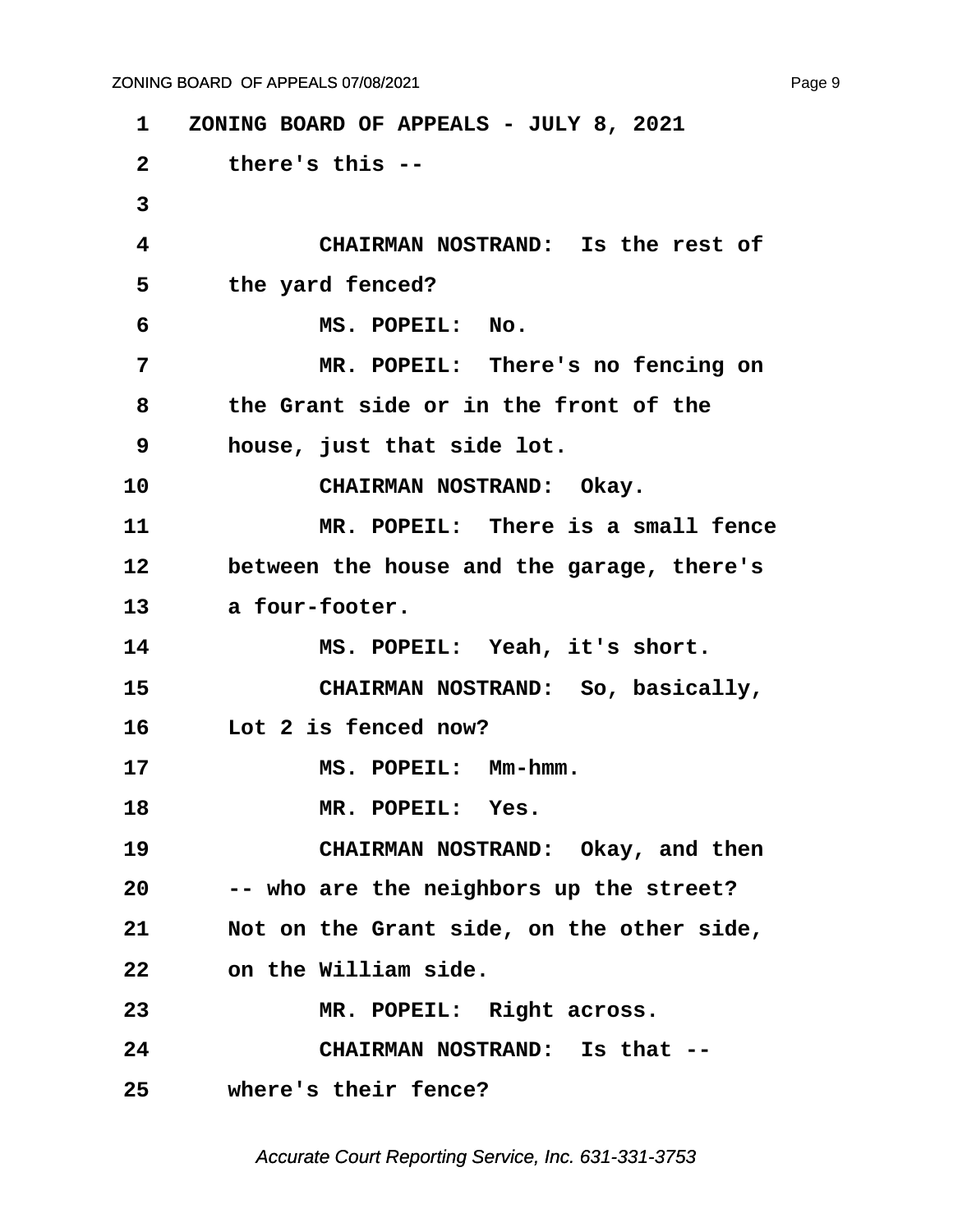<span id="page-10-0"></span>

| 1            | ZONING BOARD OF APPEALS - JULY 8, 2021     |
|--------------|--------------------------------------------|
| $\mathbf{2}$ | MR. POPEIL: It's one -- it's a             |
| 3            | foot back from the sidewalk. They          |
| 4            | actually just re-did their fence, and      |
| 5            | that's -- I was asking them about it.      |
| 6            | That's how I found out the whole           |
| 7            | procedure, from them.                      |
| 8            | CHAIRMAN NOSTRAND: So do they have         |
| 9            | a variance for that fence?                 |
| 10           | MR. POPEIL: They had a wooden              |
| 11           | fence, and they're replacing it with a PVC |
| 12           | one, so I don't --                         |
| 13           | MS. POPEIL: We don't want to cause         |
| 14           | any trouble for any of our neighbors.      |
| 15           | MR. FELLMAN: Yeah, I got a feeling         |
| 16           | it's an illegal fence. I'm not positive.   |
| 17           | If nothing else, there should be some kind |
| 18           | of setback to create some landscaping      |
| 19           | CHAIRMAN NOSTRAND: Yeah.                   |
| 20           | MR. FELLMAN: (Continuing) --               |
| 21           | between the sidewalk and the fence.        |
| 22           | MR. POPEIL: There is. There's              |
| 23           | like a foot back, there's like a row of    |
| 24           | bushes in front of it.                     |
| 25           | CHAIRMAN NOSTRAND: This is your            |
|              |                                            |

Accurate Court Reporting Service, Inc. 631-331-3753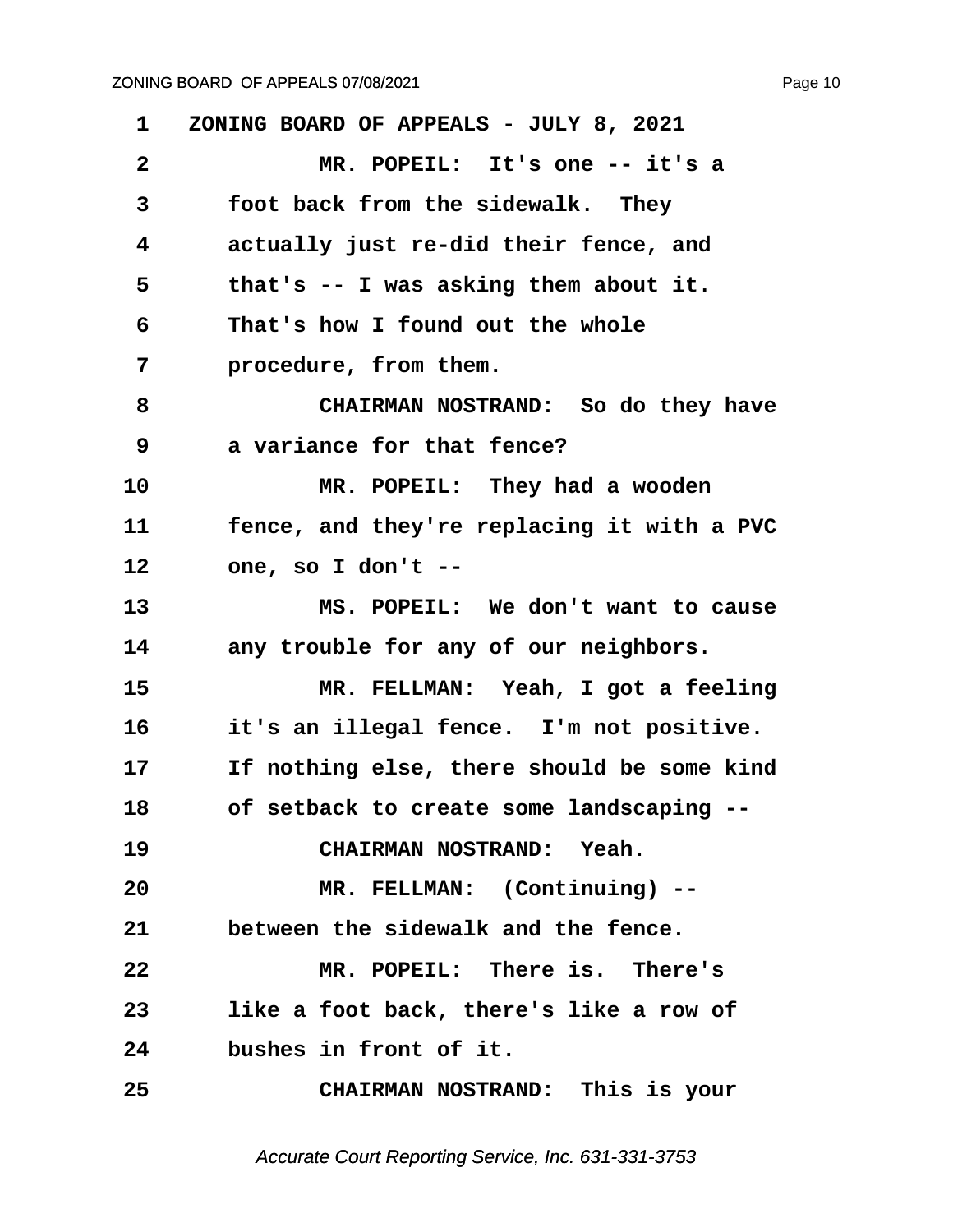<span id="page-11-0"></span>**·1· ·ZONING BOARD OF APPEALS - JULY 8, 2021 ·2· · · neighbors we're talking about?** 3 MR. POPEIL: Yes. **·4· · · · · · ·MS. POPEIL:· Yeah, I feel bad, I ·5· · · don't want to cause any trouble for our ·6· · · neighbors. ·7· · · · · · ·MR. FELLMAN:· No, no, no, no, no, ·8· · · I'm talking about for you guys. ·9· · · · · · ·MS. POPEIL:· Yeah.** 10 **MR. FELLMAN:** I think you need to 11 **· · move it back off the sidewalk a couple of** 12 **· · feet so you get some landscaping.** 13 MR. POPEIL: All right, but how far 14 **back should we have it?** 15 **• CHAIRMAN NOSTRAND:** You want to put **16· · · it in -- well, have it in line with the 17· · · neighbor's fence.** 18 **MR. FELLMAN:** No, no, the neighbor 19 **he's talking about isn't next door, I 20· · · don't think.· It's across the street.** 21 MR. POPEIL: Yeah, our neighbor **22· · · doesn't have any sort of fence on their** 23 **front yard. 24· · · · · · ·CHAIRMAN NOSTRAND:· Oh.** 25 **MR. FELLMAN:** That's right. I

Accurate Court Reporting Service, Inc. 631-331-3753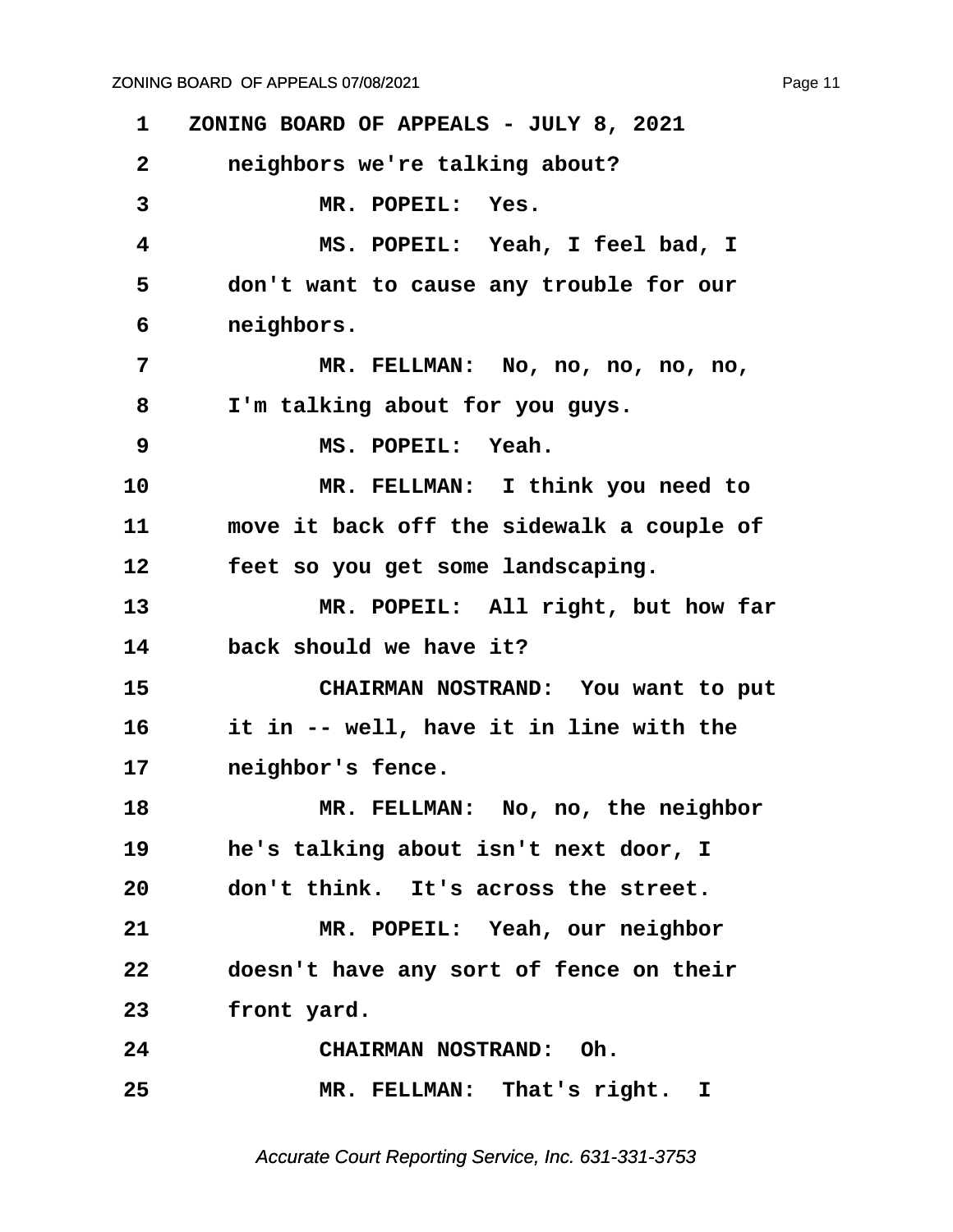<span id="page-12-0"></span>**·1· ·ZONING BOARD OF APPEALS - JULY 8, 2021 ·2· · · think I would step it back at ·3· · · · · · ·least three or four feet, because ·4· · · you need three feet for a hedge row. ·5· · · · · · ·CHAIRMAN NOSTRAND:· Is there an ·6· · · existing fence between the two properties? ·7· · · · · · ·MR. POPEIL:· Just what we currently ·8· · · have on the lot. ·9· · · · · · ·MR. FELLMAN:· Yes.** 10 **CHAIRMAN NOSTRAND:** Oh, and so the 11 other -- the Lot 2 that we referred to **12· · · earlier is the fenced lot.· That's got a** 13 · **square fence around it.** 14 MR. POPEIL: Yes. **15· · · · · · ·MS. POPEIL:· Yeah. 16· · · · · · ·CHAIRMAN NOSTRAND:· Okay.· So you** 17 **just want to come straight out from the 18· · · existing line.** 19 **MR. POPEIL:** Yeah. 20 **MS. POPEIL: Yeah.** 21 MR. POPEIL: We just want to move **22· · · that up so that, you know, maximize the** 23 **· · space.** It's a small yard. **24· · · · · · ·MS. POPEIL:· Yeah. 25· · · · · · ·MR. FELLMAN:· And your hardship is**

Accurate Court Reporting Service, Inc. 631-331-3753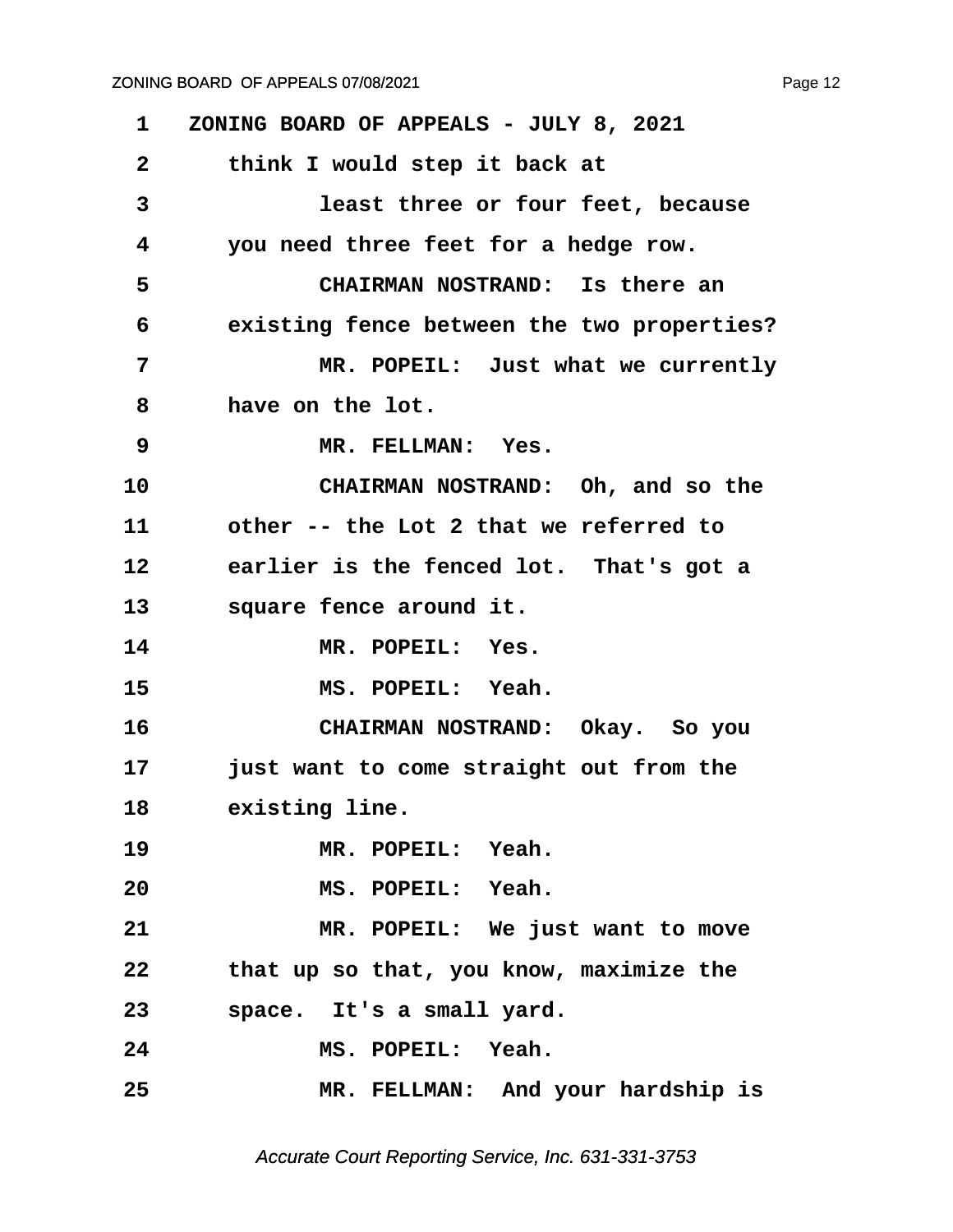<span id="page-13-0"></span>

| 1            | ZONING BOARD OF APPEALS - JULY 8, 2021     |
|--------------|--------------------------------------------|
| $\mathbf{2}$ | you don't have a backyard.                 |
| 3            | MR. POPEIL: Yeah.                          |
| 4            | MS. POPEIL: We're trying to make           |
| 5            | the most it.                               |
| 6            | MR. POPEIL: We got that 5.9 feet.          |
| 7            | CHAIRMAN NOSTRAND: Yes, that's not         |
| 8            | a lot of backyard.                         |
| 9            | MR. POPEIL: Yeah.                          |
| 10           | CHAIRMAN NOSTRAND: Would you be            |
| 11           | opposed to setting it back a little bit,   |
| 12           | so that -- like Mr. Fellman said, we could |
| 13           | have a little landscaping on there or      |
| 14           | grass.                                     |
| 15           | MR. POPEIL: Yeah, that might --            |
| 16           | MS. POPEIL: Yeah, I mean if we can         |
| 17           | just get -- I mean like anything is better |
| 18           | than nothing.                              |
| 19           | MR. POPEIL: Yeah.                          |
| 20           | MR. FELLMAN: I mean, three feet            |
| 21           | gives you a nice evergreen hedge row if    |
| 22           | you want.                                  |
| 23           | MS. POPEIL: Yeah, yeah.                    |
| 24           | CHAIRMAN NOSTRAND: Does three feet         |
| 25           | take up the entire -- I'll call it an      |
|              |                                            |

Accurate Court Reporting Service, Inc. 631-331-3753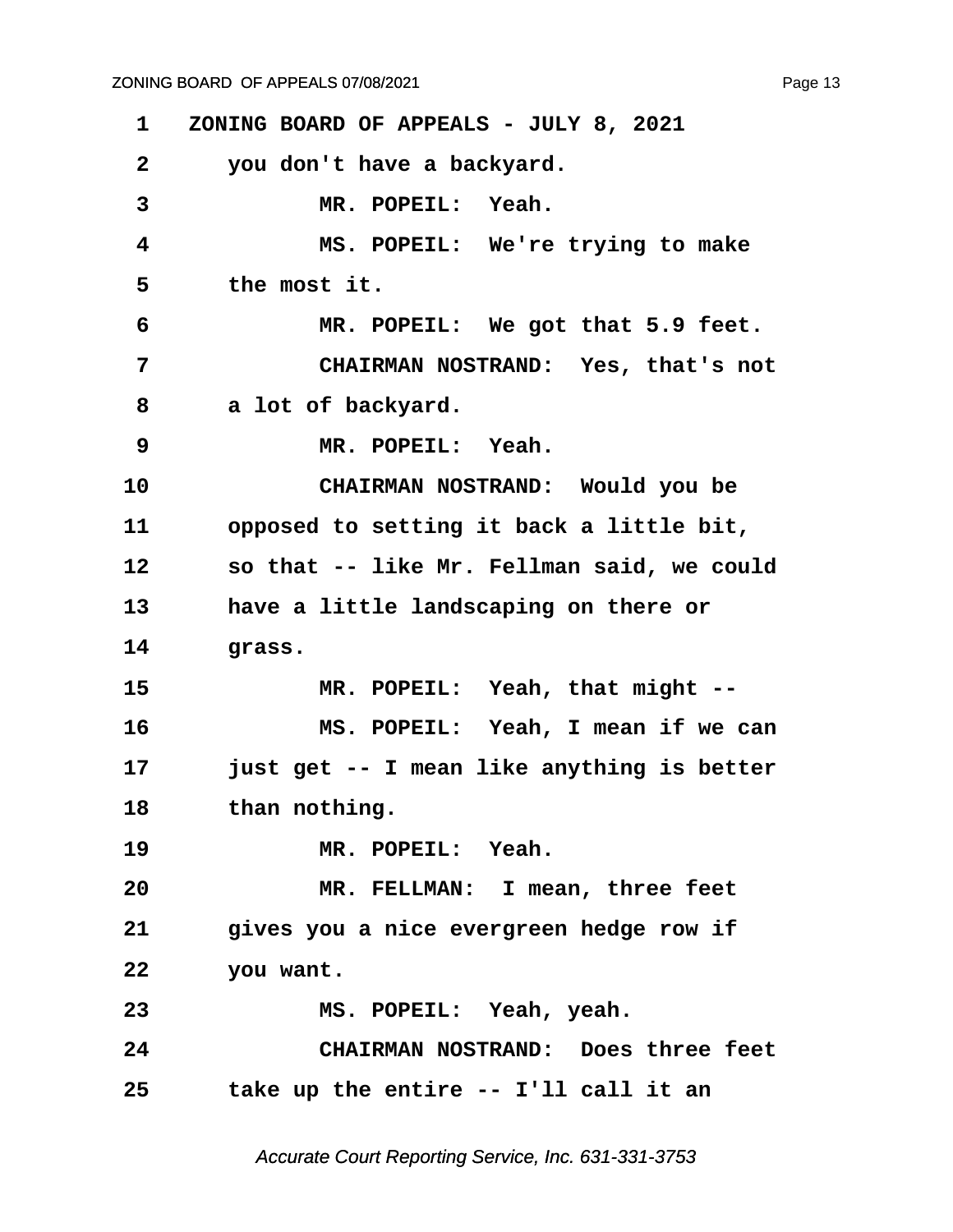<span id="page-14-0"></span>**·1· ·ZONING BOARD OF APPEALS - JULY 8, 2021 ·2· · · addition -- an addition to the square box? ·3· · · How much further towards the street is the ·4· · · new fence going to be from the old fence? ·5· · · · · · ·MR. POPEIL:· About ten feet that ·6· · · would give us. ·7· · · · · · ·CHAIRMAN NOSTRAND:· Oh, so, okay. ·8· · · · · · ·MR. POPEIL:· That's a lot of room. ·9· · · · · · ·CHAIRMAN NOSTRAND:· Yeah.** 10 **MS. POPEIL:** We're in a dead space 11 **right now.** 12 **CHAIRMAN NOSTRAND:** Right. Why 13 don't they cut it back -- why don't you **14· · · come back two feet from the sidewalk -- 15· · · · · · ·MS. POPEIL:· Mm-hmm. 16· · · · · · ·CHAIRMAN NOSTRAND:· (Continuing) -- 17· · · and that would give you an eight-foot** 18 addition. 19 **MS. POPEIL: Yeah. 20· · · · · · ·CHAIRMAN NOSTRAND:· Ms. Tully, what 21· · · do you think of that or Mr. Maro, other 22· · · members? 23· · · · · · ·Mr. Maro, two feet sound good to 24· · · you? 25· · · · · · ·MR. MARO:· So it's a foot now, is**

Accurate Court Reporting Service, Inc. 631-331-3753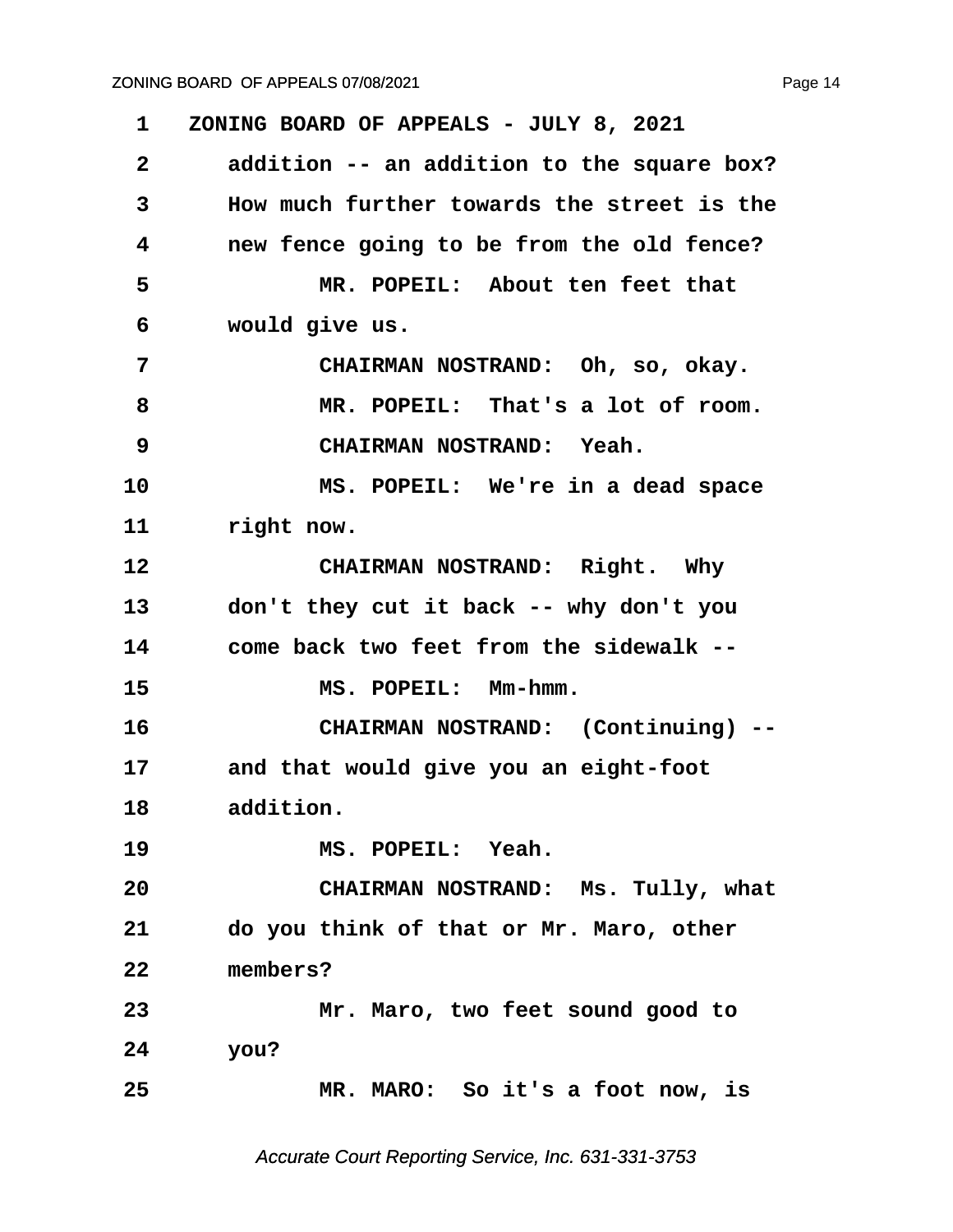<span id="page-15-0"></span>**·1· ·ZONING BOARD OF APPEALS - JULY 8, 2021 ·2· · · that what we're saying, off the sidewalk? ·3· · · · · · ·CHAIRMAN NOSTRAND:· No, I think ·4· · · it's -- right now, they want to put it** 5 **· · right on the sidewalk, right to the ·6· · · sidewalk; is that correct? ·7· · · · · · ·MR. POPEIL:· Yeah, we didn't know ·8· · · what the setback was, so we figured we'd ·9· · · ask for everything, and then we'd go back** 10 as much as you wanted us to. **11· · · · · · ·MS. POPEIL:· Yeah.** 12 **MR. MARO:** The way I would evaluate 13 **12** it is that you want to give yourself 14 **· · leeway to provide the appropriate** 15 **landscaping, so if two feet, two 16· · · and-a-half feet is that appropriate** 17 **· landscaping, I think that's what you want** 18 **budge yourself by.** 19 **MR. POPEIL:** What type of **20· · · landscaping do we need to put in front of 21· · · that?· Is that optional?· Do we have to 22· · · put it in?** 23 **MR. MARO:** No, it's optional. **24· · · · · · ·CHAIRMAN NOSTRAND:· It's optional.** 25 **MR. POPEIL: Okay.** 

Accurate Court Reporting Service, Inc. 631-331-3753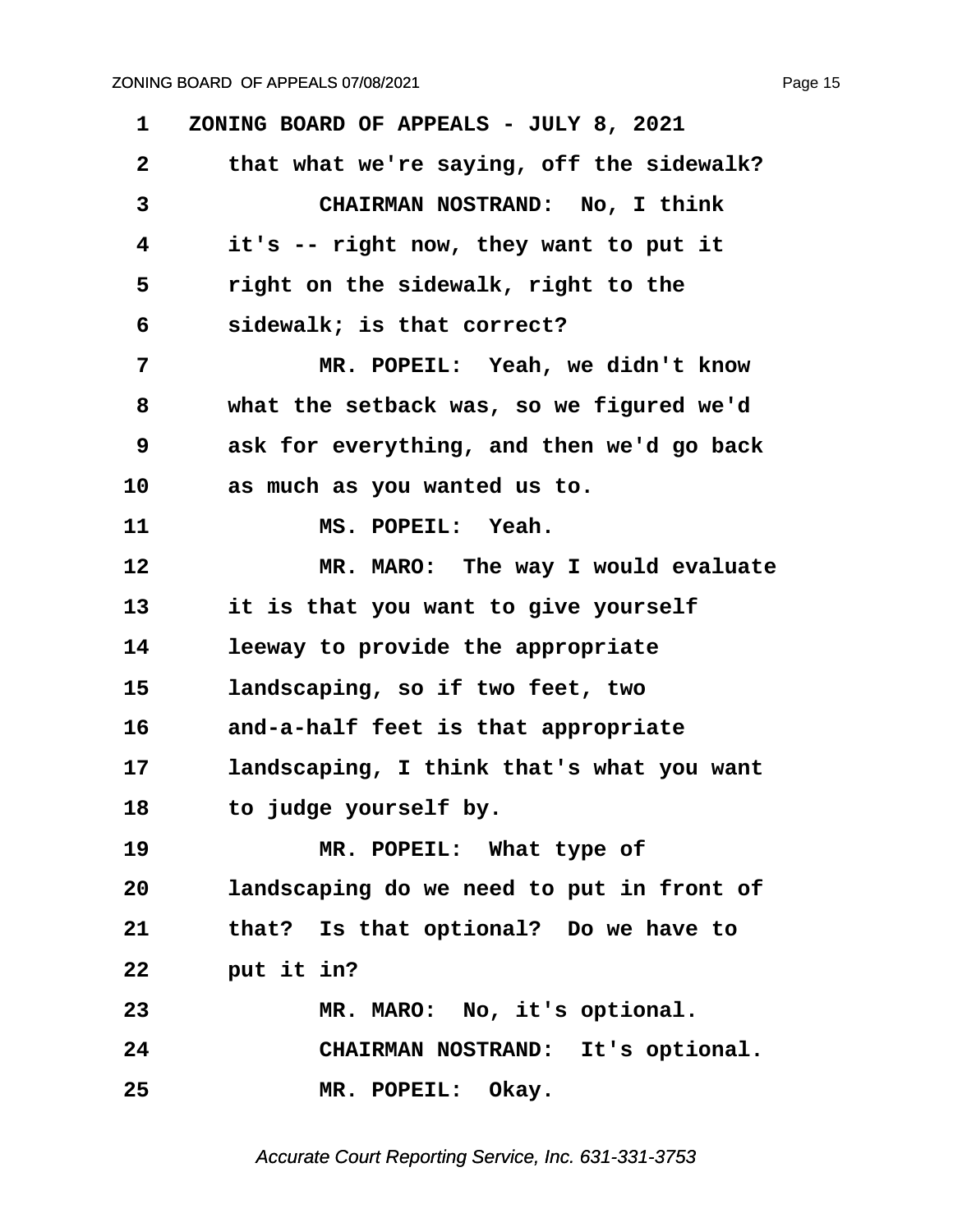<span id="page-16-0"></span>**·1· ·ZONING BOARD OF APPEALS - JULY 8, 2021 ·2· · · · · · ·CHAIRMAN NOSTRAND:· Grass is okay ·3· · · or smaller shrubs. ·4· · · · · · ·MS. POPEIL:· Yeah.** 5 **MR. POPEIL:** We're going to have **·6· · · grass.· We're doing the fence and then ·7· · · we're going to get sprinklers, we're going ·8· · · to make it all nice and pretty -- 9 · · · · · CHAIRMAN NOSTRAND:** Okay. 10 MR. POPEIL: (Continuing) -- over 11 **but the next year.** That's our big goal this 12 **year. 13· · · · · · ·CHAIRMAN NOSTRAND:· You would be 14· · · okay with two feet from the sidewalk? 15· · · · · · ·MS. POPEIL:· Yes. 16· · · · · · ·MR. POPEIL:· We would be very happy** 17 **with that.** 18 **CHAIRMAN NOSTRAND:** Okay. 19 **MS. POPEIL:** Anything is good. **20· · · · · · ·CHAIRMAN NOSTRAND:· All right.· Any** 21 of the members have any questions? **22· · · · · · ·Ms. Tully? 23· · · · · · ·MS. TULLY:· This might be a dumb 24· · · question, but is it safe to assume that 25· · · you're going to take down the existing**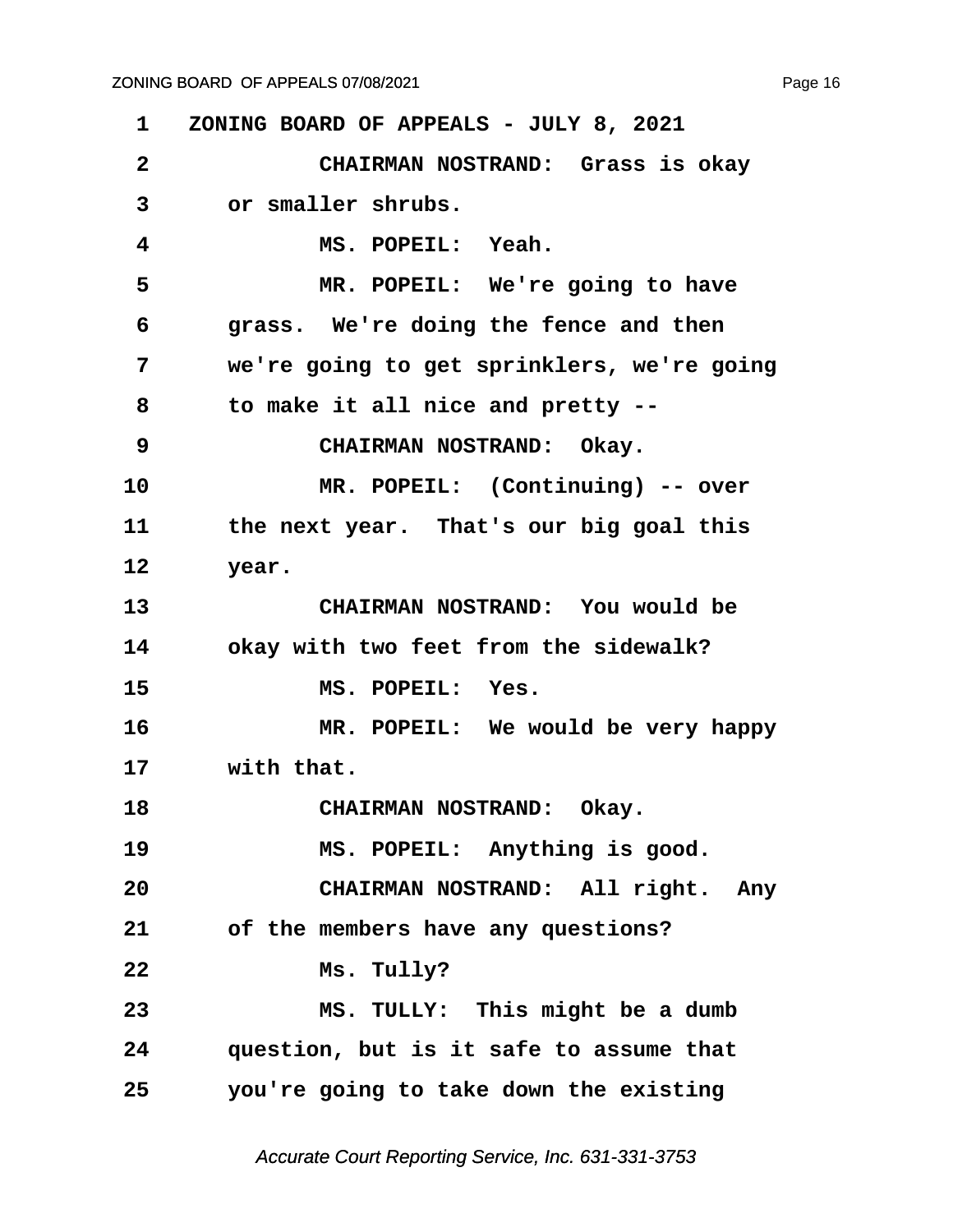<span id="page-17-0"></span>**·1· ·ZONING BOARD OF APPEALS - JULY 8, 2021 ·2· · · fence that's currently --** 3 MR. POPEIL: Yes. **·4· · · · · · ·MS. TULLY:· (Continuing) -- between ·5· · · Lot 1 and 2. ·6· · · · · · ·MR. POPEIL:· We spoke to a couple ·7· · · of companies and they said they could just ·8· · · use that fence and move it forward, so all ·9· · · we have to do is add in the new, like --** 10 **MS. TULLY:** Just put the side **11· · · sections in.· Okay, gotcha.** 12 **MR. POPEIL: Yeah.** 13 **CHAIRMAN NOSTRAND:** I guess, at 14 **budget that the the the the state is there anybody in the** 15 audience that wants to -- what do you say, **16· · · Kevin?· Put their hand up, raise a hand or 17· · · something? 18· · · · · · ·ZOOM MODERATOR:· You would raise** 19 **your hand. 20· · · · · · ·If there's any cell phone callers 21· · · -- because there is one -- hit star 9 if 22· · · you want to comment on this applicant's 23· · · case. 24· · · · · · ·CHAIRMAN NOSTRAND:· Okay. 25· · · · · · ·ZOOM MODERATOR:· I see no hands**

Accurate Court Reporting Service, Inc. 631-331-3753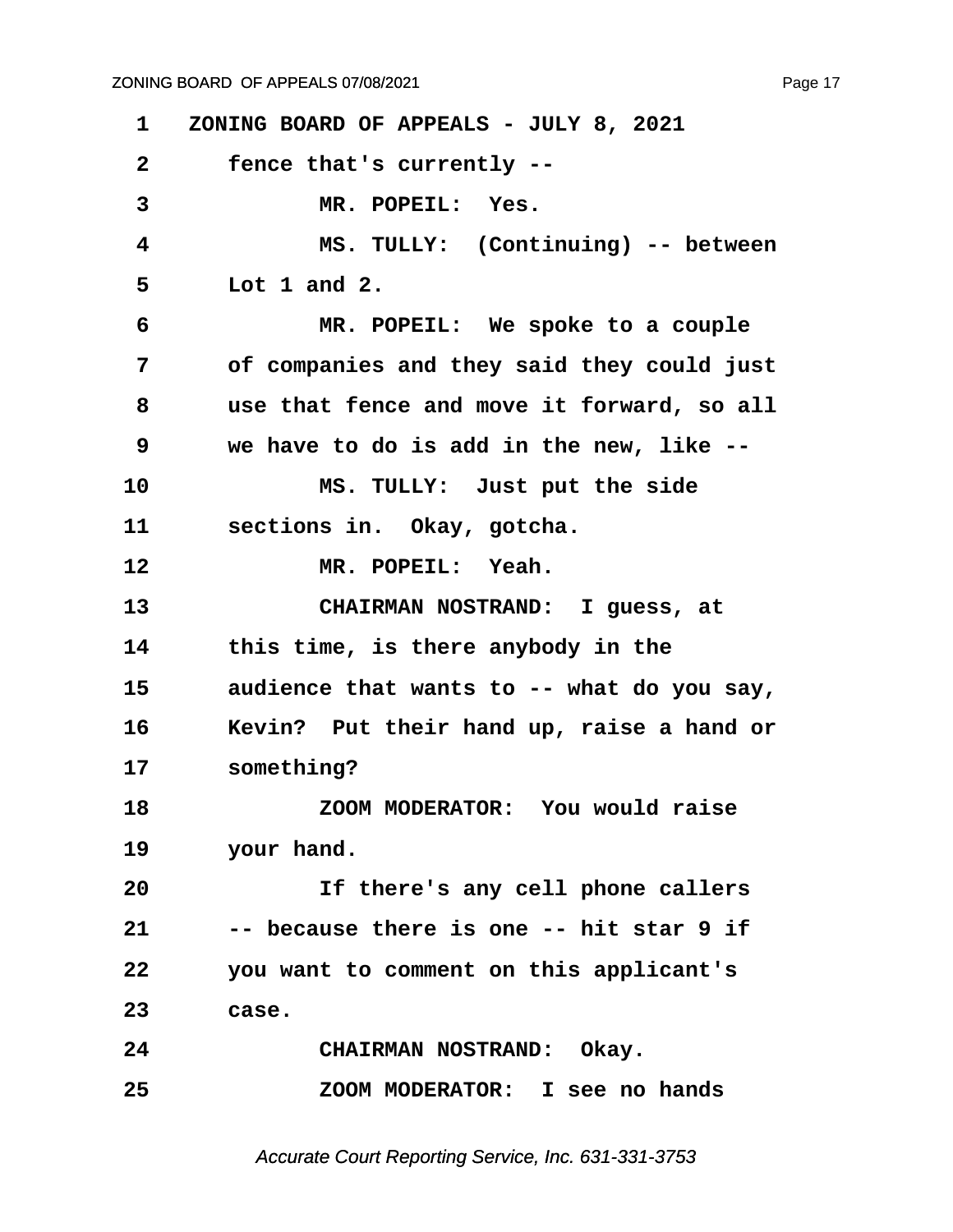Page 18

<span id="page-18-0"></span>**·1· ·ZONING BOARD OF APPEALS - JULY 8, 2021 ·2· · · raised.· Cell phone callers, again, would ·3· · · hit star 9. ·4· · · · · · ·I don't see that. ·5· · · · · · ·CHAIRMAN NOSTRAND:· All right. ·6· · · Okay, we need to make a motion.· Marisa, ·7· · · Ms. Tully, can you make a motion to ·8· · · approve this application? ·9· · · · · · ·MS. TULLY:· I will make it.· I make** 10 a motion to approve this application with 11 **budge the exception that the fence has to remain** 12 **budget off the existing sidewalk.** 13 **13** CHAIRMAN NOSTRAND: All in favor? **14· · · · · · ·(WHEREUPON, there was a unanimous, 15· · · affirmative vote of the Board member** 16 **present.**) 17 **· · · · · · · CHAIRMAN NOSTRAND:** All right, 18 motion carried. 19 **Thank you. 20· · · · · · ·MR. POPEIL:· Thank you all, so** 21 much. **22· · · · · · ·MS. POPEIL:· Can I ask -- just 23· · · procedurally, from this point, do we get 24· · · paperwork from the Village to then move 25· · · forward with a company to, you know -- I**

Accurate Court Reporting Service, Inc. 631-331-3753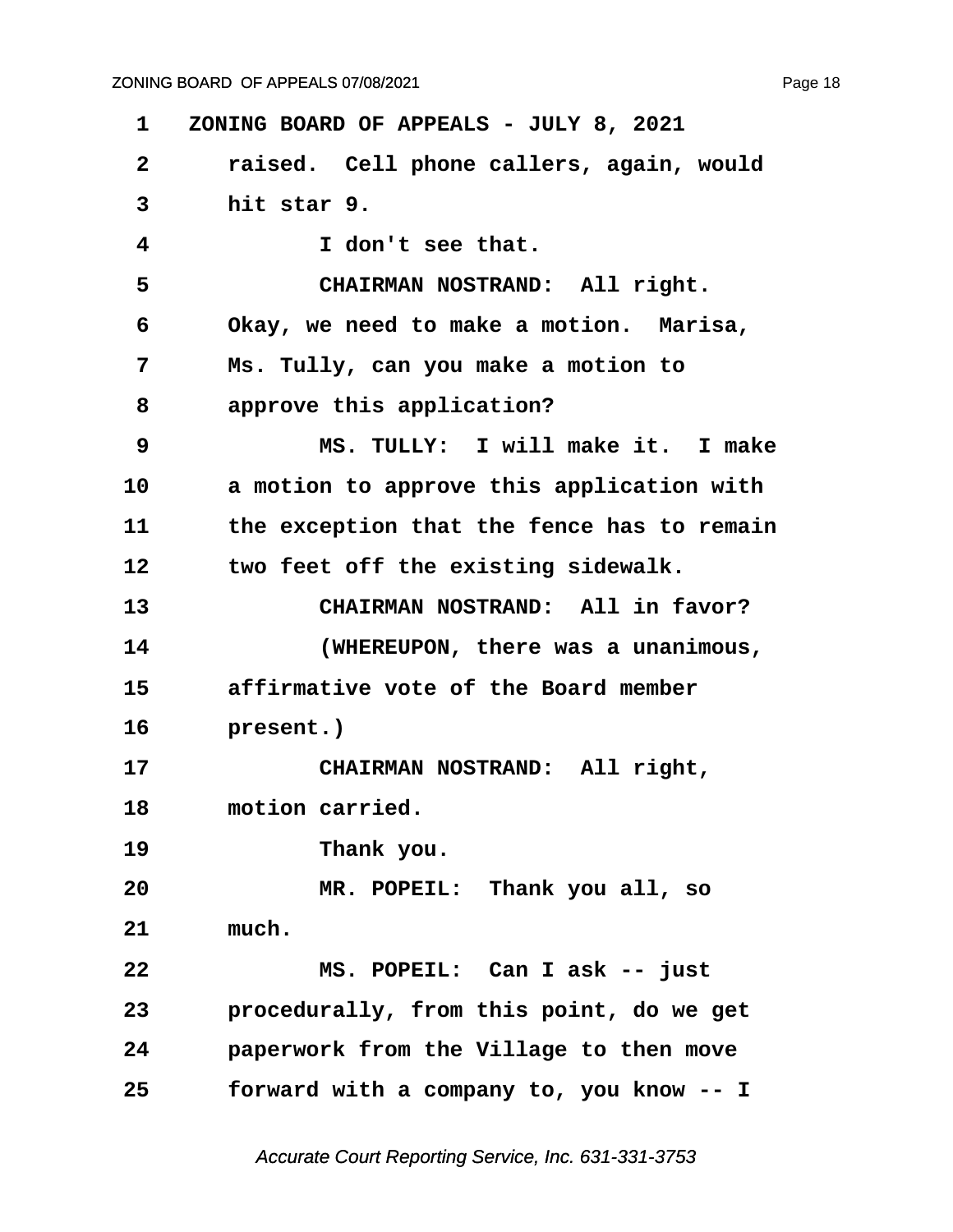<span id="page-19-0"></span>**·1· ·ZONING BOARD OF APPEALS - JULY 8, 2021 ·2· · · just didn't know like what the logistics ·3· · · -- after -- ·4· · · · · · ·MR. FELLMAN:· We will issue you a** 5 **· fence permit. ·6· · · · · · ·MS. POPEIL:· Oh, perfect.· Sorry. ·7· · · Thanks. ·8· · · · · · ·CHAIRMAN NOSTRAND:· Steve, how long ·9· · · does that take, Mr. Fellman?** 10 MR. FELLMAN: Probably tomorrow 11 afternoon. **12· · · · · · ·CHAIRMAN NOSTRAND:· Tomorrow** 13 afternoon. 14 MS. POPEIL: Okay. 15 MR. POPEIL: Thank you, so much. **16· · · · · · ·MS. POPEIL:· Thank you. 17· · · · · · ·CHAIRMAN NOSTRAND:· Do they come to** 18 **· · see you or just call or what should they 19· · · do? 20· · · · · · ·MR. FELLMAN:· Call in.· Call in** 21 **· · late in the afternoon. 22· · · · · · ·MR. POPEIL:· Okay, I'll call you on 23· · · my way home from work.** 24 **Thank you, so much. 25· · · · · · ·CHAIRMAN NOSTRAND:· And it's Steve**

Accurate Court Reporting Service, Inc. 631-331-3753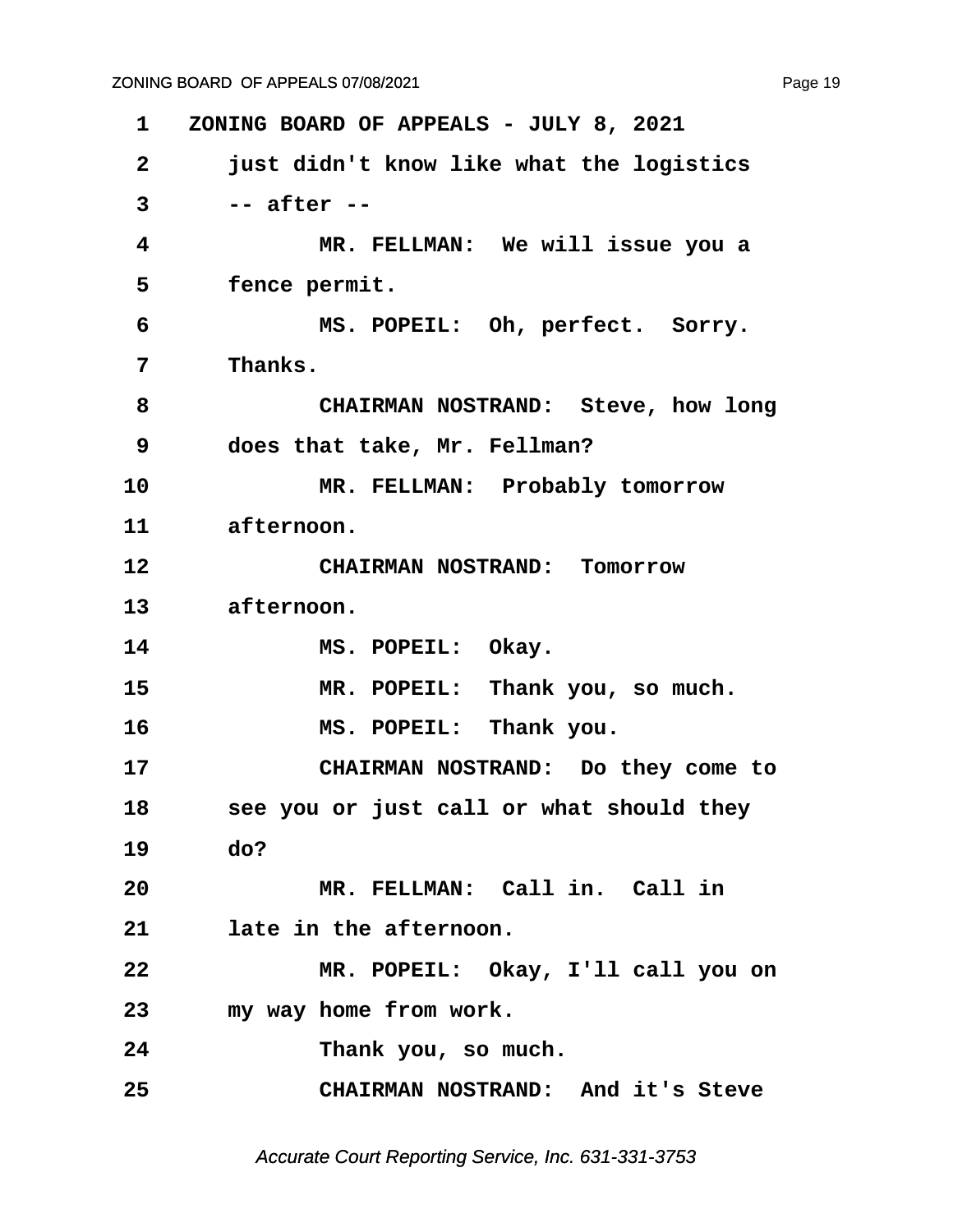<span id="page-20-0"></span>**·1· ·ZONING BOARD OF APPEALS - JULY 8, 2021 ·2· · · Fellman, call him. ·3· · · · · · ·MS. POPEIL:· I'm sorry it's Corey ·4· · · (phonetic).· She's happy with the** 5 decision. **·6· · · · · · ·MR. POPEIL:· You gave her more room** 7 **but to run around.** She's very happy. **·8· · · · · · ·CHAIRMAN NOSTRAND:· Well, we're ·9· · · dog-friendly here in Farmingdale.** 10 MS. POPEIL: Thank you, very much. 11 MR. POPEIL: Thank you, very much. 12 **CHAIRMAN NOSTRAND:** All right, have 13 a good night. 14 MR. POPEIL: We love it. 15 **8 · 8 · MS. POPEIL:** Thank you guys. 16 **· · · · · · · CHAIRMAN NOSTRAND:** Okay, be well. 17 **Okay. 18** \* \* \* \* \* 19 **200M MODERATOR:** All righty, on to 20 **the next case. 21· · · · · · ·CHAIRMAN NOSTRAND:· Should you let 22· · · them in or should I call the case first? 23· · · · · · ·ZOOM MODERATOR:· Definitely call** 24 **blue case first, please. 25· · · · · · ·CHAIRMAN NOSTRAND:· Okay.· Case**

Accurate Court Reporting Service, Inc. 631-331-3753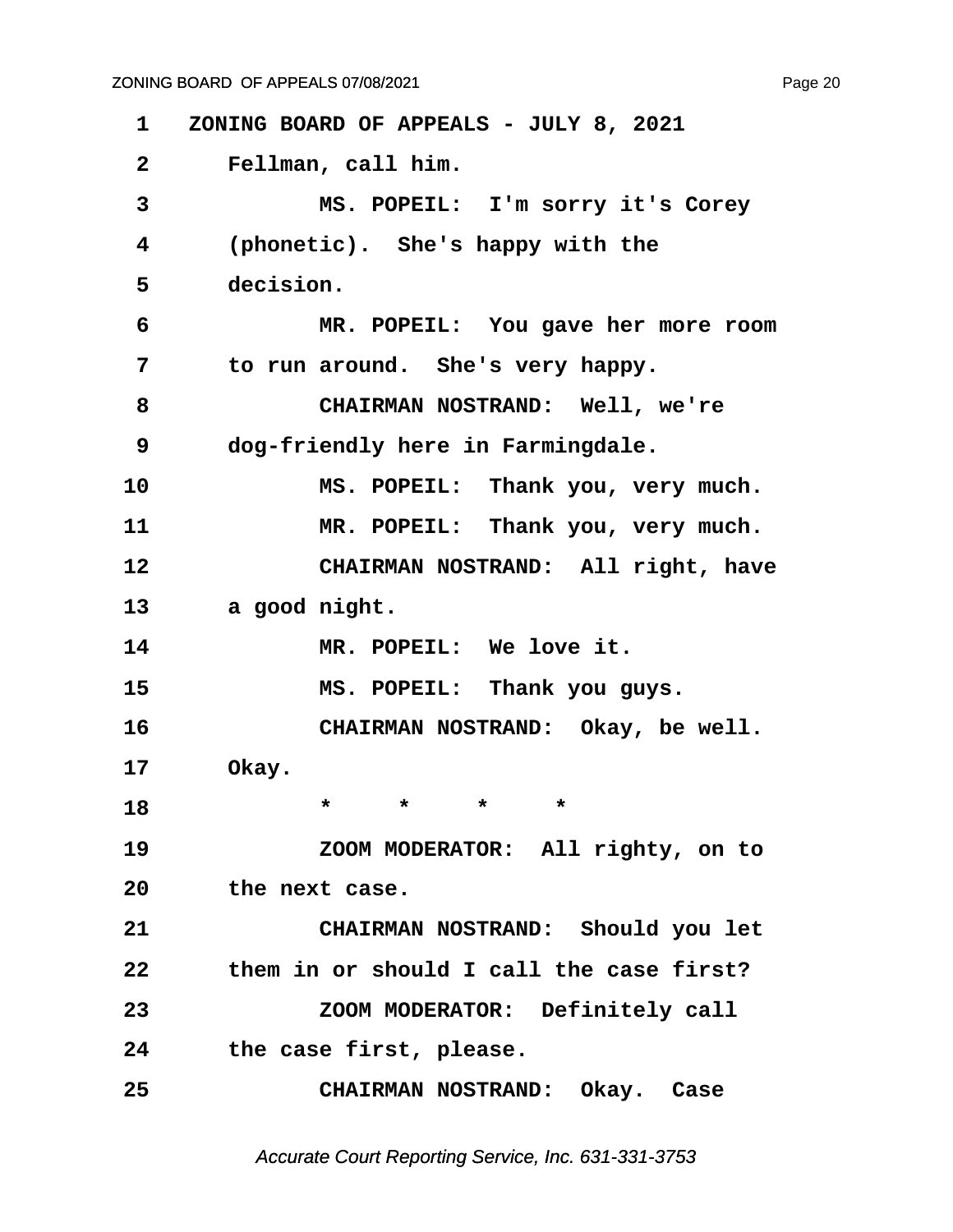<span id="page-21-0"></span>

| 1               | ZONING BOARD OF APPEALS - JULY 8, 2021   |
|-----------------|------------------------------------------|
| $\mathbf{2}$    | 7-2, application of Milind Patel, to     |
| 3               | construct a second story addition to the |
| 4               | dwelling at 8 Vernon Street, Village of  |
| 5               | Farmingdale, requiring a Village         |
| 6               | ordinance, Part II, Chapter 600.         |
| 7               | Okay, so we can hear from the Patel      |
| 8               | family or whoever is representing them.  |
| 9               | ZOOM MODERATOR: Mr. Patel is in,         |
| 10              | we'll just ask if there's any other      |
| 11              | parties to this case.                    |
| 12              | We'll ask now.                           |
| 13              | MR. PATEL: Hi.                           |
| 14              | ZOOM MODERATOR: Hi.                      |
| 15              | MR. PATEL: Good evening, how are         |
| 16              | you.                                     |
| 17              | ZOOM MODERATOR: Is it just               |
| 18              | yourself, sir?                           |
| 19              | MR. PATEL: No, I have my                 |
| 20              | architect, Mr. Paul, if you can let him  |
| 21              | in.                                      |
| 22              | ZOOM MODERATOR: Paul de Silva?           |
| 23              | MR. PATEL: Yes, sir.                     |
| 24              | ZOOM MODERATOR: Standby, please.         |
| 25 <sub>2</sub> | No one else; correct?                    |
|                 |                                          |

Accurate Court Reporting Service, Inc. 631-331-3753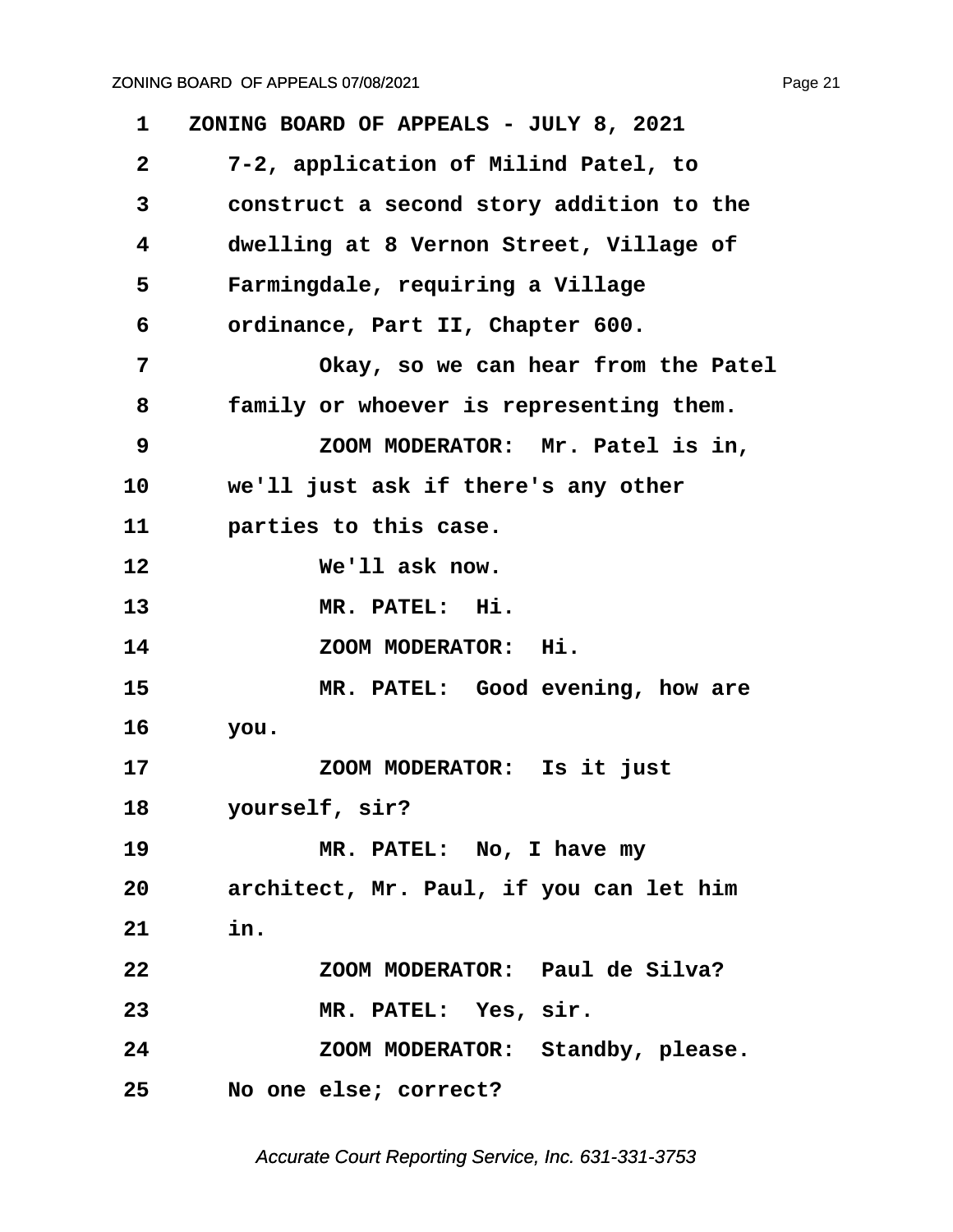<span id="page-22-0"></span>**·1· ·ZONING BOARD OF APPEALS - JULY 8, 2021 ·2· · · · · · ·MR. PATEL:· No, sir. ·3· · · · · · ·ZOOM MODERATOR:· Okay.· All right, ·4· · · he's in.· He can hear us, and, hopefully, ·5· · · we can hear Paul, and his video is coming ·6· · · up. ·7· · · · · · ·MR. DE SILVA:· Yes, hi, I'm -- can ·8· · · you see me and hear me now? ·9· · · · · · ·ZOOM MODERATOR:· Yes, see you and** 10 **hear you -- both of you.** 11 **Debbie, if you need names, just 12· · · ask.** 13 **Thank you.** 14 **COURT REPORTER:** Got it, thank you. 15 **· · CHAIRMAN NOSTRAND:** Okay, Mr. **16· · · De Silva, I assume you're going to present** 17 **the case? 18· · · · · · ·MR. DE SILVA:· Yeah, sure.· So** 19 **beloginary** there's three variances required. This is 20 **a small house on a very narrow lot.** The 21 **· · existing structure, for some reason, is 22· · · set very close to one of the property 23· · · lines.** 24 **The project we're proposing does 25· · · not increase the footprint of the house at**

Accurate Court Reporting Service, Inc. 631-331-3753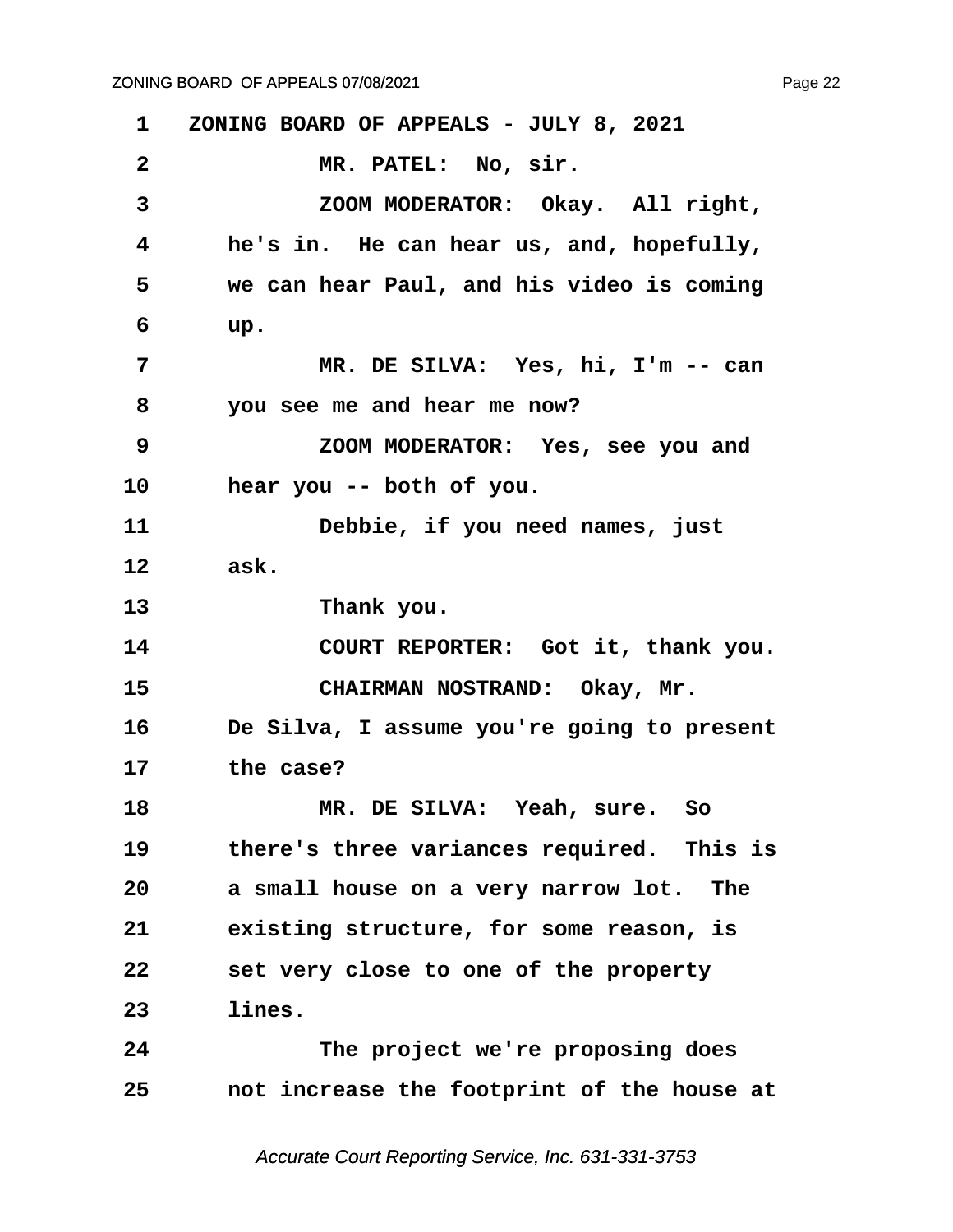<span id="page-23-0"></span>**·1· ·ZONING BOARD OF APPEALS - JULY 8, 2021 ·2· · · all -- all right --** 3 **· · · · · · · CHAIRMAN NOSTRAND:** Okay. **·4· · · · · · ·MR. DE SILVA:· (Continuing) --** 5 **we're maintaining the footprint. ·6· · · · · · ·For the front yard, even though the ·7· · · house currently violates code, we are ·8· · · setting back the second floor addition to ·9· · · meet the zoning ordinance, and on the side** 10 *yard we are going directly above the* 11 **· · existing first floor, which is, by** 12 ordinance, too close to the property line. 13 But it is a very narrow house, and if we 14 **were to maintain the zoning requirements, 15· · · it would essentially require us to do -- 16· · · to either have a very small second floor 17· · · or to have an extensive construction on 18· · · the opposite side of the house which we 19· · · don't feel is in the best interest of the 20· · · Patels and would not in any way benefit** 21 **the Village. 22· · · · · · ·CHAIRMAN NOSTRAND:· So if I 23· · · interrupt you, you're keeping the exact 24· · · same footprint? 25· · · · · · ·MR. DE SILVA:· Yes.**

Accurate Court Reporting Service, Inc. 631-331-3753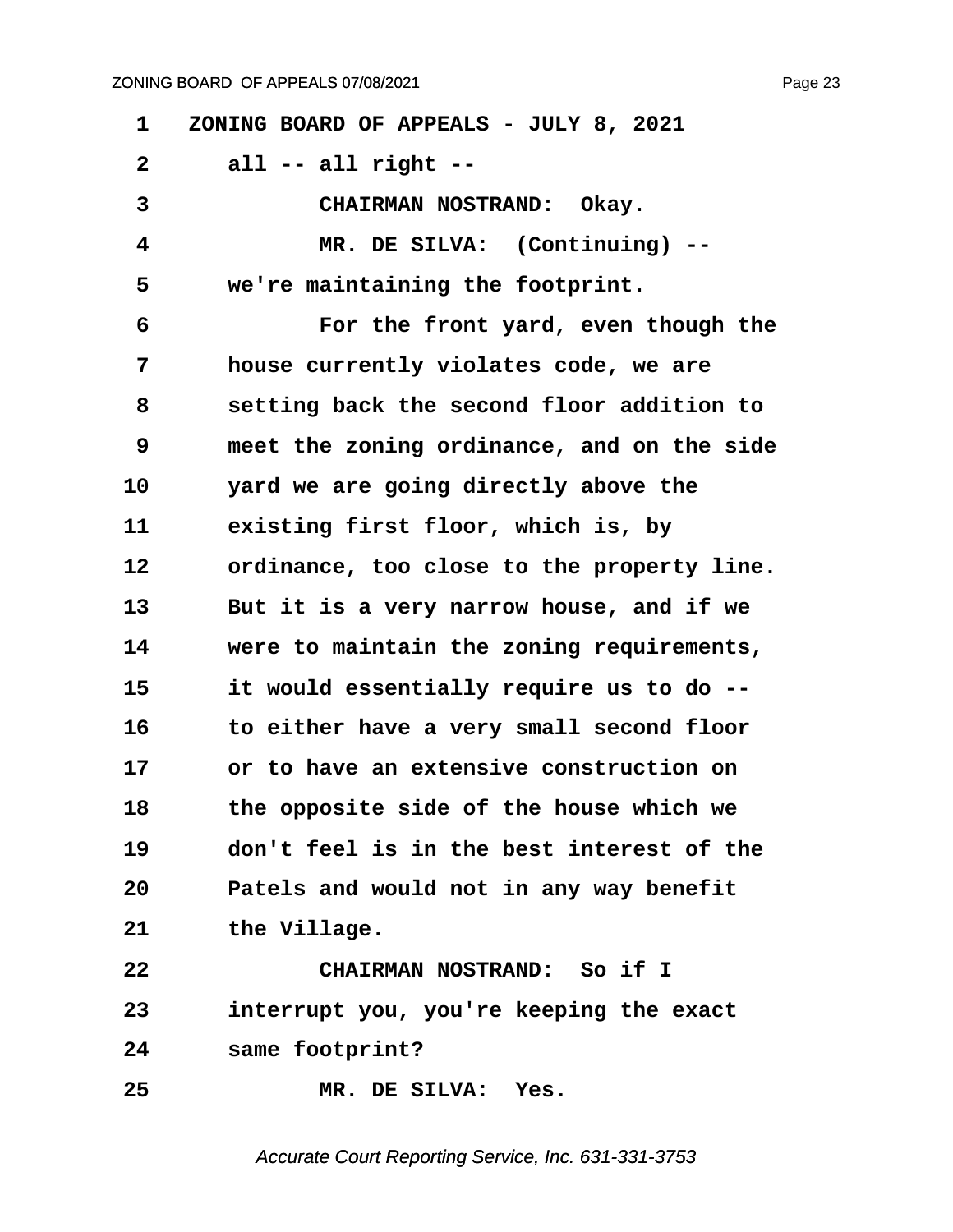Page 24

<span id="page-24-0"></span>

| 1            | ZONING BOARD OF APPEALS - JULY 8, 2021     |
|--------------|--------------------------------------------|
| $\mathbf{2}$ | CHAIRMAN NOSTRAND: And you're just         |
| 3            | going up?                                  |
| 4            | MR. DE SILVA: Yes.                         |
| 5            | CHAIRMAN NOSTRAND: Okay. So we             |
| 6            | have a pre-existing, non-conforming house  |
| 7            | that needs a variance to pretty much just  |
| 8            | stay where it is.                          |
| 9            | MR. DE SILVA: That's correct.              |
| 10           | CHAIRMAN NOSTRAND: And then the            |
| 11           | only other thing I see is that you are one |
| 12           | percent over the square footage?           |
| 13           | MR. DE SILVA: Not over the gross           |
| 14           | square -- yeah, the floor area ratio.      |
| 15           | CHAIRMAN NOSTRAND: Yeah.                   |
| 16           | MR. FELLMAN: The F.A.R.                    |
| 17           | CHAIRMAN NOSTRAND: The F.A.R.,             |
| 18           | you're one percent over.                   |
| 19           | MR. DE SILVA: Yes.                         |
| 20           | CHAIRMAN NOSTRAND: That's                  |
| 21           | somewhere.                                 |
| 22           | MR. FELLMAN: Have you gotten any           |
| 23           | comment from the next door neighbor?       |
| 24           | MR. PATEL: Because I'm very                |
| 25           | friendly with them, I talk to everybody,   |

Accurate Court Reporting Service, Inc. 631-331-3753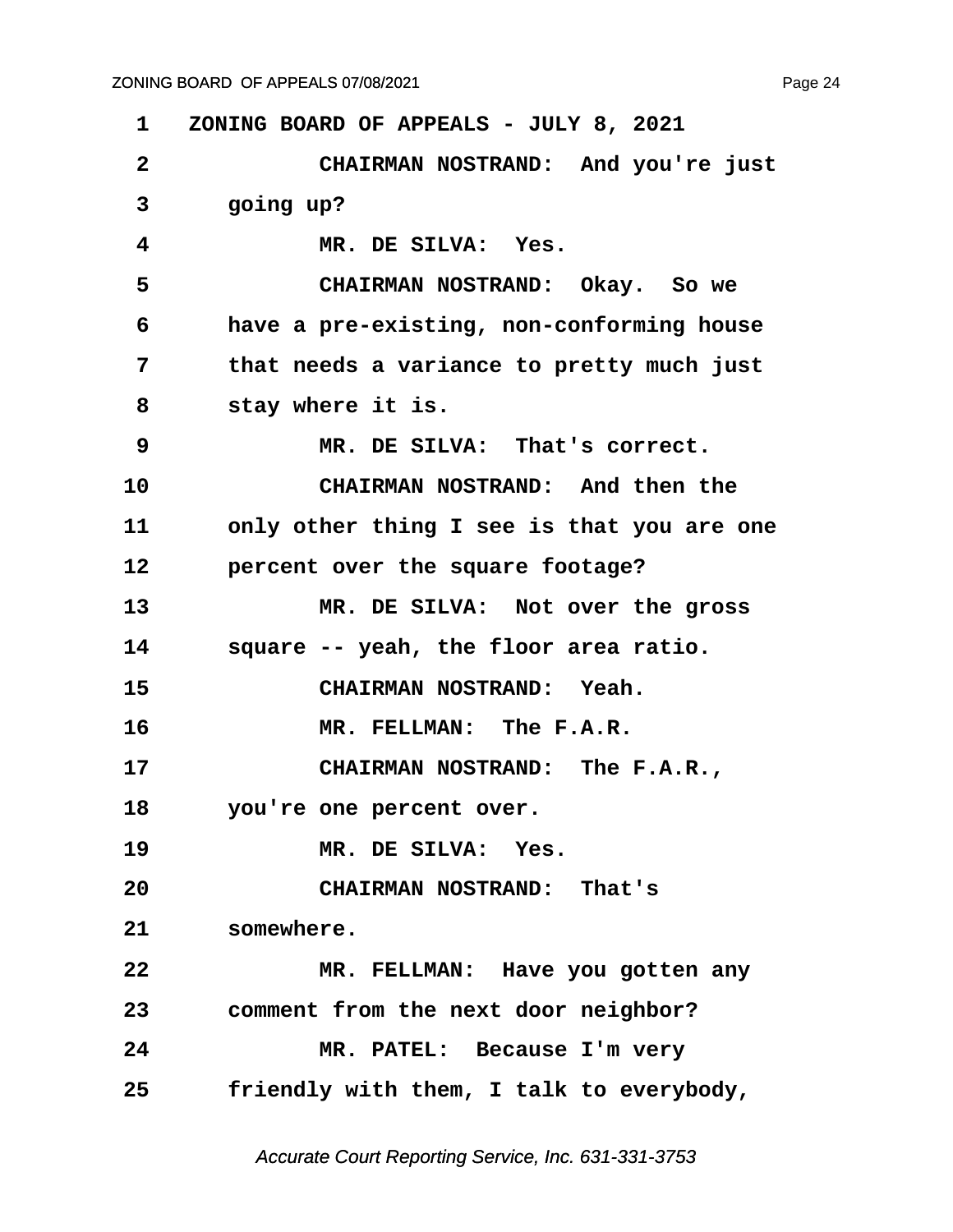<span id="page-25-0"></span>**·1· ·ZONING BOARD OF APPEALS - JULY 8, 2021** 2 and everybody is absolutely fine. **·3· · · · · · ·MR. FELLMAN:· Because that's ·4· · · important.· I mean, it's one thing to have ·5· · · a one-story wall next to you and only two ·6· · · and-a-half feet setback.· A whole ·7· · · different thing for this now to become a ·8· · · two-story wall with a roof, only two ·9· · · and-a-half from that property.** 10 MR. PATEL: Yeah, but -- when you 11 **· · see the next door property, yes, it's very** 12 **close to the fence --**13 MR. FELLMAN: Right. 14 MR. PATEL: (Continuing) -- but on **15· · · my side is his backyard, so I'm not** 16 blocking anything. 17 MR. FELLMAN: That's why I'm **18· · · saying, you know, the neighbor's input --** 19 MR. PATEL: Everybody -- because I **20· · · want to be friendly with them -- and I** 21 **· · spoke to everybody before I even started 22· · · this project, and everybody's absolutely 23· · · fine. 24· · · · · · ·MR. FELLMAN:· I see some names on 25· · · the list over here, Kevin.· Are there**

Accurate Court Reporting Service, Inc. 631-331-3753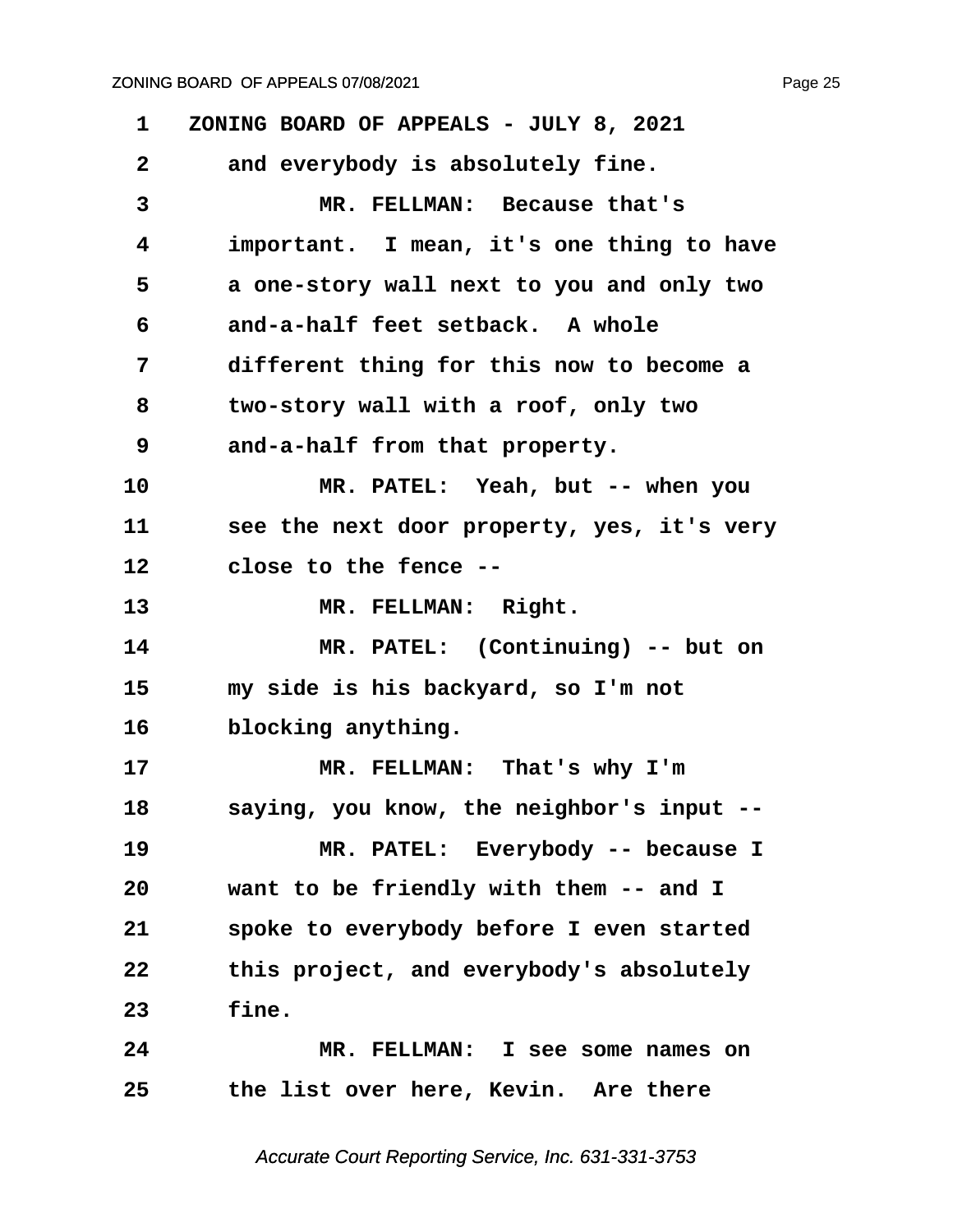<span id="page-26-0"></span>**·1· ·ZONING BOARD OF APPEALS - JULY 8, 2021 ·2· · · audience members out there? ·3· · · · · · ·ZOOM MODERATOR:· There certainly ·4· · · is, if you're looking for comments, but** 5 **· · you know, please state that. ·6· · · · · · ·MR. FELLMAN:· Yeah, I think -- ·7· · · · · · ·CHAIRMAN NOSTRAND:· I guess at this ·8· · · time, we'll see if there's any comments ·9· · · from anybody in the audience. 10· · · · · · ·ZOOM MODERATOR:· Raise hands if** 11 **budget there are comments digitally on Zoom, or,** 12 again, if there is a cell phone user out 13 **· · there, please hit star 9. 14· · · · · · ·No hands are raised at this time,** 15 **· therefore, no comment.** 16 **· · · · · · CHAIRMAN NOSTRAND:** All right. Any 17 of the members have any questions? 18 **Ms. Tully? 19· · · · · · ·MS. TULLY:· I have a question about 20· · · the calculations on the floor area ratio. 21· · · I just kind of tried to do them with this 22· · · plan, and it looks a little bit off. 23· · · · · · ·Is the second floor that's 24· · · crosshatched here -- I'm sorry, is the 25· · · crosshatched area the entire second floor?**

Accurate Court Reporting Service, Inc. 631-331-3753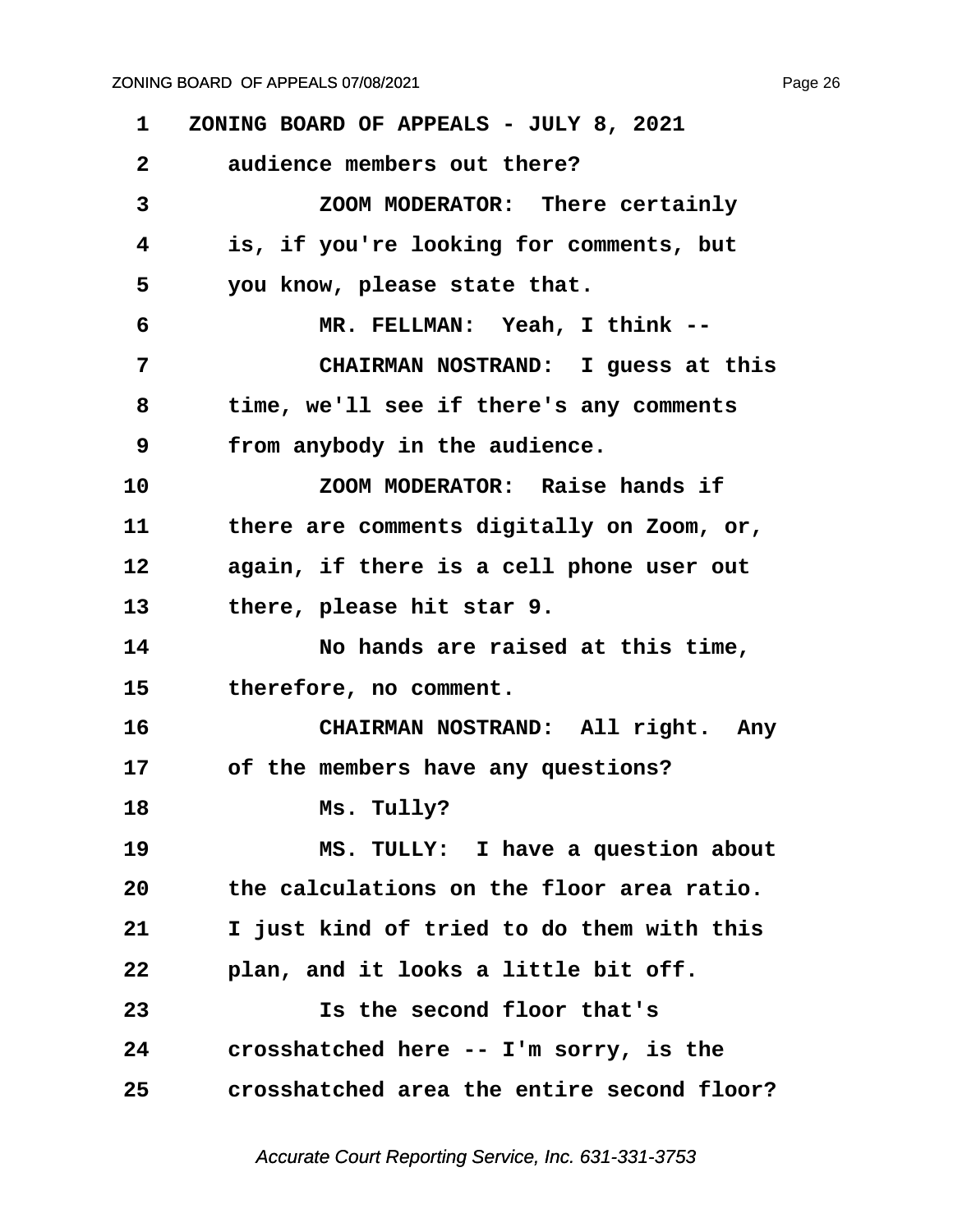<span id="page-27-0"></span>**·1· ·ZONING BOARD OF APPEALS - JULY 8, 2021 ·2· · · · · · ·MR. DE SILVA:· Yes, it's the entire ·3· · · -- I'm sorry, let me get a look -- let me ·4· · · look at the drawing. ·5· · · · · · ·MS. TULLY:· Well -- thank you. ·6· · · · · · ·MR. DE SILVA:· Yeah, yes, the ·7· · · crossed-hatch area is the entire second** 8 **floor. ·9· · · · · · ·MS. TULLY:· So I'm getting numbers** 10 like the second floor being 1,166, it's 11 **another 130 square feet for the second** 12 **floor.** 13 **MR. NOSTRAND:** And I have a 14 **question also, Mr. de Silva. 15· · · · · · ·There's no second floor in this 16· · · house at all now?** 17 MR. PATEL: No. **18· · · · · · ·MR. DE SILVA:· That's correct,** 19 **· · there's no second floor at all. 20· · · · · · ·CHAIRMAN NOSTRAND:· So you're** 21 basically doubling the house. **22· · · · · · ·MR. DE SILVA:· It's a one-story 23· · · house with a flat roof.· There's not even** 24 an attic. **25· · · · · · ·CHAIRMAN NOSTRAND:· Flat roof?**

Accurate Court Reporting Service, Inc. 631-331-3753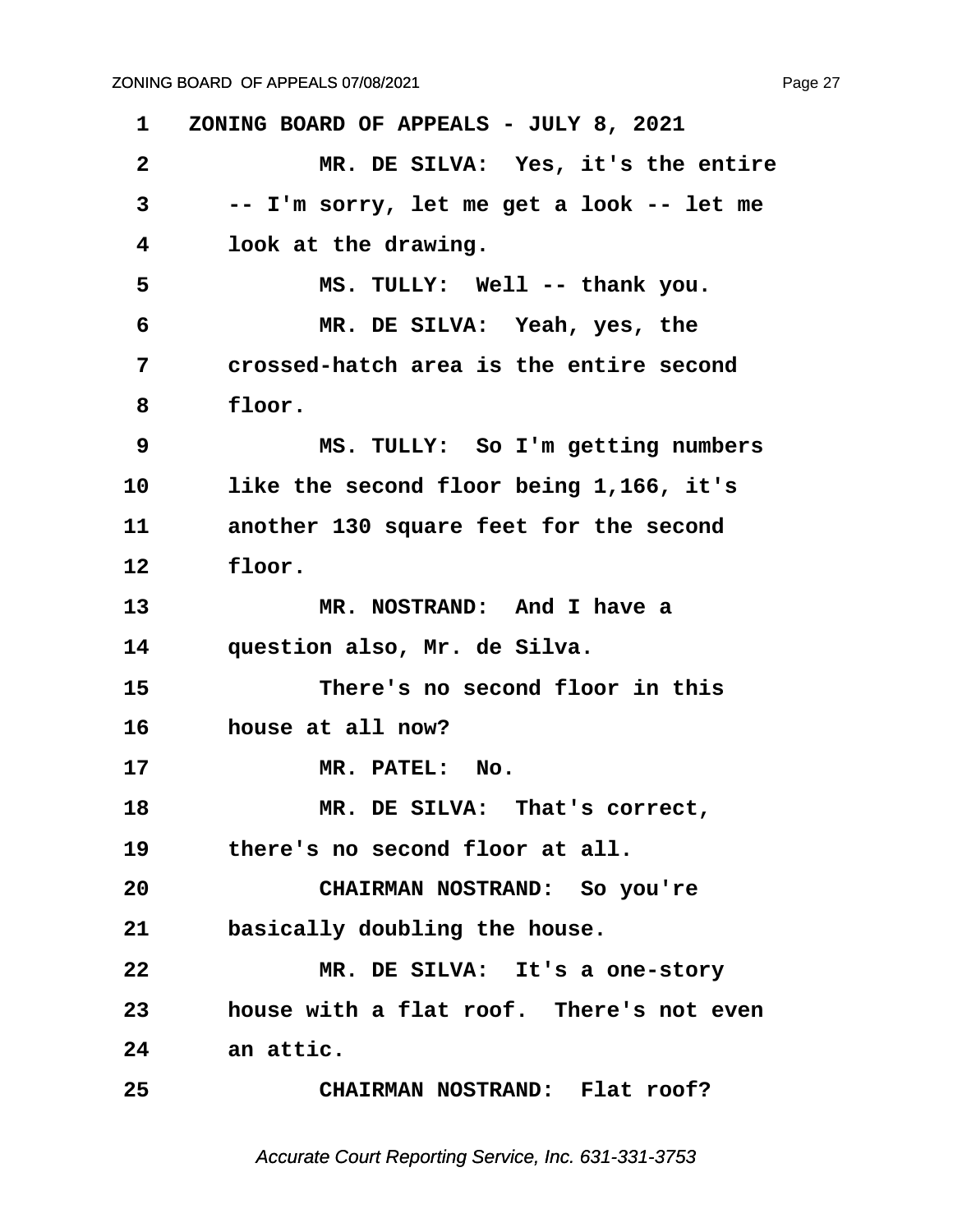<span id="page-28-0"></span>**·1· ·ZONING BOARD OF APPEALS - JULY 8, 2021 ·2· · · Wow. ·3 ·4· · · · · · ·MR. DE SILVA:· Yes. ·5· · · · · · ·MS. TULLY:· Okay. ·6· · · · · · ·CHAIRMAN NOSTRAND:· The new house ·7· · · will have a little bit of an attic. ·8· · · · · · ·MR. DE SILVA:· Yes. ·9· · · · · · ·CHAIRMAN NOSTRAND:· Have a ridge.** 10 **MR. DE SILVA: That's correct.** 11 MR. NOSTRAND: And what about the 12 **height, are we all right with the height** 13 on this? 14 MR. FELLMAN: The height is --15 **CHAIRMAN NOSTRAND:** It's okay? 16 **MR. FELLMAN: Yeah.** Again, it 17 becomes a big change to the neighborhood. 18 **· · A one-story flat roof becomes a two-story** 19 **with a pitch to it. 20· · · · · · ·CHAIRMAN NOSTRAND:· Yeah.** 21 MR. FELLMAN: Much bigger mass. **22· · · · · · ·CHAIRMAN NOSTRAND:· But are we 23· · · under the height restrictions? 24· · · · · · ·MR. FELLMAN:· Yeah.** 25 MR. DE SILVA: Yes, it's only 28.6

Accurate Court Reporting Service, Inc. 631-331-3753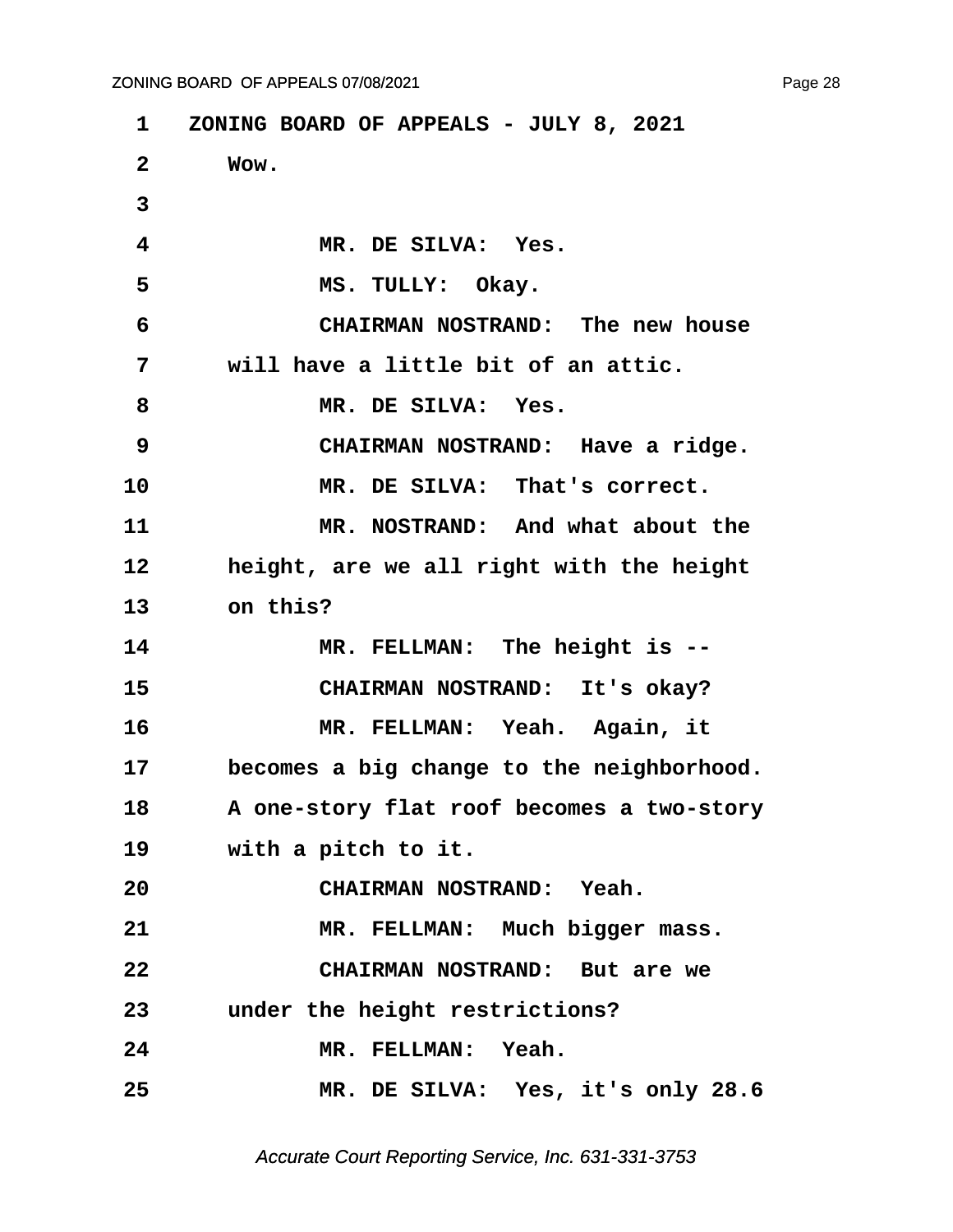<span id="page-29-0"></span>**·1· ·ZONING BOARD OF APPEALS - JULY 8, 2021 ·2· · · feet, and the height restriction is 35.** 3 **· · · · · · CHAIRMAN NOSTRAND:** Okay. **·4· · · · · · ·MR. FELLMAN:· Quite a bit, quite a ·5· · · bit. ·6· · · · · · ·MR. DE SILVA:· Again, it's a narrow ·7· · · house, so the roof doesn't rise all that ·8· · · much. ·9· · · · · · ·CHAIRMAN NOSTRAND:· Yeah, I** 10 **understand. 11· · · · · · ·MR. FELLMAN:· I mean, it is the** 12 **· · perfect hardship, they can't slide the** 13 **· · existing house.** They are stuck with it. **14· · · · · · ·CHAIRMAN NOSTRAND:· Over there, so 15· · · far we have no objections from anybody in 16· · · the audience or any comments either?** 17 **17 200M MODERATOR:** Nope. **18· · · · · · ·CHAIRMAN NOSTRAND:· Nope, okay.** 19 MR. MARO: So I'm looking at -- if **20· · · I look at Google Earth, I'm seeing that 21· · · your neighbor to the right of you, facing 22· · · your house, has an upstairs deck. 23· · · · · · ·So have you -- you've spoken to** 24 *your neighbor there?* **25· · · · · · ·MR. PATEL:· Absolutely, he lives by**

Accurate Court Reporting Service, Inc. 631-331-3753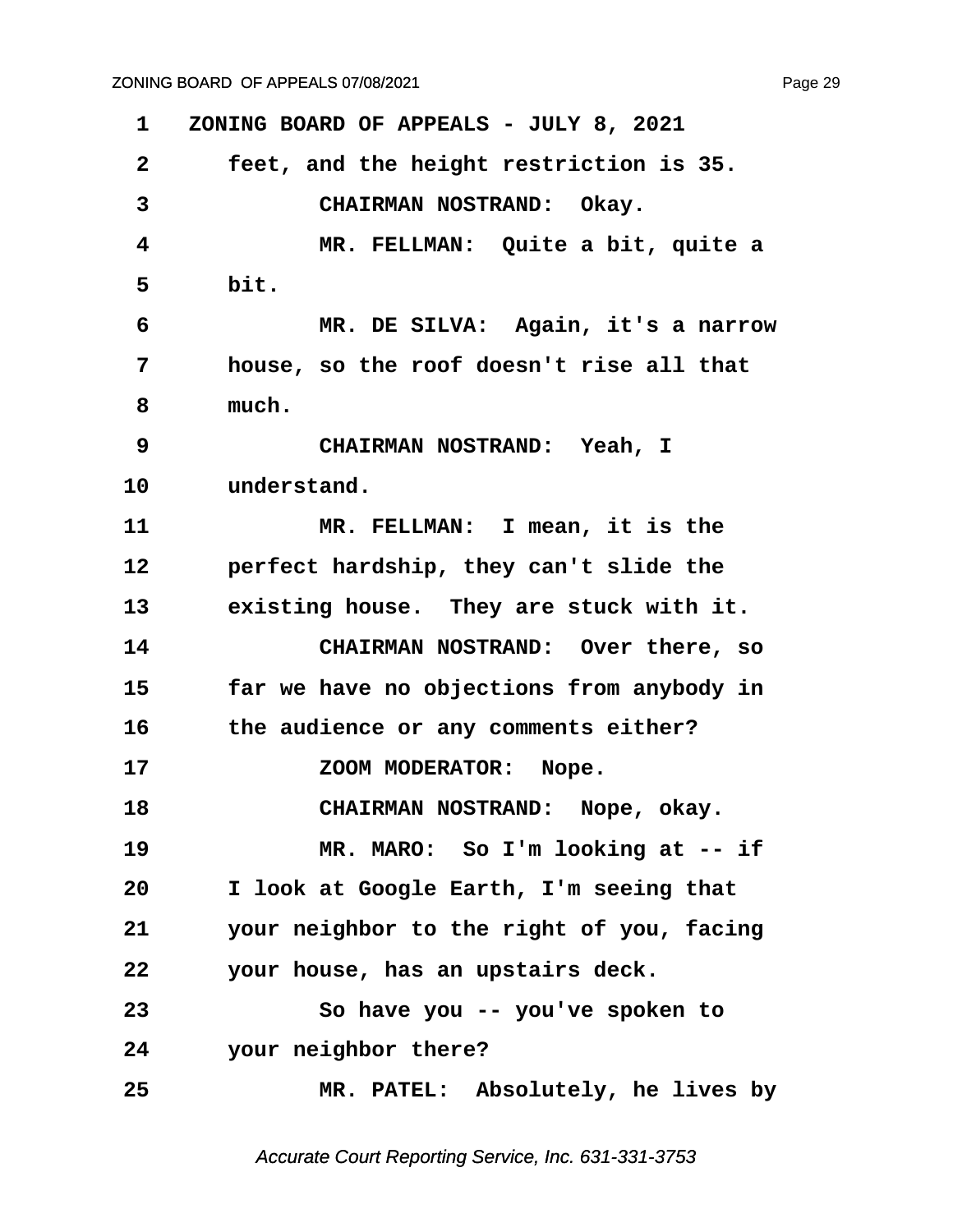<span id="page-30-0"></span>**·1· ·ZONING BOARD OF APPEALS - JULY 8, 2021 ·2· · · himself, and I know him very well. I have ·3· · · a very good relationship with him, and I ·4· · · spoke to him, yeah. ·5· · · · · · ·MR. MARO:· Okay. ·6· · · · · · ·CHAIRMAN NOSTRAND:· Ms. Tully, did ·7· · · you get your square footage question** 8 answered? **·9· · · · · · ·MS. TULLY:· Well, the question** 10 wasn't answered. I'm saying that the 11 calculations don't look correct, and 12 **bidget than what's stated on the** 13 · **plans by a considerable amount.** 14 **CHAIRMAN NOSTRAND: Ah.** 15 **MR. DE SILVA: Well, 20.** So it's 5 16 by 25 by 28. The difference between the **17· · · first and second floor should be 140 feet. 18· · · The second floor should be 100, so --** 19 **CHAIRMAN NOSTRAND:** 140 square feet **20· · · less?** 21 **MR. DE SILVA: Yeah, the second 22· · · floor should be 140 feet less than the 23· · · first floor, and I see it's 148 feet less. 24· · · · · · ·So yes, I guess there is a** 25 **discrepancy.** 

Accurate Court Reporting Service, Inc. 631-331-3753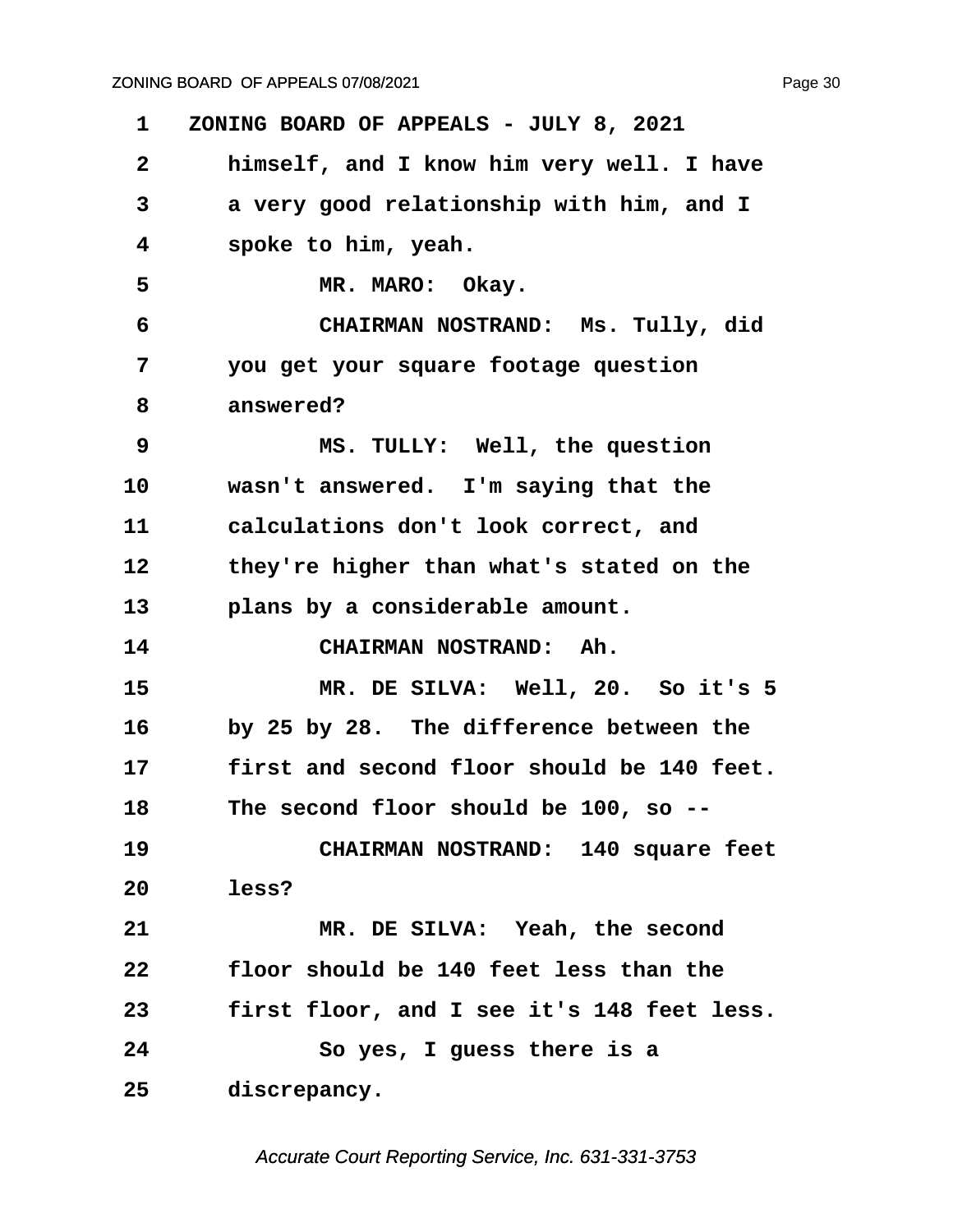<span id="page-31-0"></span>**·1· ·ZONING BOARD OF APPEALS - JULY 8, 2021 ·2· · · · · · ·MS. TULLY:· So what's the first ·3· · · floor? ·4· · · · · · ·MR. FELLMAN:· One thing, the** 5 **· stairwell would only count once. ·6· · · · · · ·MS. TULLY:· Correct, I didn't even ·7· · · count the stairwell, so -- ·8· · · · · · ·MR. DE SILVA:· Oh, okay.· So, I'm ·9· · · sorry, in my calculation, the stairwell** 10 **was counted twice. 11· · · · · · ·MS. TULLY:· So this -- I'm getting** 12 **that the first floor is -- well, let's put** 13 **11 it this way, I'm getting that the second 14· · · floor is 1,176. 15· · · · · · ·MR. DE SILVA:· The second floor is 16· · · 1,176?** 17 **MS. TULLY: Yup.** 18 **MR. DE SILVA: Well, then the first 19· · · floor is less that 1,181, because the 20· · · second floor is, like I was saying, 150, 21· · · 148 square feet less than the first floor. 22· · · · · · ·MS. TULLY:· The second floor is 23· · · 1,176, which would mean that the first 24· · · floor has to be 1,176 or better -- right 25· · · -- so --**

Accurate Court Reporting Service, Inc. 631-331-3753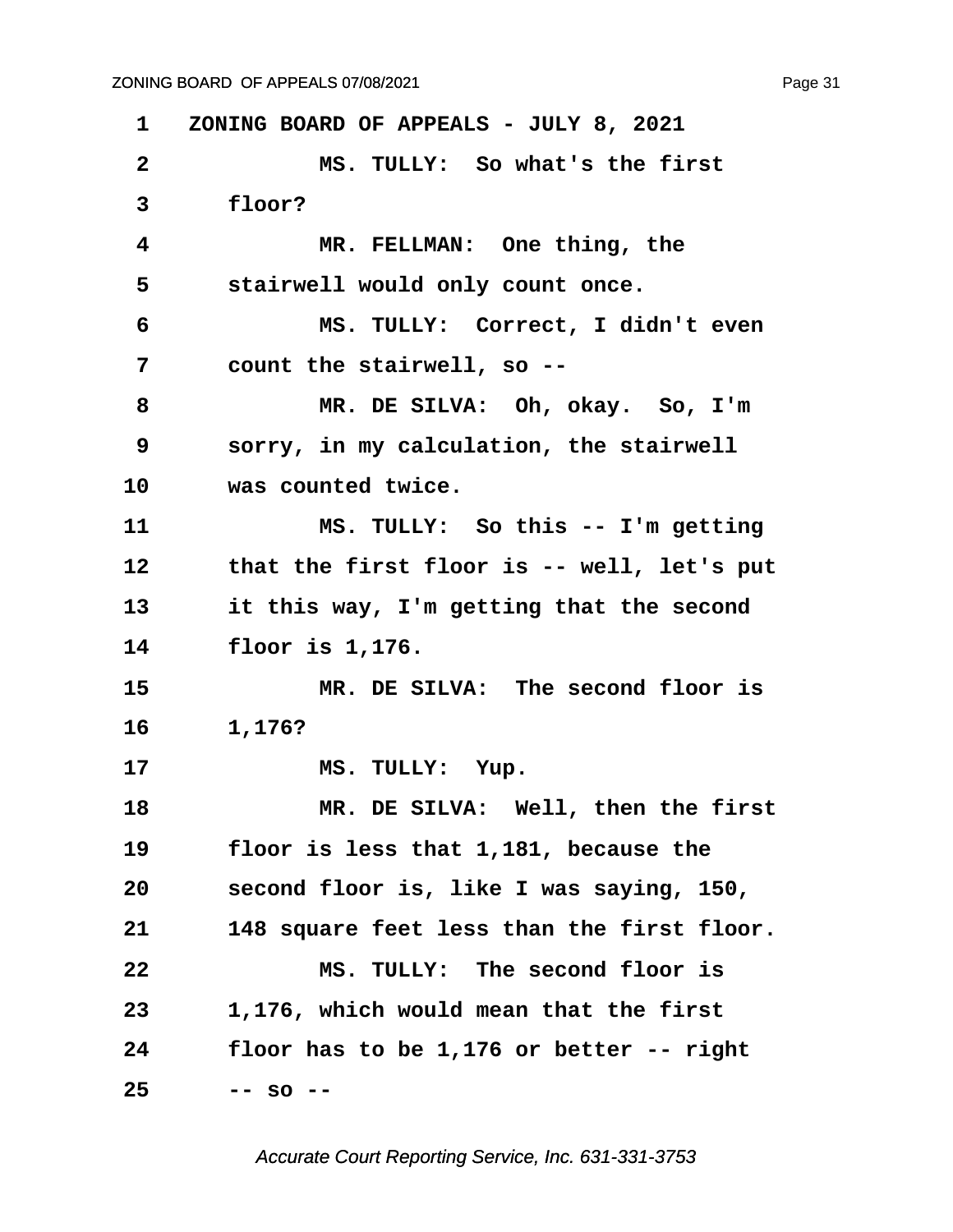<span id="page-32-0"></span>**·1· ·ZONING BOARD OF APPEALS - JULY 8, 2021** 2 MR. DE SILVA: Yes. 3 MR. FELLMAN: It was 12 something. **·4· · · · · · ·MR. PATEL:· I guess when -- ·5· · · · · · ·MS. TULLY:· So I'm coming up with ·6· · · about 2,490 square feet.· I think that we ·7· · · need to get these calculations correct -- ·8· · · stated correctly on the -- unless there's ·9· · · no objection by other members of the** 10 **Board.** 11 **• CHAIRMAN NOSTRAND:** Well, the 12 **discrepancy is 140.** 13 **MS. TULLY:** It's a lot, so --**14· · · · · · ·CHAIRMAN NOSTRAND:· Yeah.· Mr. 15· · · De Silva, where do you think these errors** 16 are popping up? **17· · · · · · ·MR. DE SILVA:· I have no idea. I** 18 **· · mean, you know, I can't answer that** 19 · **question right now.** I'd have to go back 20 and recalculate. **21· · · · · · ·CHAIRMAN NOSTRAND:· So is the 22· · · proposed second floor basically the same 23· · · size as the first floor? 24· · · · · · ·MR. DE SILVA:· No, no, it's set** 25 **back five feet.** 

Accurate Court Reporting Service, Inc. 631-331-3753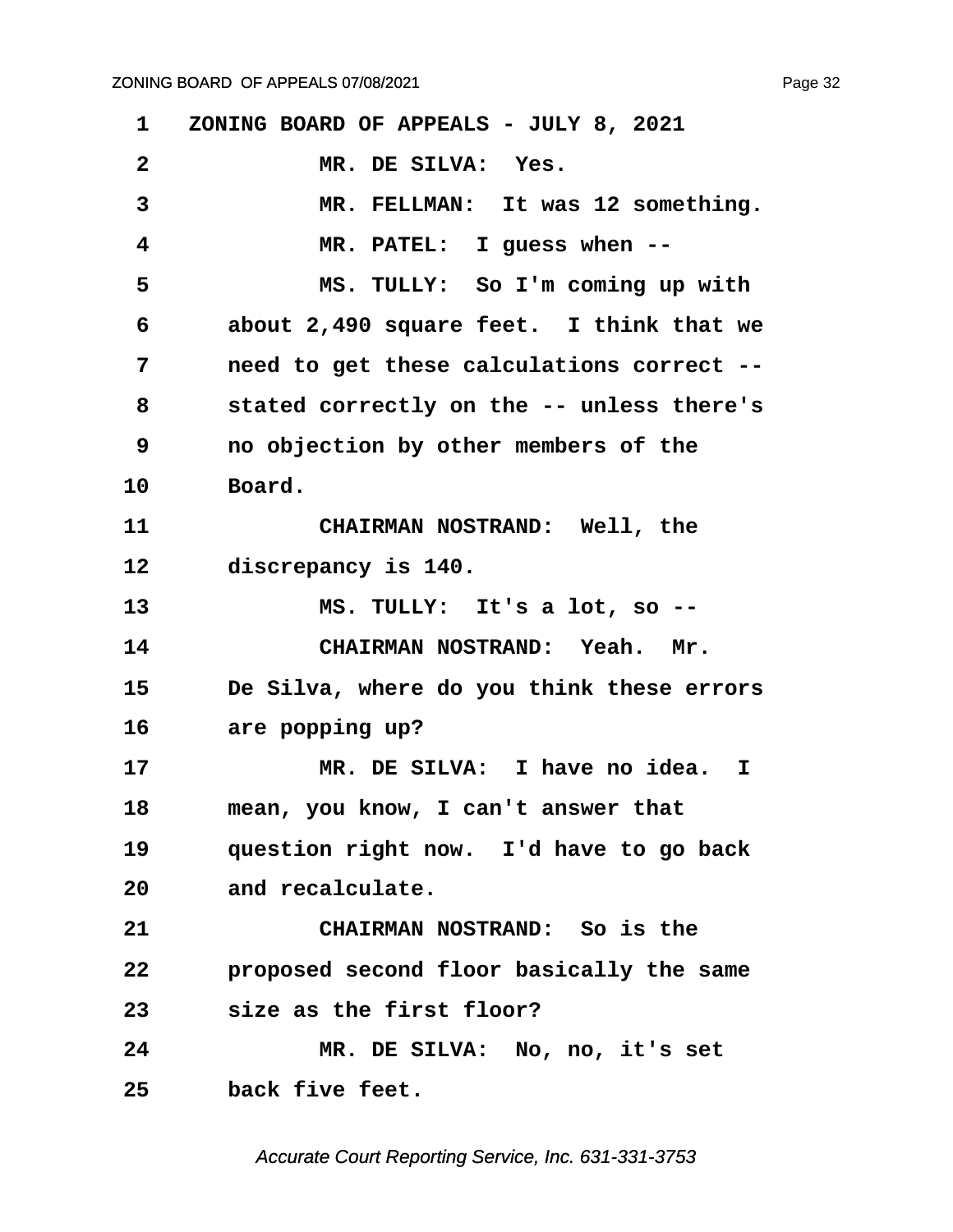Page 33

<span id="page-33-0"></span>

| 1              | ZONING BOARD OF APPEALS - JULY 8, 2021    |
|----------------|-------------------------------------------|
| $\mathbf{2}$   | CHAIRMAN NOSTRAND: So it would be         |
| $\overline{3}$ | smaller?                                  |
| 4              | MR. DE SILVA: Yes.                        |
| 5              | CHAIRMAN NOSTRAND: Where is it            |
| 6              | set back, on the second floor -- where is |
| 7              | it set back? I don't see it --            |
| 8              | MR. FELLMAN: In the front.                |
| 9              | CHAIRMAN NOSTRAND: In the front?          |
| 10             | MR. DE SILVA: Yes.                        |
| 11             | CHAIRMAN NOSTRAND: It's set back.         |
| 12             | MR. DE SILVA: Yeah, it's set back         |
| 13             | five-foot-one on the front.               |
| 14             | CHAIRMAN NOSTRAND: Okay. Oh, is           |
| 15             | there a small -- is there a roof, a small |
| 16             | roof on the front of the building then?   |
| 17             | I'm missing something.                    |
| 18             | MR. DE SILVA: Yes.                        |
| 19             | MS. TULLY: So the number 43.8, is         |
| 20             | that for the whole corner of the house or |
| 21             | is that for the dimension of the second   |
| 22             | floor -- let's see.                       |
| 23             | CHAIRMAN NOSTRAND: If you look at         |
| 24             | the south --                              |
| 25             | MR. DE SILVA: 43.8 is the whole           |

Accurate Court Reporting Service, Inc. 631-331-3753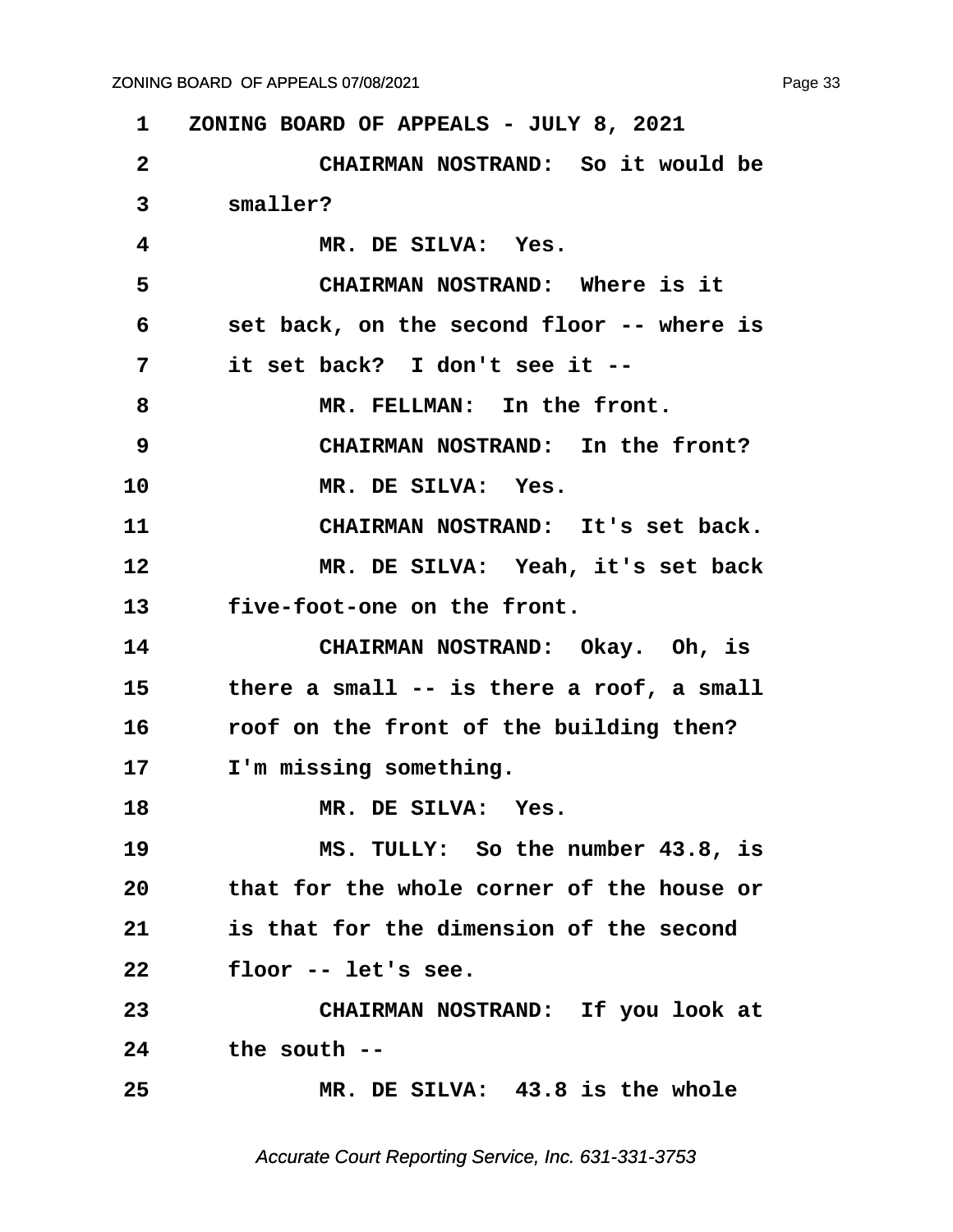<span id="page-34-0"></span>**·1· ·ZONING BOARD OF APPEALS - JULY 8, 2021** 2 **length of the house. ·3· · · · · · ·MS. TULLY:· Okay, then that's where ·4· · · the confusion lies. ·5· · · · · · ·MR. FELLMAN:· The second floor ·6· · · would be five feet less. ·7· · · · · · ·MR. DE SILVA:· Correct. ·8· · · · · · ·CHAIRMAN NOSTRAND:· So when you ·9· · · look at the south elevation, you see that** 10 the -- from the chimney side of the house, 11 **but the second floor is back off. 12· · · There's a small roof over the first floor** 13 **in the little dormer -- not the dormer,** 14 **but the front entrance.** 15 **MR. DE SILVA: Yeah, the dimensions** 16 **· on the site plan are the footprint of the** 17 **house, not the dimensions of the second** 18 **floor addition.** 19 **CHAIRMAN NOSTRAND:** Right, so it's **20· · · going to be roughly, what, 1,000 square 21· · · feet. 22· · · · · · ·(SCREEN SHARING PRESENTED)** 23 MR. DE SILVA: Yes. **24· · · · · · ·CHAIRMAN NOSTRAND:· And the first 25· · · floor is roughly 1,200 square feet.**

Accurate Court Reporting Service, Inc. 631-331-3753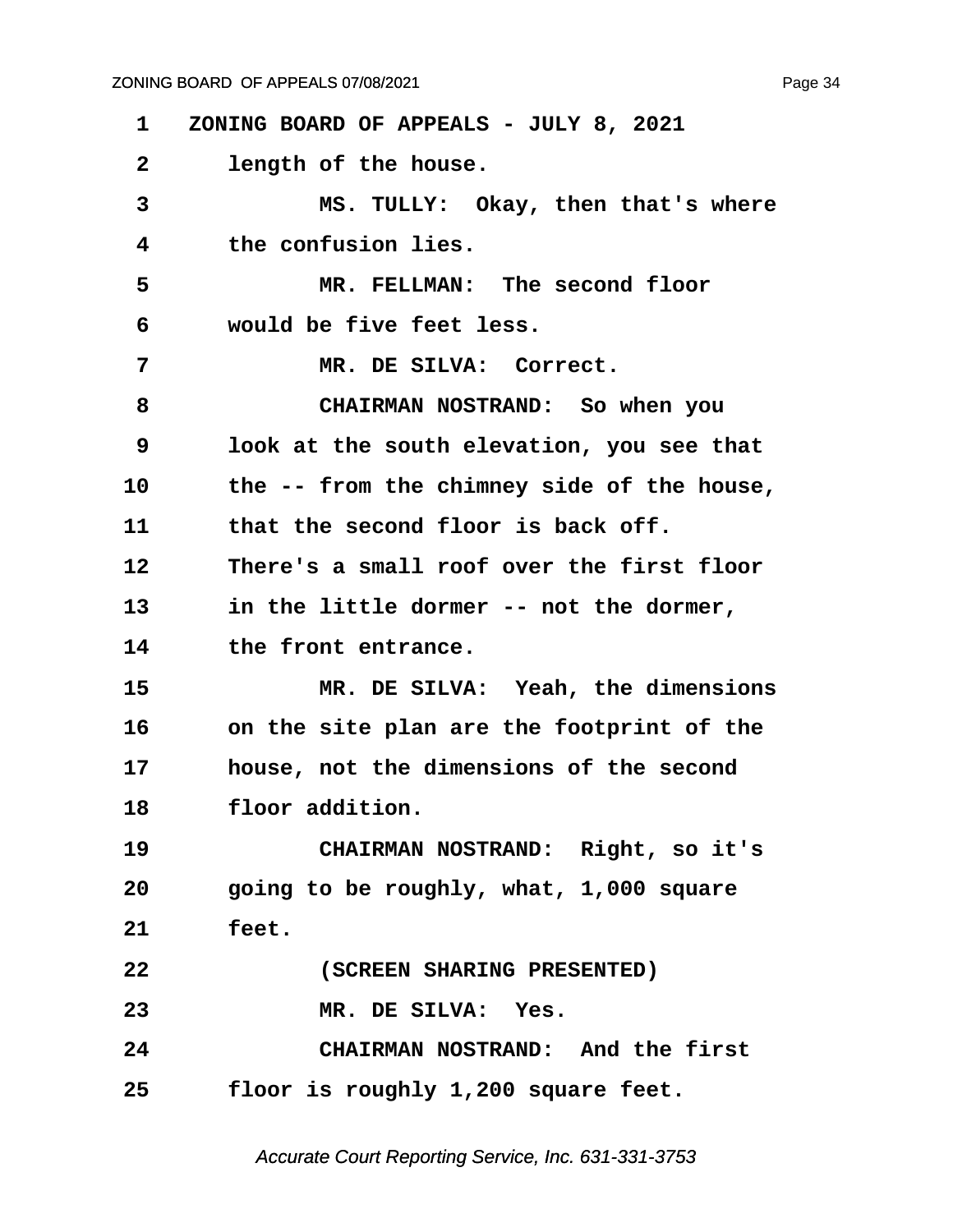<span id="page-35-0"></span>**·1· ·ZONING BOARD OF APPEALS - JULY 8, 2021 ·2· · · · · · ·MR. FELLMAN:· That's it right** 3 there. **·4· · · · · · ·CHAIRMAN NOSTRAND:· Yeah.· If you** 5 can go to the side elevation, that would **·6· · · -- there you go. ·7· · · · · · ·(SCREEN SHARE PRESENTED) ·8· · · · · · ·CHAIRMAN NOSTRAND:· You know, the ·9· · · north elevation shows -- the north and the 10· · · south elevation show that -- that's a good** 11 **help, thank you. 12· · · · · · ·ZOOM MODERATOR:· You got it. 13· · · · · · ·CHAIRMAN NOSTRAND:· Everybody 14· · · follow me?· The south and the north** 15 **· · elevation show how the top floor is set** 16 back from the front stoop. 17 MR. FELLMAN: That's going to help 18 **quite a bit, architecturally, too.** It's **19· · · going to give a nice three-dimensional** 20 **· · feel to that front. 21· · · · · · ·CHAIRMAN NOSTRAND:· Yes, maybe it 22· · · won't look like a box.** 23 MR. FELLMAN: Right. 24 MR. DE SILVA: Okay. **25· · · · · · ·MR. FELLMAN:· It's actually pretty**

Accurate Court Reporting Service, Inc. 631-331-3753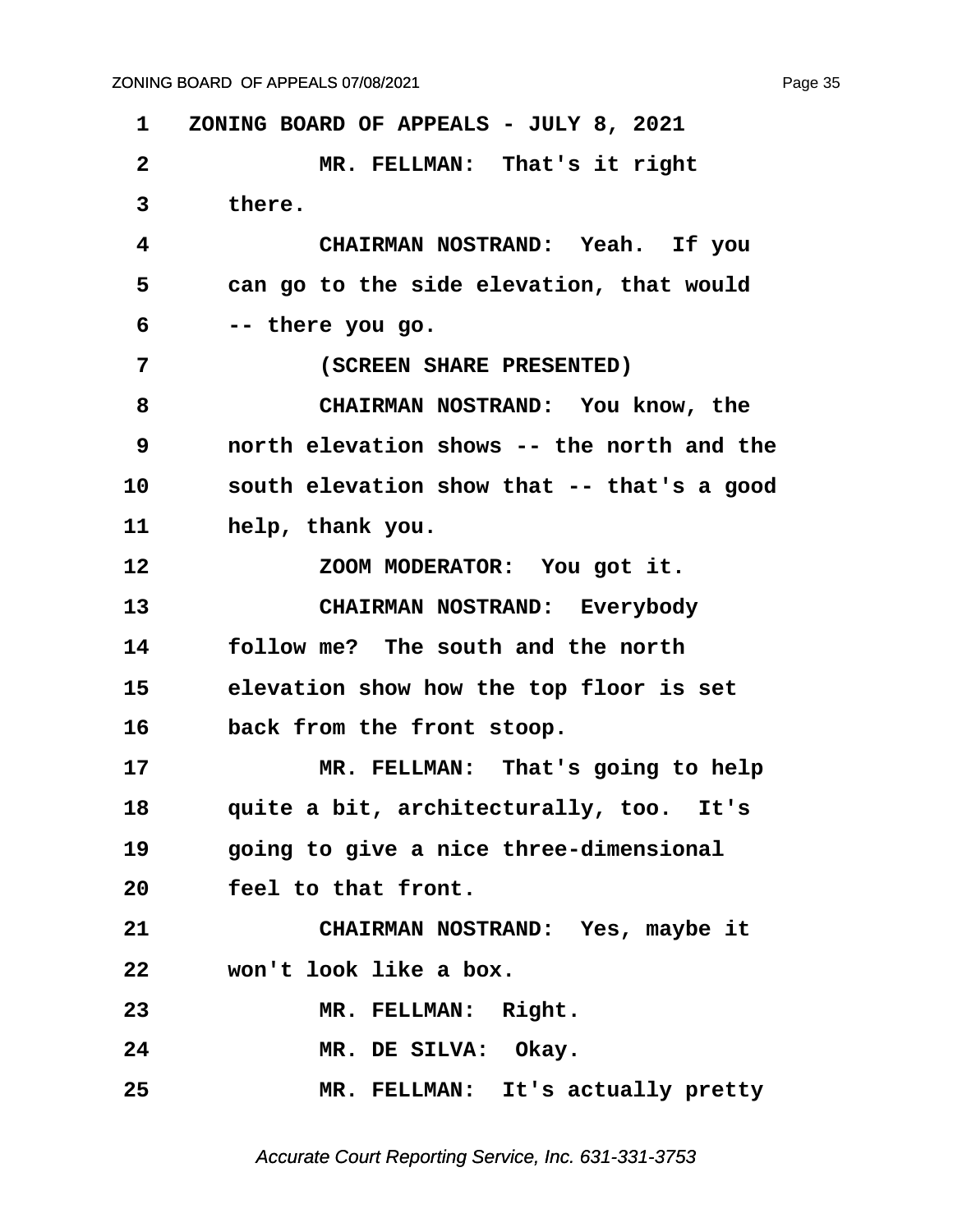<span id="page-36-0"></span>**·1· ·ZONING BOARD OF APPEALS - JULY 8, 2021** 2 cute. **·3· · · · · · ·CHAIRMAN NOSTRAND:· Ms. Tully, do ·4· · · you see that setback? ·5· · · · · · ·MS. TULLY:· Yeah, I saw that, yup. ·6· · · Thank you. ·7· · · · · · ·CHAIRMAN NOSTRAND:· Are we sure ·8· · · that the first floor is 1,181 square feet? ·9· · · · · · ·MS. TULLY:· I came up with a higher** 10 mumber than 1,181. I came up with 12 and 11 change, and I just --**12· · · · · · ·MR. FELLMAN:· And the first floor** 13 **is not a rectangle, it steps in about** 14 **halfway back. 15· · · · · · ·MS. TULLY:· Steps in, in the back, 16· · · yup.** 17 **• CHAIRMAN NOSTRAND:** And again, 18 **b** those four walls are remaining. 19 **MR. FELLMAN:** But the other thing, **20· · · too, is you see the line, open to above on** 21 **the first floor? 22· · · · · · ·CHAIRMAN NOSTRAND:· Yup.** 23 MR. FELLMAN: That open to above, **24· · · that -- so that doesn't count in square 25· · · footage, it only counts on the first**

Accurate Court Reporting Service, Inc. 631-331-3753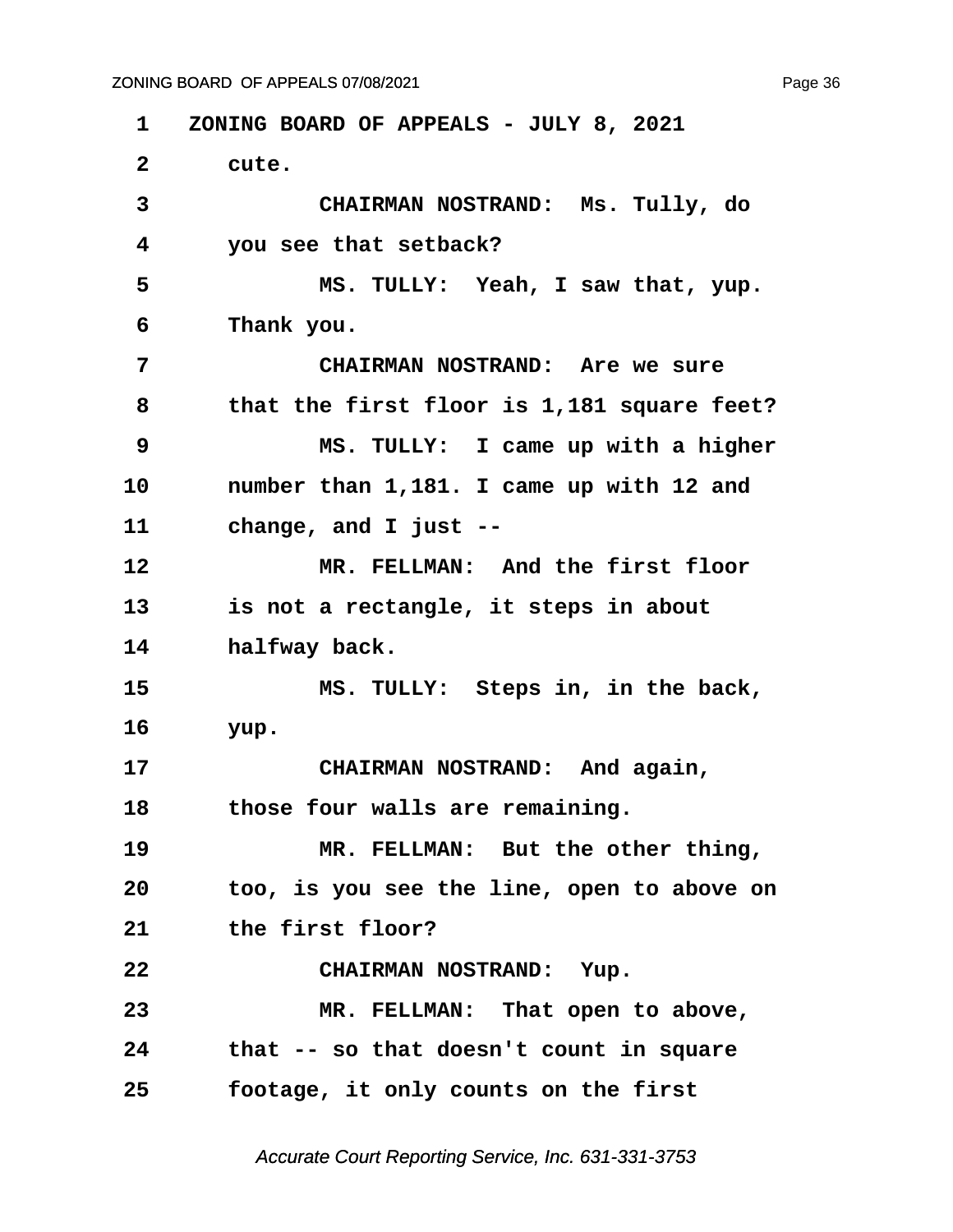<span id="page-37-0"></span>**·1· ·ZONING BOARD OF APPEALS - JULY 8, 2021** 2 **floor. ·3· · · · · · ·CHAIRMAN NOSTRAND:· Plus the ·4· · · footprint for the second floor is smaller** 5 already. **·6· · · · · · ·MR. FELLMAN:· Yeah. ·7· · · · · · ·MS. TULLY:· Gotcha, okay.** 8 **· · · · · · CHAIRMAN NOSTRAND:** All right. Are **·9· · · you good with all that, Ms. Tully?** 10 MS. TULLY: Sure. 11 **CHAIRMAN NOSTRAND:** Okay. 12 **MR. FELLMAN:** Did you call me 13 **short?** 14 MS. TULLY: Oh, my God. 15 **• CHAIRMAN NOSTRAND:** Mr. Maro, any 16 **questions on your side? 17· · · · · · ·MR. MARO:· No.** 18 **· · · · · · · · CHAIRMAN NOSTRAND:** Nope, good, 19 okay. **20· · · · · · ·Well, we have no objection from** 21 **anybody in the audience? 22· · · · · · ·ZOOM MODERATOR:· We'll ask one more 23· · · time.· If anybody would like to comment on 24· · · this case, this project, please raise your 25· · · Zoom hand.**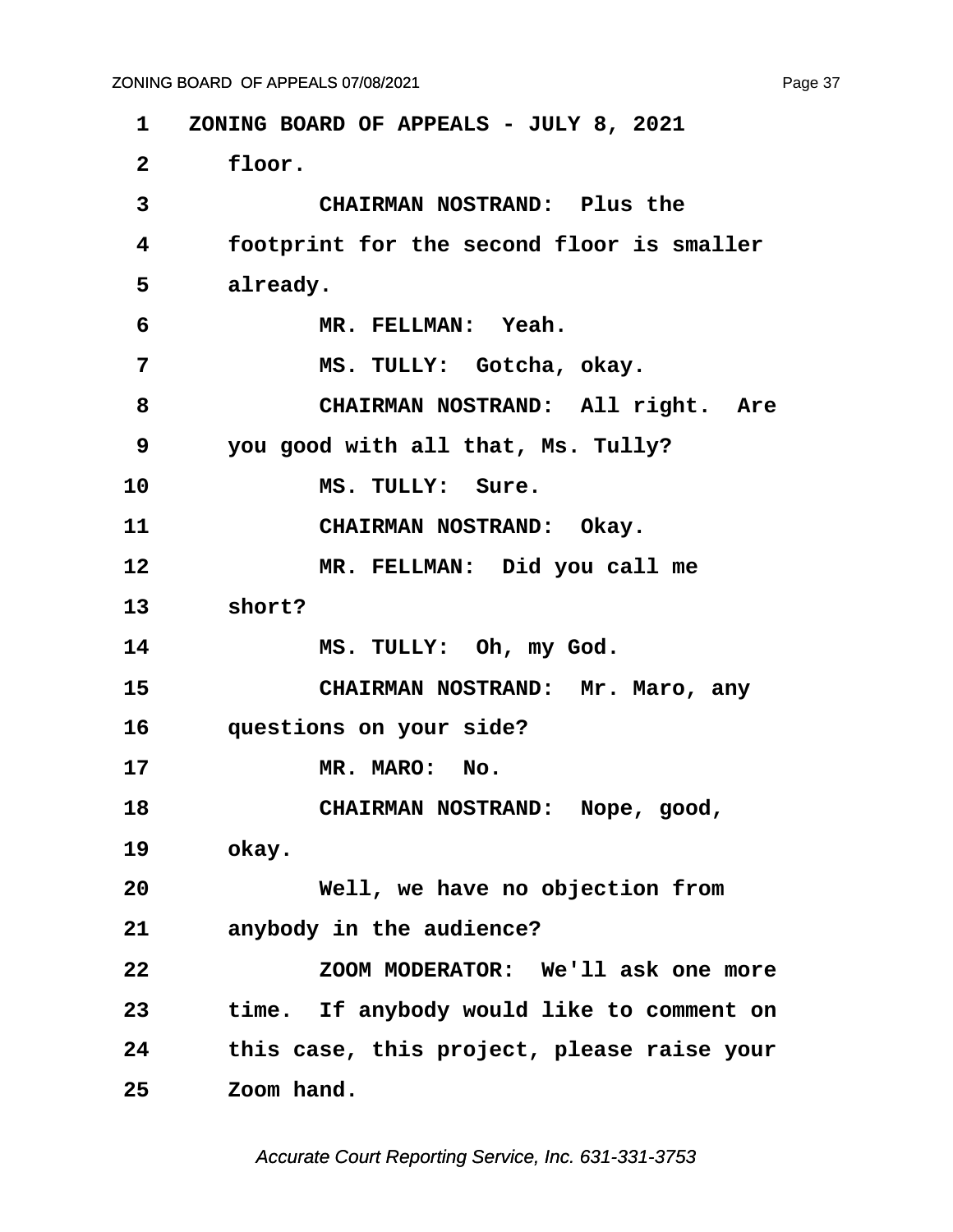<span id="page-38-0"></span>**·1· ·ZONING BOARD OF APPEALS - JULY 8, 2021 ·2· · · · · · ·No hands raised, Mr. Chairman.** 3 **· · · · · · · · CHAIRMAN NOSTRAND:** Okay. All **·4· · · right.· So I need a motion to approve the** 5 **· · · plans as submitted. ·6· · · · · · ·Ms. Tully? ·7· · · · · · ·MS. TULLY:· I make a motion to ·8· · · approve the application for the Patel ·9· · · residence as submitted.** 10 **CHAIRMAN NOSTRAND:** Okay. All in 11 **favor? 12· · · · · · ·(WHEREUPON, there was a unanimous, 13· · · affirmative vote of the Board members** 14 **present.**) 15 **· · CHAIRMAN NOSTRAND:** Okay, motion 16 carried. 17 **MR. DE SILVA: All right, thank you** 18 all. 19 **CHAIRMAN NOSTRAND:** Thank you, Mr. **20· · · De Silva. 21· · · · · · ·MR. PATEL:· Thank you.** 22 **8 8 8. TULLY:** Thank you. 23 **CHAIRMAN NOSTRAND:** Good luck, Mr. **24· · · Patel with the addition.· It looks like a** 25 **big job.**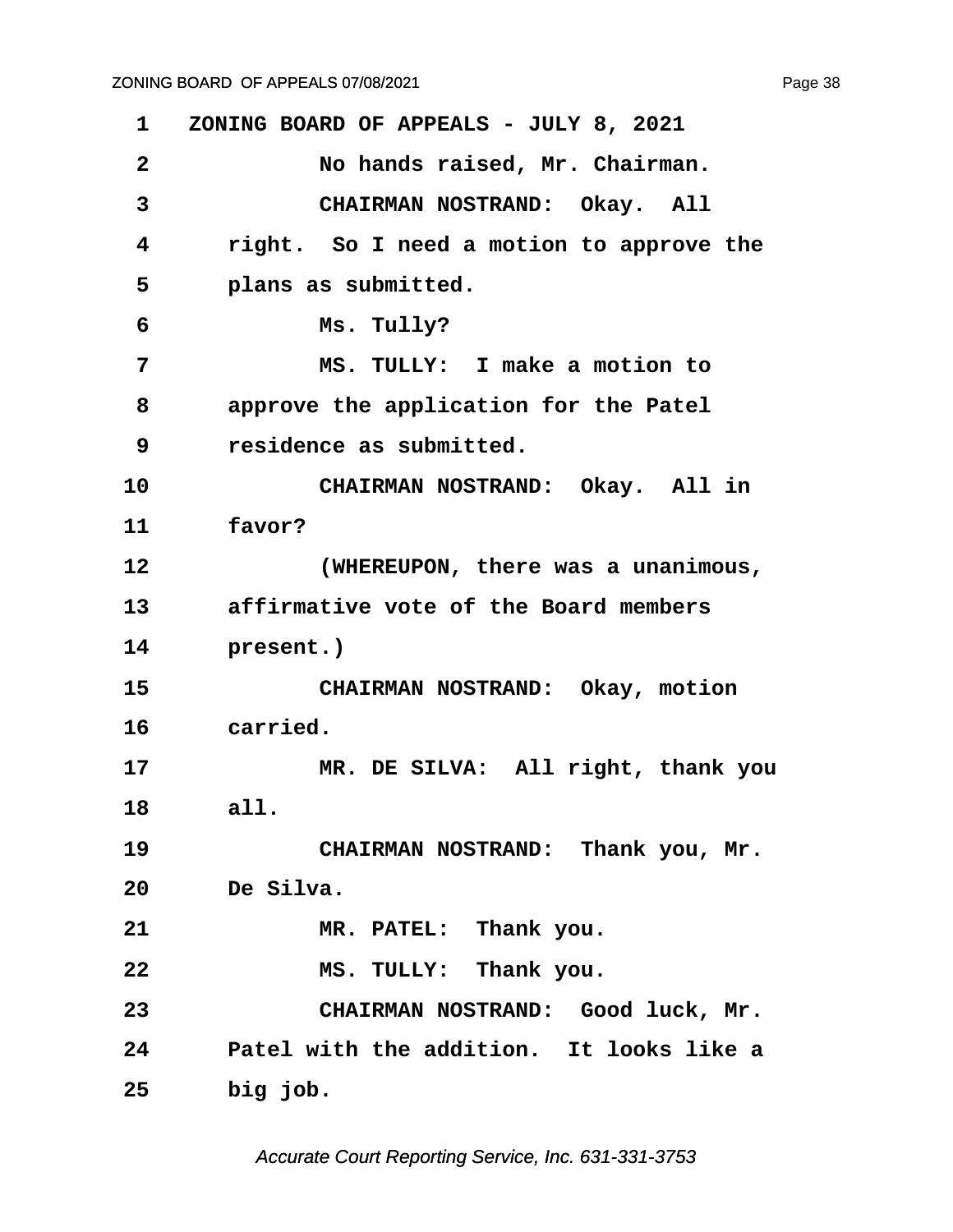Page 39

**·1· ·ZONING BOARD OF APPEALS - JULY 8, 2021 ·2· · · · · · ·MR. PATEL:· What is the next step ·3· · · for me? ·4· · · · · · ·CHAIRMAN NOSTRAND:· Mr. Fellman, at** 5 **budge Hall, will issue a building ·6· · · permit. ·7· · · · · · ·MR. FELLMAN:· Get you a building ·8· · · permit and charge you an exorbitant fee, ·9· · · and we'll set you on your way.** 10 **MR. PATEL:** Thank you. 11 **CHAIRMAN NOSTRAND:** And how long is **12· · · -- that will be -- will that be ready** 13 **· · tomorrow as well, Mr. Fellman?** 14 MR. FELLMAN: That might be another 15 day. By Monday for sure. 16 **MR. PATEL:** Thank you, sir. 17 **· · · · · · CHAIRMAN NOSTRAND:** So Mr. Patel, **18· · · call Mr. Fellman in a couple of days at** 19 **blue but in the Village Hall.** 20 **MR. PATEL:** Thank you, sir. **21· · · · · · ·CHAIRMAN NOSTRAND:· Okay, thank 22· · · you. 23· · · · · · ·MR. FELLMAN:· Good luck. 24· · · · · · ·CHAIRMAN NOSTRAND:· Good luck with 25· · · the project.**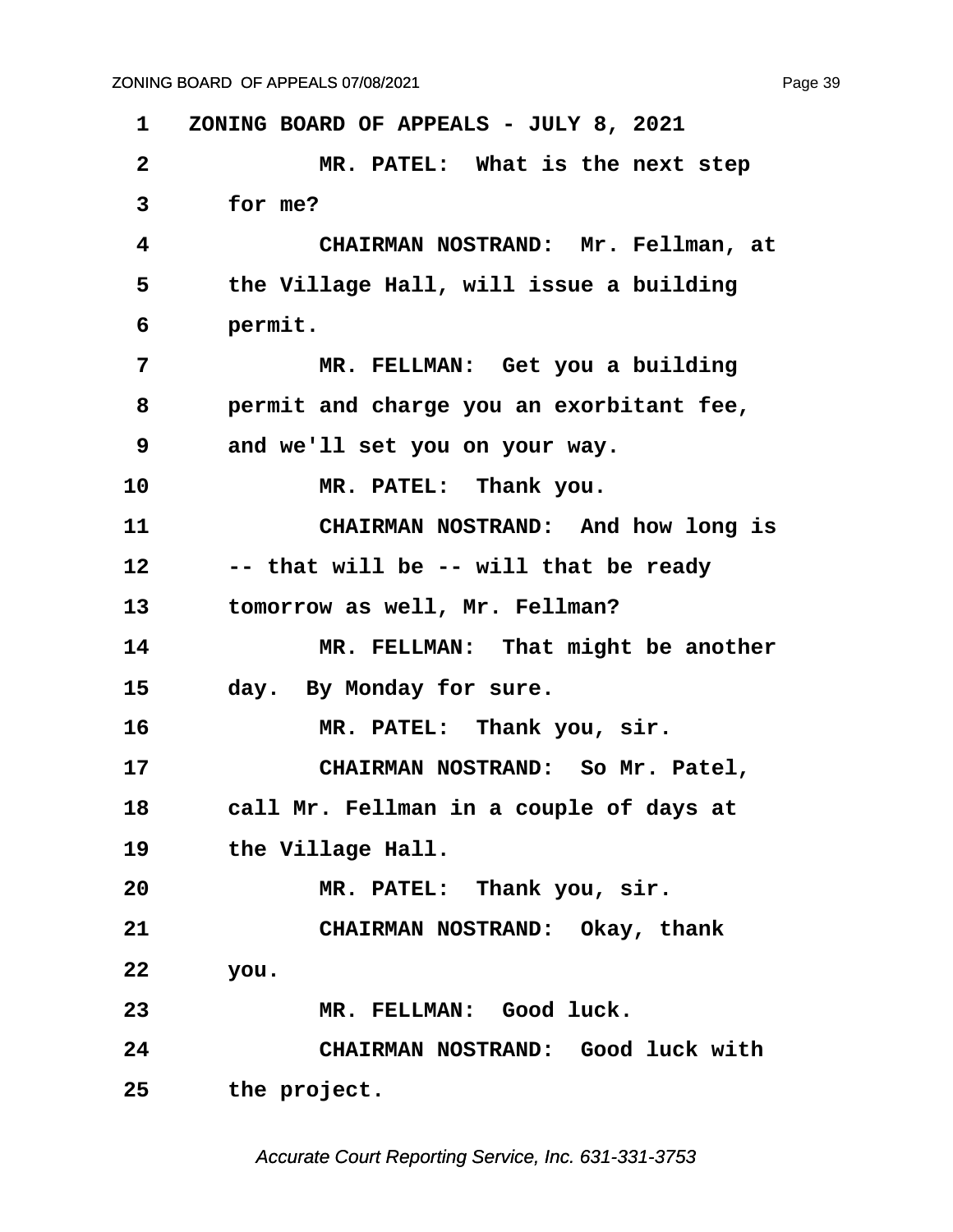**·1· ·ZONING BOARD OF APPEALS - JULY 8, 2021 ·2· · · · · · ·Thank you, Mr. De Silva. ·3· · · · · · ·MR. DE SILVA:· All right, thank you ·4· · · all. ·5· · · · · · ·CHAIRMAN NOSTRAND:· Okay, good ·6· · · night.** 7 **MR. DE SILVA:** Good night. **·8· · · · · · ·CHAIRMAN NOSTRAND:· Okay, I need a ·9· · · motion to close the meeting. 10· · · · · · ·MS. TULLY:· I make a motion to** 11 close the meeting. 12 **CHAIRMAN NOSTRAND:** Okay, all in 13 **favor? 14· · · · · · ·(WHEREUPON, there was a unanimous, 15· · · affirmative vote of the Board members** 16 **present.**) **17· · · · · · ·(WHEREUPON, this meeting was 18· · · concluded at 8:35 p.m.) 19** \* \* \* \* \* **20 21 22 23 24 25**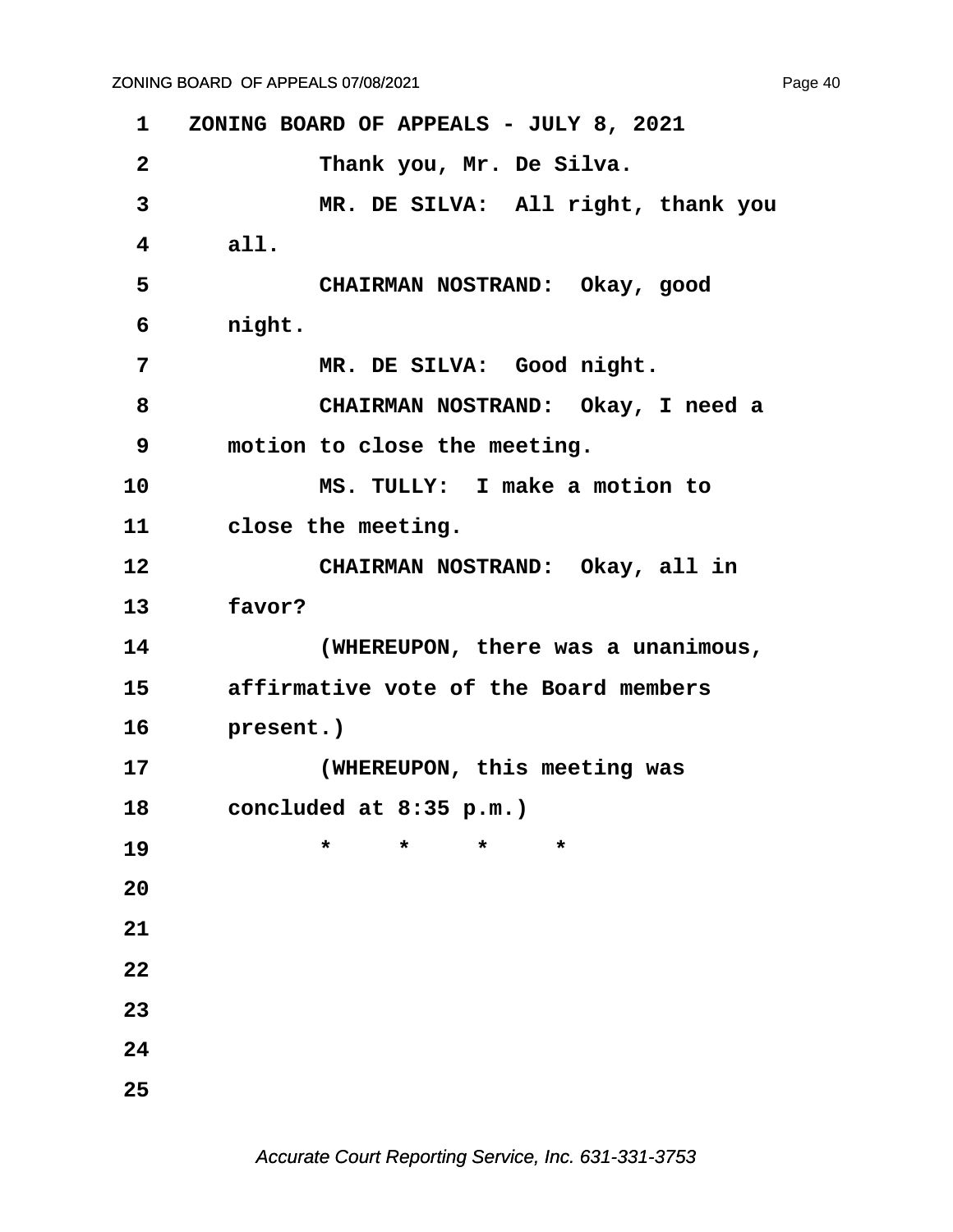**·1· · · · · ZONING BOARD OF APPEALS - JULY 8, 2021 ·2· · · · · · · · · · · C E R T I F I C A T E ·3· ·STATE OF NEW YORK) ·4· · · · · · ·SS: ·5· ·COUNTY OF NASSAU) ·6· · · · · · · · · · I, DEBBIE BABINO, a certified ·7· ·Shorthand Reporter in the State of New York, do ·8· ·hereby certify: ·9· · · · · · ·That the foregoing is a true and accurate** 10 transcript of my stenographic notes. **11· · · · · · ·I further certify that I am not related,** 12 either by blood or marriage, to any of the parties 13 in this action; and 14 **THAT I am in no way interested in** 15 the outcome of this matter. **16· · · · · · · · · · IN WITNESS WHEREOF, I have set my 17· ·hand On this 13th day of July, 2021.** <sup>18</sup> *Debbie Babino* **19· · · · · · · · · · · · ·DEBBIE BABINO 20 21 22 23 24 25**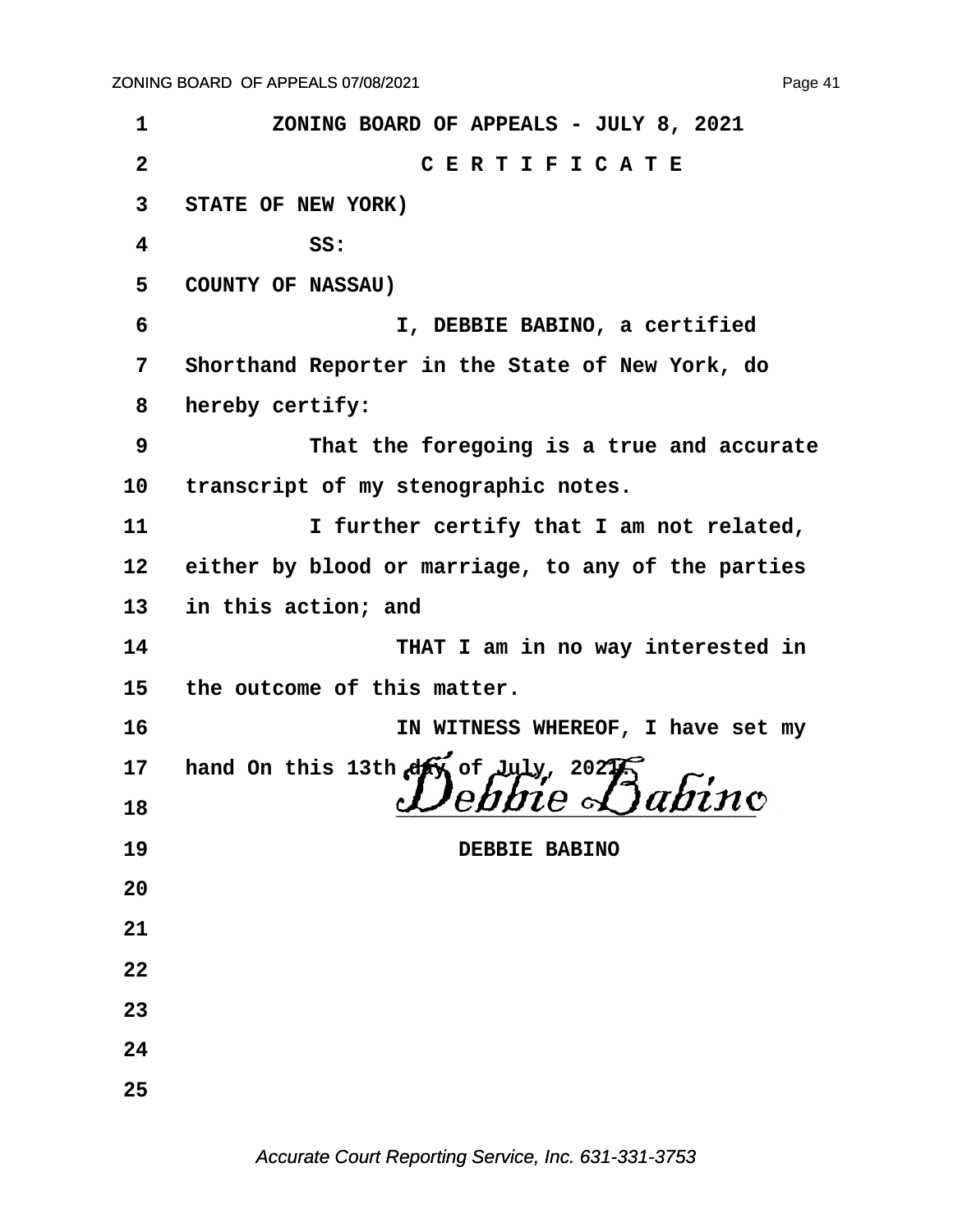```
\mathbf{1}6
1 8:11 17:5
                                     6-foot 4:151,000 34:20
                                     600 21:6
1,166 27:10
                                                     \overline{7}1,176 31:14,16,23,24
1,181 31:19 36:8,10
                                     7 - 14:131,200 34:25
                                     7 - 2 21:2
100 30:18
                                                      8
12 32:3 36:10
130 27:11
                                     8 3:1 4:1 5:1 6:1 7:1 8:1 9:1 10:1
                                       11:1 12:1 13:1 14:1 15:1 16:1
140 30:17,19,22 32:12
                                       17:1 18:1 19:1 20:1 21:1,4 22:1
148 30:23 31:21
                                      23:1 24:1 25:1 26:1 27:1 28:1
                                       29:1 30:1 31:1 32:1 33:1 34:1
150 31:20
                                      35:1 36:1 37:1 38:1
                                     8th 4:10
                \overline{2}2 8:11 9:16 12:11 17:5
                                                      9
2,490 32:6
                                     9 17:21 18:3 26:13
20 30:15
2021 3:1 4:1,10 5:1 6:1 7:1 8:1
                                                      A
 9:1 10:1 11:1 12:1 13:1 14:1 15:1
 16:1 17:1 18:1 19:1 20:1 21:1
                                     absolutely 25:2,22 29:25
 22:1 23:1 24:1 25:1 26:1 27:1
 28:1 29:1 30:1 31:1 32:1 33:1
                                     add 17:9
 34:1 35:1 36:1 37:1 38:1
                                     addition 14:2,18 21:3 23:8 34:18
25 30:16
                                       38:24
28 30:16
                                     advance 5:13
28.6 28:25
                                     affirmative 18:15 38:13
                                     afternoon 19:11,13,21
                \overline{3}amount 30:13
                                     and-a-half 15:16 25:6,9
35 29:2
                                     Andrew 4:14,22
                4
                                     apologize 5:13
                                     Appeals 3:1 4:1,11 5:1 6:1 7:1
43.8 33:19,25
                                      8:1 9:1 10:1 11:1 12:1 13:1 14:1
                                       15:1 16:1 17:1 18:1 19:1 20:1
                5
                                       21:1 22:1 23:1 24:1 25:1 26:1
                                       27:1 28:1 29:1 30:1 31:1 32:1
                                       33:1 34:1 35:1 36:1 37:1 38:1
5 30:15
```
application 4:14 18:8,10 21:2 38:8 approve 18:8,10 38:4,8 architect 21:20 architecturally 35:18 area 24:14 26:20,25 27:7 assume 16:24 22:16 attendees 3:6,11,19,25 attic 27:24 28:7 37:21 awful  $7:14$  $\mathbf{B}$ 35:16 36:14,15 backyard 13:2,8 25:15 **bad** 11:4 basically 9:15 27:21 32:22 benefit 23:20 big 16:11 28:17 38:25 bigger  $28:21$ 29:4.5 35:18 blocking 25:16 **bottom**  $3:15$ **box** 14:2 35:22

audience 17:15 26:2,9 29:16

back 7:11,24 10:3,23 11:11,14 12:2 13:11 14:13,14 15:9 23:8 32:19,25 33:6,7,11,12 34:11

bit 6:22 7:17 13:11 26:22 28:7

Board 3:1 4:1,11 5:1 6:1 7:1 8:1 9:1 10:1 11:1 12:1 13:1 14:1 15:1 16:1 17:1 18:1,15 19:1 20:1 21:1 22:1 23:1 24:1 25:1 26:1 27:1 28:1 29:1 30:1 31:1 32:1,10 33:1 34:1 35:1 36:1 37:1 38:1,13

**bring 6:11,17** building 33:16 bushes 10:24

applicant's 17:22

5.9 13:6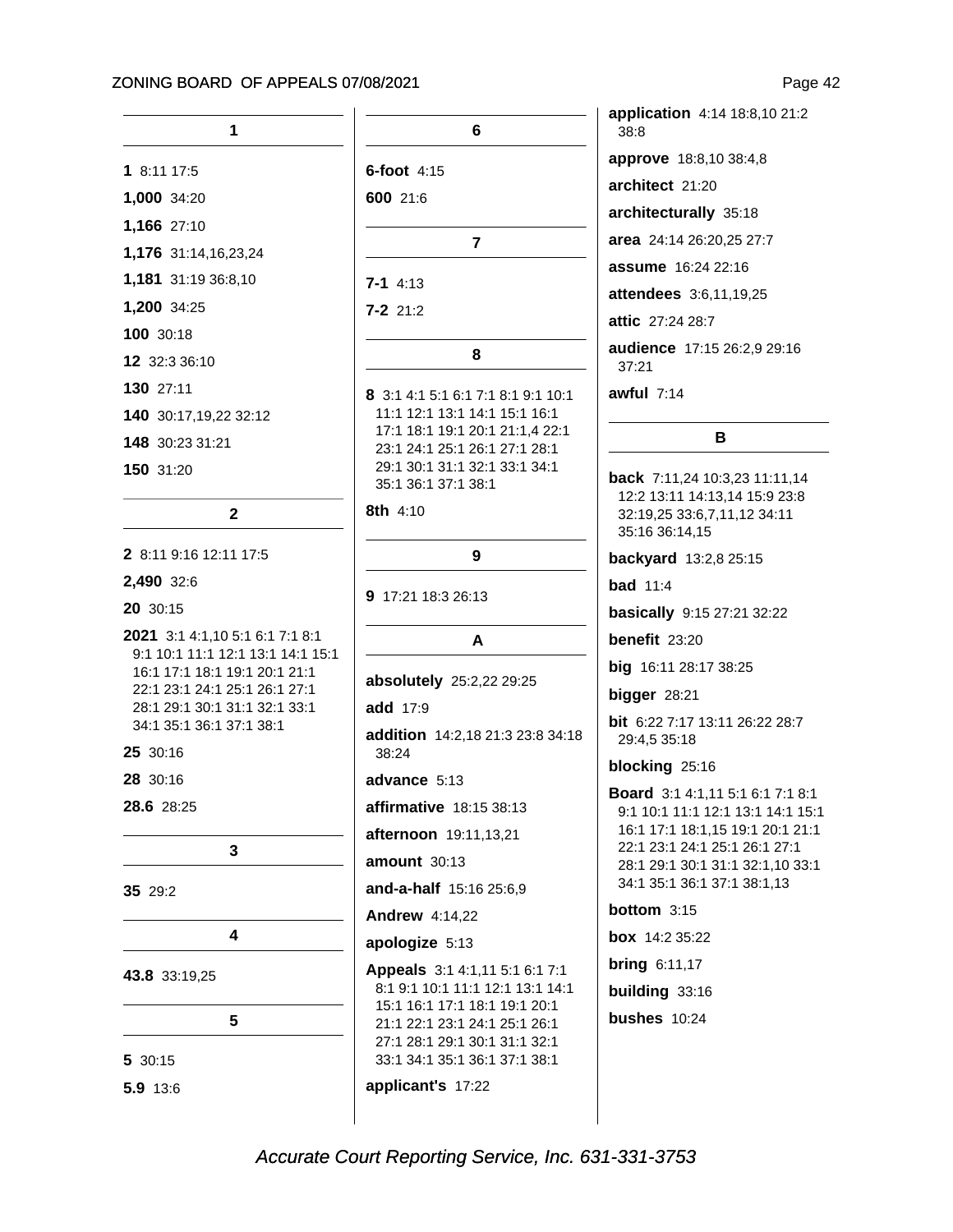Page 43

#### calculation 31:9

- calculations 26:20 30:11 32:7
- call 3:5 4:9 13:25 19:18.20.22 20:2,22,23 37:12
- callers 17:20 18:2
- carried 18:18 38:16

case 4:6,13 17:23 20:20,22,24,25 21:11 22:17 37:24

#### cases 3:3

**cell** 17:20 18:2 26:12

Chairman 3:2,7,12,16,22,24 4:3, 7, 19, 21, 24 5: 7, 10, 15, 18 6: 5, 8, 13 8:2,7,13,18,24 9:4,10,15,19,24 10:8, 19, 25 11:15, 24 12:5, 10, 16 13:7,10,24 14:7,9,12,16,20 15:3, 24 16:2,9,13,18,20 17:13,24 18:5, 13,17 19:8,12,17,25 20:8,12,16, 21,25 22:15 23:3,22 24:2,5,10,15, 17,20 26:7,16 27:20,25 28:6,9,15, 20,22 29:3,9,14,18 30:6,14,19 32:11,14,21 33:2,5,9,11,14,23 34:8,19,24 35:4,8,13,21 36:3,7, 17,22 37:3,8,11,15,18 38:2,3,10, 15,19,23

change 28:17 36:11

Chapter 21:6

character 6:20

chimney 34:10

close 22:22 23:12 25:12

code 23:7

comment 17:22 24:23 26:15 37:23

comments 26:4,8,11 29:16

companies 17:7

company 18:25

confusion 34:4

considerable 30:13

#### construct 21:3

construction 23:17

Continuing 10:20 14:16 16:10 17:4 23:4 25:14

Corey  $20:3$ 

corner 6:2 7:4,9 33:20

correct 15:6 21:25 24:9 27:18 28:10 30:11 31:6 32:7 34:7

correctly 32:8

count 31:5,7 36:24

counted 31:10

**counts** 36:25

couple 11:11 17:6

**COURT 22:14** 

create 10:18

crossed-hatch 27:7

crosshatched 26:24,25

cut 14:13

cute 36:2

#### D

de 21:22 22:7,16,18 23:4,25 24:4, 9,13,19 27:2,6,14,18,22 28:4,8, 10,25 29:6 30:15,21 31:8,15,18 32:2,15,17,24 33:4,10,12,18,25 34:7,15,23 35:24 38:17,20

dead 14:10

Debbie 22:11

decision 20:5

deck  $29.22$ 

difference 30:16

digitally 26:11

dimension 33:21

dimensions 34:15,17

directly 7:10 23:10

discrepancy 30:25 32:12

dog 5:13

dog-friendly 20:9

door 11:19 24:23 25:11

dormer  $34:13$ 

doubling 27:21

drawing 27:4

**dumb** 16:23 dwelling 21:4

E

earlier 12:12 **Earth 29:20** eight-foot 14:17 elevation 34:9 35:5,9,10,15 ends 8:19 entire 13:25 26:25 27:2,7 entrance 34:14 errors 32:15 essentially 23:15 evaluate 15:12 evening 5:7 21:15 eventually 4:4 evergreen 13:21 everybody's 5:19 25:22 exact 23:23 exception 18:11

existing 12:6,18 16:25 18:12 22:21 23:11 29:13

expand 6:6

extensive 23:17

#### F.

**F.A.R.** 24:16,17 facing  $29:21$ family  $21:8$ Fantastic 4:23 Farmingdale 4:12 20:9 21:5 favor 18:13 38:11 feel 11:4 23:19 35:20 feeling 10:15 feet 11:12 12:3,4 13:6,20,24 14:5, 14,23 15:15,16 16:14 18:12 25:6 27:11 29:2 30:17,19,22,23 31:21

32:6,25 34:6,21,25 36:8

Accurate Court Reporting Service, Inc. 631-331-3753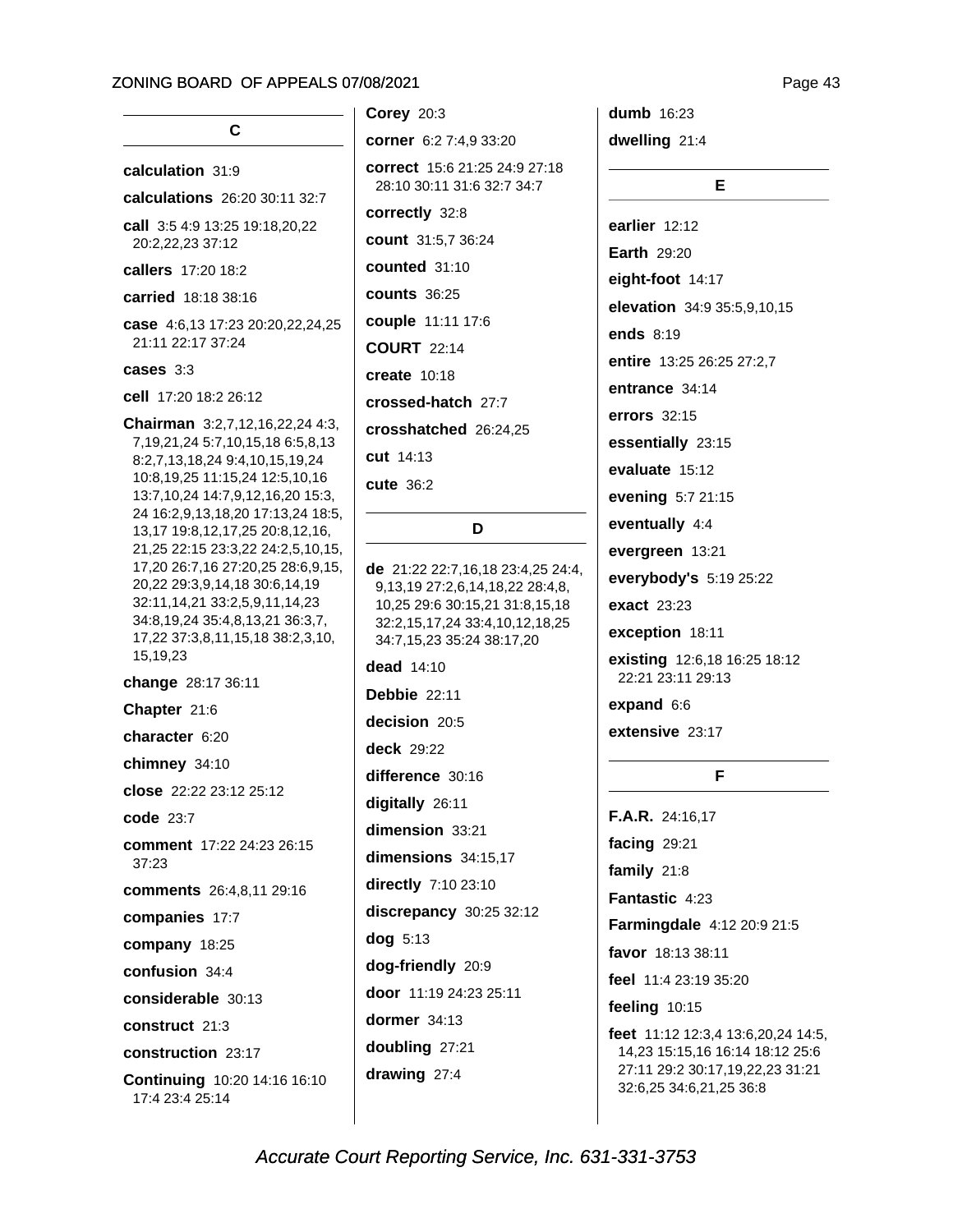

Page 44

job 38:25

judge 15:18

July 3:1 4:1,10 5:1 6:1 7:1 8:1 9:1 10:1 11:1 12:1 13:1 14:1 15:1 16:1 17:1 18:1 19:1 20:1 21:1 22:1 23:1 24:1 25:1 26:1 27:1 28:1 29:1 30:1 31:1 32:1 33:1 34:1 35:1 36:1 37:1 38:1

J

#### K

keeping 23:23 Kevin 17:16 25:25 kids 7:19,25 kind 8:25 10:17 26:21

#### L

landscaping 10:18 11:12 13:13 15:15,17,20 late 5:11 19:21 leeway 15:14 left  $5:21$ length 34:2 lies  $34:4$ **lines** 22:23 Lisa  $4:22$ list 25:25 **lives** 29:25 logistics 19:2 **long** 19:8 lot 6:2 7:9,24 8:11,14 9:9,16 12:8, 11,12 13:8 14:8 17:5 22:20 32:13 lots  $7.4$ **love** 20:14 luck 38:23 M

maintain  $23:14$ 

Accurate Court Reporting Service, Inc. 631-331-3753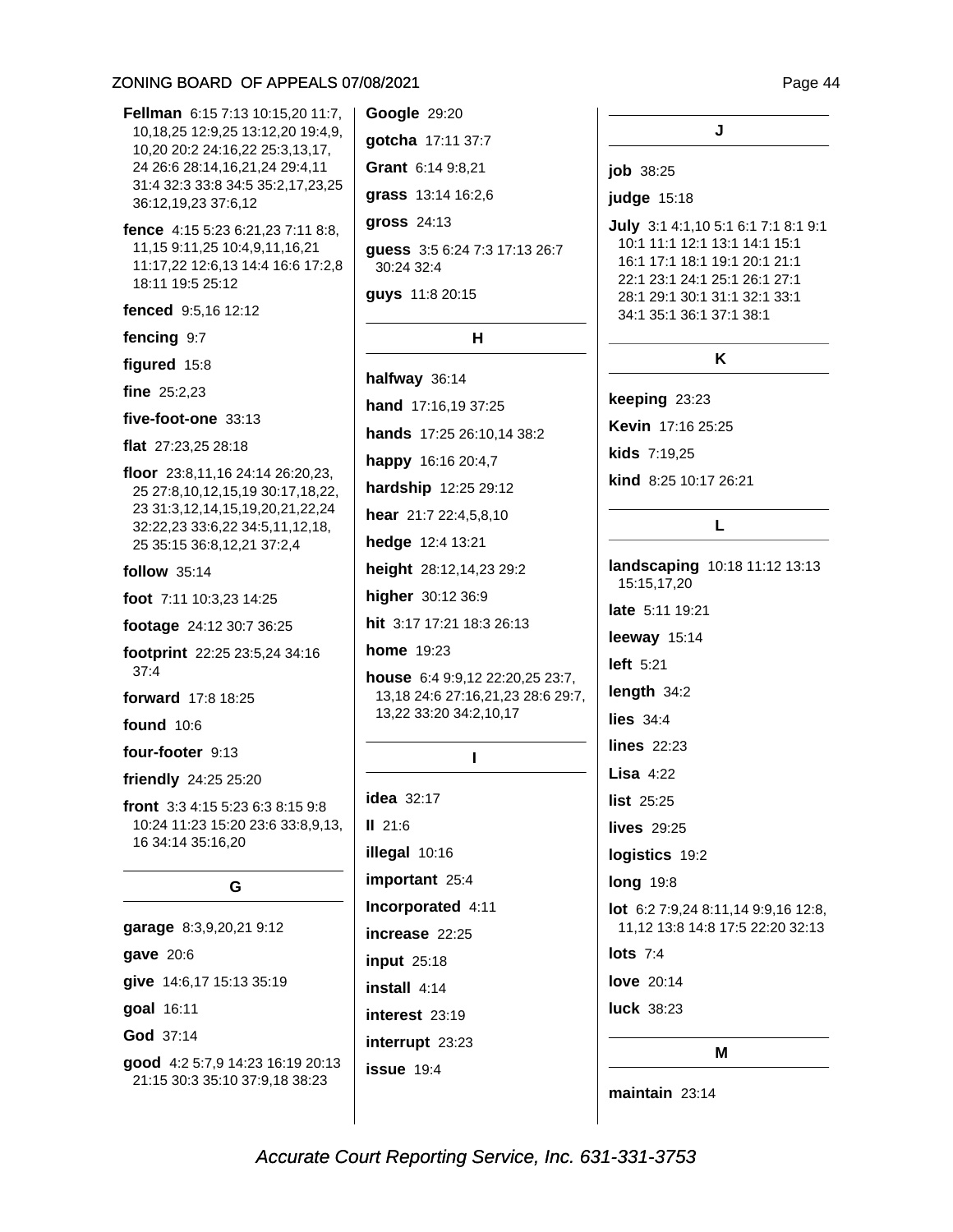| maintaining 7:2 23:5                                                                                                          |  |  |
|-------------------------------------------------------------------------------------------------------------------------------|--|--|
| <b>make</b> 13:4 16:8 18:6,7,9 38:7                                                                                           |  |  |
| makes $5:14$                                                                                                                  |  |  |
| $m$ anage $3:20$                                                                                                              |  |  |
| Marisa 18:6                                                                                                                   |  |  |
| Maro 14:21,23,25 15:12,23 29:19<br>30:5 37:15,17                                                                              |  |  |
| <b>mass</b> 28:21                                                                                                             |  |  |
| maximize 6:25 7:6 12:22                                                                                                       |  |  |
| meet 23:9                                                                                                                     |  |  |
| meeting $3:54:9$                                                                                                              |  |  |
| <b>member</b> 18:15                                                                                                           |  |  |
| members 14:22 16:21 26:2,17<br>32:9 38:13                                                                                     |  |  |
| middle $8:4$                                                                                                                  |  |  |
| <b>Milind 21:2</b>                                                                                                            |  |  |
| missing 33:17                                                                                                                 |  |  |
| Mm-hmm 9:17 14:15                                                                                                             |  |  |
| MODERATOR 3:6,9,14,17,23<br>4:2,5,17,20,23 5:2 6:11 17:18,25<br>20:19,23 21:9,14,17,22,24 22:3,9<br>26:3,10 29:17 35:12 37:22 |  |  |
| <b>motion</b> 18:6,7,10,18 38:4,7,15                                                                                          |  |  |
| move 8:14 11:11 12:21 17:8<br>18:24                                                                                           |  |  |
| N                                                                                                                             |  |  |
| names 22:11 25:24                                                                                                             |  |  |
| narrow 22:20 23:13 29:6                                                                                                       |  |  |
| neighbor 11:18,21 24:23 29:21,<br>24                                                                                          |  |  |
| neighbor's 6:21,23 11:17 25:18                                                                                                |  |  |

neighborhood 7:5 28:17 neighbors 9:20 10:14 11:2,6 nice 13:21 16:8 35:19 night 20:13 noise 5:14 non-conforming 24:6

north 35:9,14

**NOSTRAND** 3:2.7.12.16.22.24 4:3,7,19,21,24 5:7,10,15,18 6:5,8, 13 8:2,7,13,18,24 9:4,10,15,19,24 10:8,19,25 11:15,24 12:5,10,16 13:7,10,24 14:7,9,12,16,20 15:3, 24 16:2,9,13,18,20 17:13,24 18:5, 13,17 19:8,12,17,25 20:8,12,16, 21,25 22:15 23:3,22 24:2,5,10,15, 17,20 26:7,16 27:13,20,25 28:6,9, 11, 15, 20, 22 29: 3, 9, 14, 18 30: 6, 14, 19 32:11,14,21 33:2,5,9,11,14,23 34:8,19,24 35:4,8,13,21 36:3,7, 17,22 37:3,8,11,15,18 38:3,10,15, 19.23

number 4:13 33:19 36:10

numbers 27:9

#### $\Omega$

objection 32:9 37:20 objections 29:15 one-story 25:5 27:22 28:18 open 36:20,23 opposed 13:11 opposite 23:18 optional 15:21,23,24 order  $4:10$ ordinance 21:6 23:9,12

## P

package 5:21 panelist 3:19 panelists 3:18 paperwork 18:24 Part 21:6 participants 3:15,18 parties 21:11 past 6:22,23 **Patel** 21:2,7,9,13,15,19,23 22:2 24:24 25:10,14,19 27:17 29:25 32:4 38:8.21.24 **Patels** 23:20 Paul 21:20,22 22:5

percent 24:12,18 perfect 4:2 19:6 29:12 permit 19:5 phone 17:20 18:2 26:12 phonetic 20:4 pitch 28:19 plan 6:17 26:22 34:16 plans 30:13 38:5 point 18:23

Popeil 4:14 5:5,6,9,12,17,25 6:6, 24 7:9,16,22,23 8:5,6,10,16,17, 22, 23, 25 9: 6, 7, 11, 14, 17, 18, 23 10:2,10,13,22 11:3,4,9,13,21 12:7,14,15,19,20,21,24 13:3,4,6, 9, 15, 16, 19, 23 14: 5, 8, 10, 15, 19 15:7,11,19,25 16:4,5,10,15,16,19 17:3,6,12 18:20,22 19:6,14,15,16, 22 20:3,6,10,11,14,15

Popeils 4:16 popping 32:16 positive 10:16 pre-existing 24:6 present 18:16 22:16 38:14 presentation 7:15 **PRESENTED 34:22 35:7** pretty 16:8 24:7 35:25 privacy 7:2,22,23 procedurally 18:23 procedure 10:7 project 22:24 25:22 37:24 properties 12:6 property 22:22 23:12 25:9,11 proposed 32:22 proposing 22:24 provide 15:14 **pull** 5:19 put 11:15 15:4,20,22 17:10,16  $31:12$ putting 5:23 PVC 4:15 10:11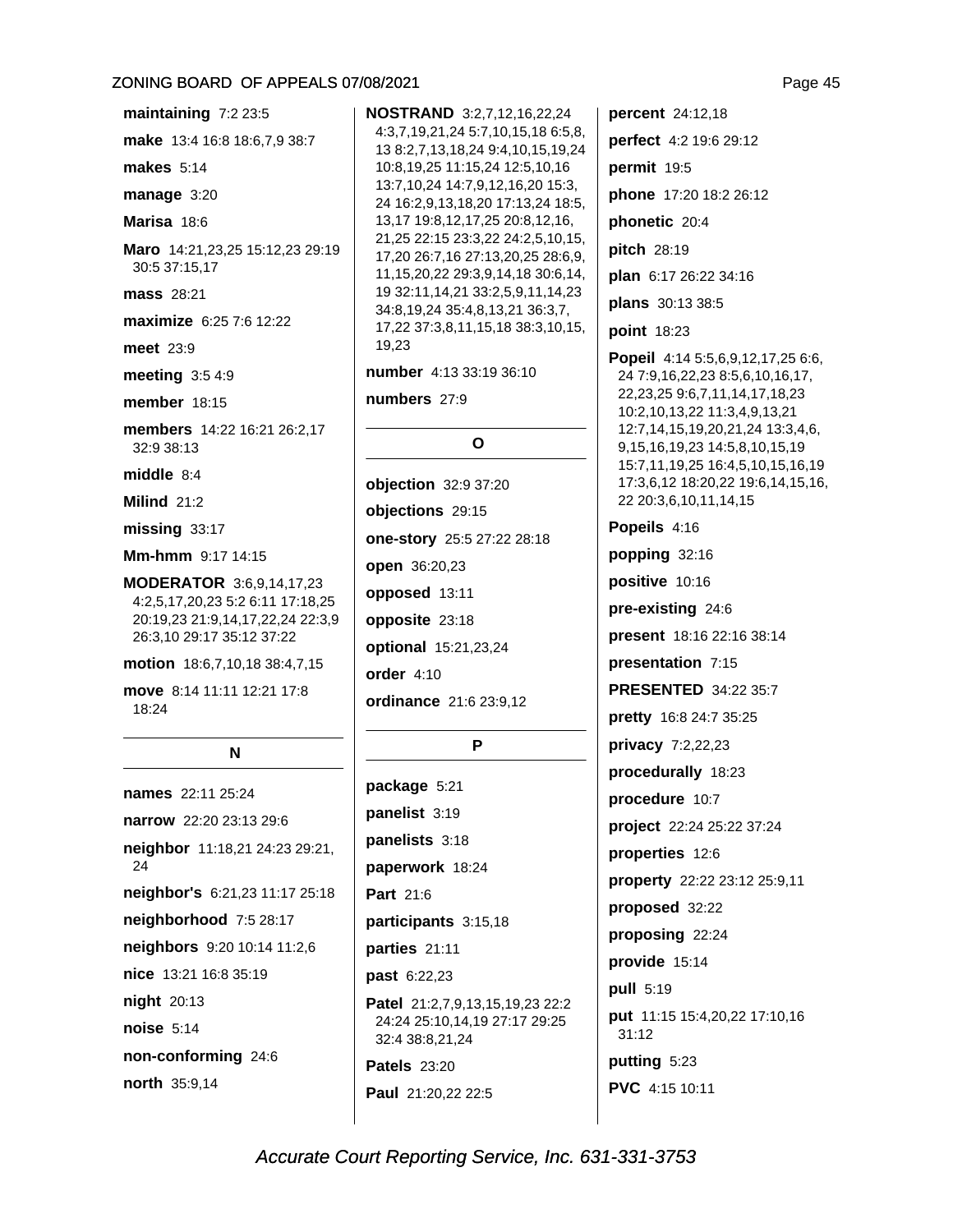### Q

question 6:15 16:24 26:19 27:14 30:7,9 32:19 questions 16:21 26:17 37:16

#### $\mathsf{R}$

rain 5:21 raise 17:16,18 26:10 37:24 raised 18:2 26:14 38:2 ratio 24:14 26:20 re-did  $10:4$ reason  $22:21$ recalculate 32:20 rectangle 36:13 referred 12:11 relationship 30:3 remain  $18:11$ remaining 36:18 replacing 10:11 REPORTER 22:14 representing 21:8 require 23:15 required 22:19 requirements 23:14 requiring 21:5 residence 38:9 rest  $9:4$ restriction 29:2 restrictions 28:23 ridge  $28:9$ right-hand  $3:10$ righty 20:19 rise  $29:7$ roof 25:8 27:23,25 28:18 29:7 33:15,16 34:12 room 7:17,20,24 14:8 20:6

roughly 34:20,25 row 10:23 12:4 13:21 run 7:21 20:7 running 7:25

#### S

safe 16:24 screen 3:4 4:4 7:15 34:22 35:7 sections 17:11 separating 8:12 set 22:22 32:24 33:6,7,11,12  $35:15$ setback 10:18 15:8 25:6 36:4 setting 13:11 23:8 **SHARE 35:7** sharing 7:15 34:22 short 9:14 37:13 show 35:10.15 showing 6:16 **shows** 35:9 shrubs  $16:3$ side 3:10 6:4,7 7:6 8:8 9:8,9,21, 22 17:10 23:9,18 25:15 34:10 35:5 37:16 sidewalk 6:18 7:7,12 10:3,21 11:11 14:14 15:2,5,6 16:14 18:12 Silva 21:22 22:7,16,18 23:4,25 24:4,9,13,19 27:2,6,14,18,22 28:4,8,10,25 29:6 30:15,21 31:8, 15, 18 32: 2, 15, 17, 24 33: 4, 10, 12, 18,25 34:7,15,23 35:24 38:17,20 sir 21:18.23 22:2 site 6:16 34:16 size 32:23 slide 29:12 small 9:11 12:23 22:20 23:16 33:15 34:12 smaller 16:3 33:3 37:4 soaking 6:10

**sound** 14:23 south 33:24 34:9 35:10,14 space 7:2 12:23 14:10 spoke 17:6 25:21 30:4 spoken 29:23 sprinklers 16:7 square 12:13 14:2 24:12,14 27:11 30:7,19 31:21 32:6 34:20, 25 36:8.24 stairwell 31:5,7,9 standby 4:20 21:24 star 17:21 18:3 26:13 start  $5:11$ started 25:21 **state** 26:5 stated 30:12 32:8 **stay 24:8** step 12:2 steps 36:13,15 **Steve** 19:8,25 stoop 35:16 story 21:3 straight 12:17 street 9:20 11:20 14:3 21:4 structure 22:21 struggling 5:22 **stuck** 29:13 submitted 38:5,9 supposed 3:8

#### T

talk 24:25 talking 11:2,8,19 technically 6:3 ten 14:5 thing 24:11 25:4,7 31:4 36:19 three-dimensional 35:19

Page 46

Accurate Court Reporting Service, Inc. 631-331-3753

sort 8:19 11:22